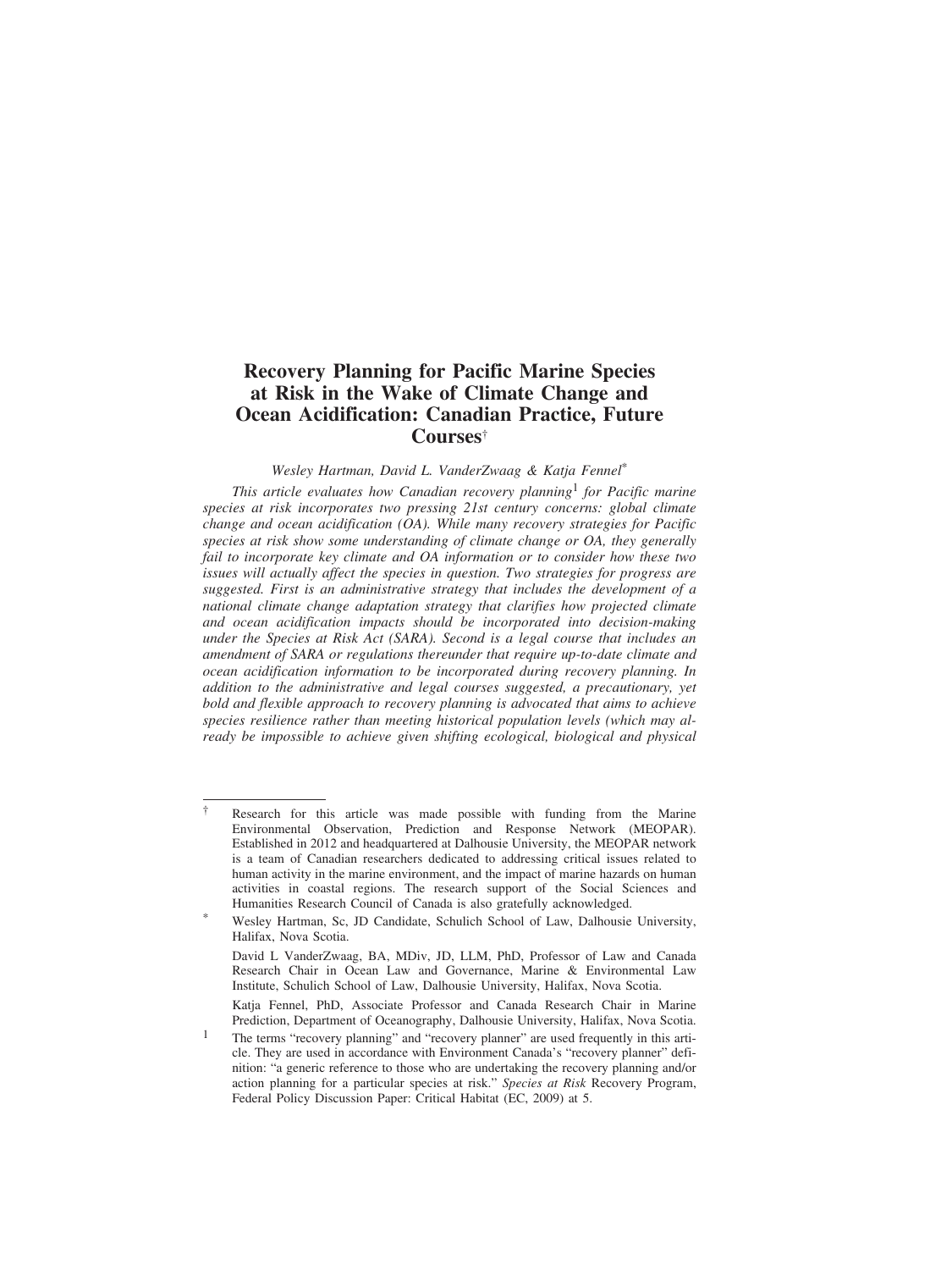*baselines). This article is a follow up to a similar piece that examined Atlantic species at risk.*<sup>2</sup>

Dans cet article, les auteurs analysent la manière dont les efforts du Canada *en mati`ere de r´etablissement des esp`eces marines en p´eril tiennent en compte de* deux inquiétudes urgentes typiques du 21ème siècle : les changements climatiques globaux et l'acidification des océans (AO). Bien que plusieurs stratégies de rétablissement des espèces du Pacifique en péril révèlent une certaine compréhension des changements climatiques ou de l'AO, elles ne tiennent généralement pas *compte de donn´ees pertinentes relatives aux changements climatiques ou `a l'AO ou ne prennent pas en consid´eration l'impact v´eritable de ces enjeux sur les esp`eces* en question. Les auteurs suggèrent de mettre en œuvre deux stratégies d'avenir. La *première est une stratégie administrative visant à développer une politique nationale d'adaptation aux changements climatiques afin de clarifier la manière dont les* juges et les décideurs devraient tenir compte des impacts appréhendés de *l'acidification du climat et des océans lorsqu'ils interprètent la Loi sur les espèces* en péril (LEP). La deuxième est un processus législatif visant à modifier la LEP ou *ses r`eglements afin d'exiger que l'on tienne dor´enavant compte de donn´ees `a jour* concernant l'acidification du climat et des océans dans le cadre du plan de rétablissement. En plus de ces stratégies, les auteurs proposent d'élaborer une approche *de r´etablissement prudente qui soit ´egalement audacieuse et souple afin de* favoriser la résilience des espèces plutôt que de viser à atteindre des seuils de pop*ulation historiques (ce qui risque d'ˆetre d'ores et d´ej`a impossible `a atteindre compte tenu de modifications fondamentales au point de vue écologique, biologique et physique). Cet article est la suite d'un article similaire portant sur les espèces de l'Atlantique en péril.* 

## **I. INTRODUCTION**

Atmospheric carbon dioxide levels have increased relative to pre-industrial levels by 40% due to anthropogenic activity.<sup>3</sup> This increase is affecting the world's oceans in at least two important ways. First, it is causing the ocean's surface waters to warm, because most of the additional heat in the climate system is absorbed by the ocean (at rates that are unprecedented over decades to millennia).<sup>4</sup> Second, it is causing changes in the ocean's carbonate chemistry including a lowering of seawater pH.<sup>5</sup> Both of these effects have already elicited responses from marine orga-

<sup>2</sup> See Aaron Lemkow & David L VanderZwaag, "Recovery Planning under Canada's *Species at Risk Act* in a Changing Ocean: Gauging the Tides, Charting Future Coordinates," (2014) 26:2 J Envtl L & Prac 121 [Lemkow].

<sup>3</sup> Intergovernmental Panel on Climate Change, *Climate Change 2014: Impacts, Adaptation, and Vulnerability — Summary for Policy Makers*, WGII AR5, 2014 [IPCC Summary for Policy Makers].

<sup>4</sup> *Ibid.*

<sup>5</sup> Intergovernmental Panel on Climate Change, *Chapter 6 Ocean Systems*, WGII ARG, 2014 [IPCC Chapter 6].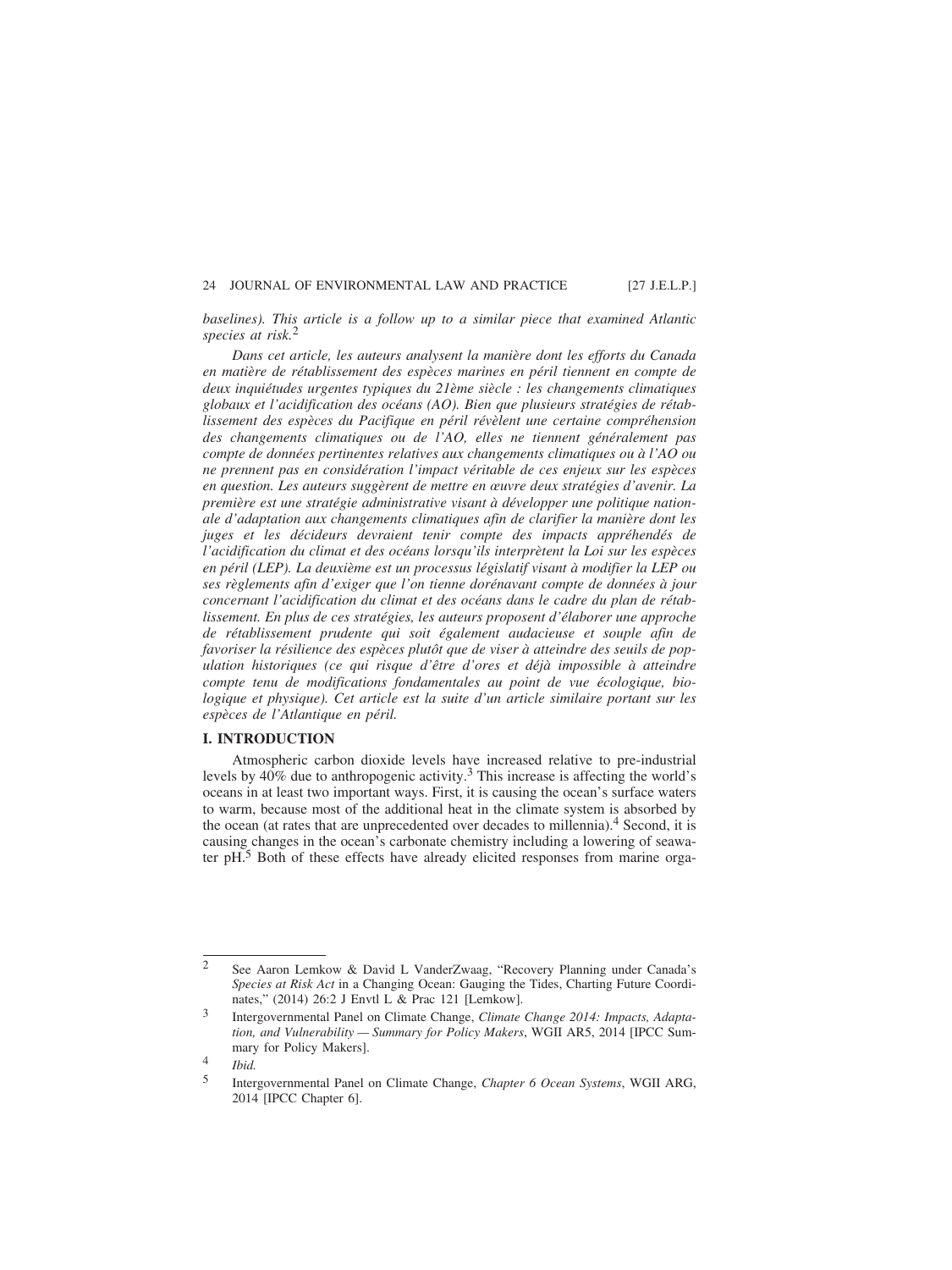nisms, which are changing their ranges, timing of key life-history events, and migratory and spawning patterns.<sup>6</sup>

The *Species at Risk Act* protects imperiled species in two ways: by imposing a prohibition on "take" (i.e. killing, harming, harassing, or capturing an individual of a wildlife species) and by implementing a two-stage recovery planning process.7 In order to receive any of these protections, a species must first be listed via an assessment and approval process initiated by the Committee on the Status of Endangered Wildlife in Canada and then finalized by the Governor in Council on recommendation of the Minister of Fisheries and Oceans (in the case of aquatic species). Once listed, steps must be taken to prohibit take, and to plan the recovery of the species via a recovery strategy and action plan.

Unfortunately, the Act does not make any express mention of the effects of increasing atmospheric  $CO<sub>2</sub>$  on Canada's at risk species, and does not impose any requirement on recovery planners to integrate climate or ocean acidification (OA) projections.<sup>8</sup> As atmospheric  $CO_2$  concentrations increase over this century and ecological systems are reshuffled,  $\overline{9}$  the need to incorporate climate science into Canadian recovery planning will become more and more acute. Additional challenges faced by marine recovery planners include a shortage of available science compared to terrestrial systems,<sup>10</sup> inherent uncertainties surrounding how climate change and acidification will progress across this century and limited understanding of how increasing atmospheric  $CO<sub>2</sub>$  and more traditional anthropogenic stressors will interact.<sup>11</sup>

This article begins by discussing how climate change and OA will affect marine species and the recovery of marine species at risk. Second, it explores the *Species at Risk Act* (SARA), Canada's statutory tool for protecting listed terrestrial and aquatic species. Third, key publications relevant to SARA recovery planning are reviewed. This includes two scientific reports published by Fisheries and Oceans Canada (DFO):<sup>12</sup> Canada's State of the Oceans Report 2012 and the Risk-

<sup>6</sup> Intergovernmental Panel on Climate Change, *Chapter 30 The Ocean*, WGII AR5, 2014.

<sup>7</sup> *Species at Risk Act*, S.C. 2002, c. 29 [*SARA*].

<sup>8</sup> A similar observation has been made with respect to the US *Endangered Species Act*. See Erin E Seney et al, "Climate Change, Marine Environments, and the U.S. *Endangered Species Act*" (2013) 27:6 Conservation Biology 1138.

<sup>9</sup> JB Ruhl, "Climate Change and the *Endangered Species Act*: Building Bridges to the No-Analog Future" (2008) 88:1 BUL Rev 1 [Ruhl].

<sup>10</sup> Craig R Groves et al, "Incorporating Climate Change into Systemic Conservation Planning" (2012) 21 Biodiversity Conservation 1651; Michelle M Mcclure et al, "Incorporating Climate Science in Applications of the U.S. *Endangered Species Act* for Aquatic Species" (2013) 27:6 Conservation Biology 1222.

<sup>11</sup> Ove Hoegh-Guldberg & John F Bruno, "The Impact of Climate Change on the World's Marine Ecosystems" (2010) 328 Science at 1523; Scott R Loarie1 et al, "The Velocity of Climate Change" (2009) 462 Nature 1052, [Hoegh-Guldberg].

<sup>12</sup> Note that although the applied title of DFO is now Fisheries and Oceans Canada, its old applied title — the Department of Fisheries and Oceans — continues to serve as its legal name (or the name given to the department by its enabling legislation, the *Depart-*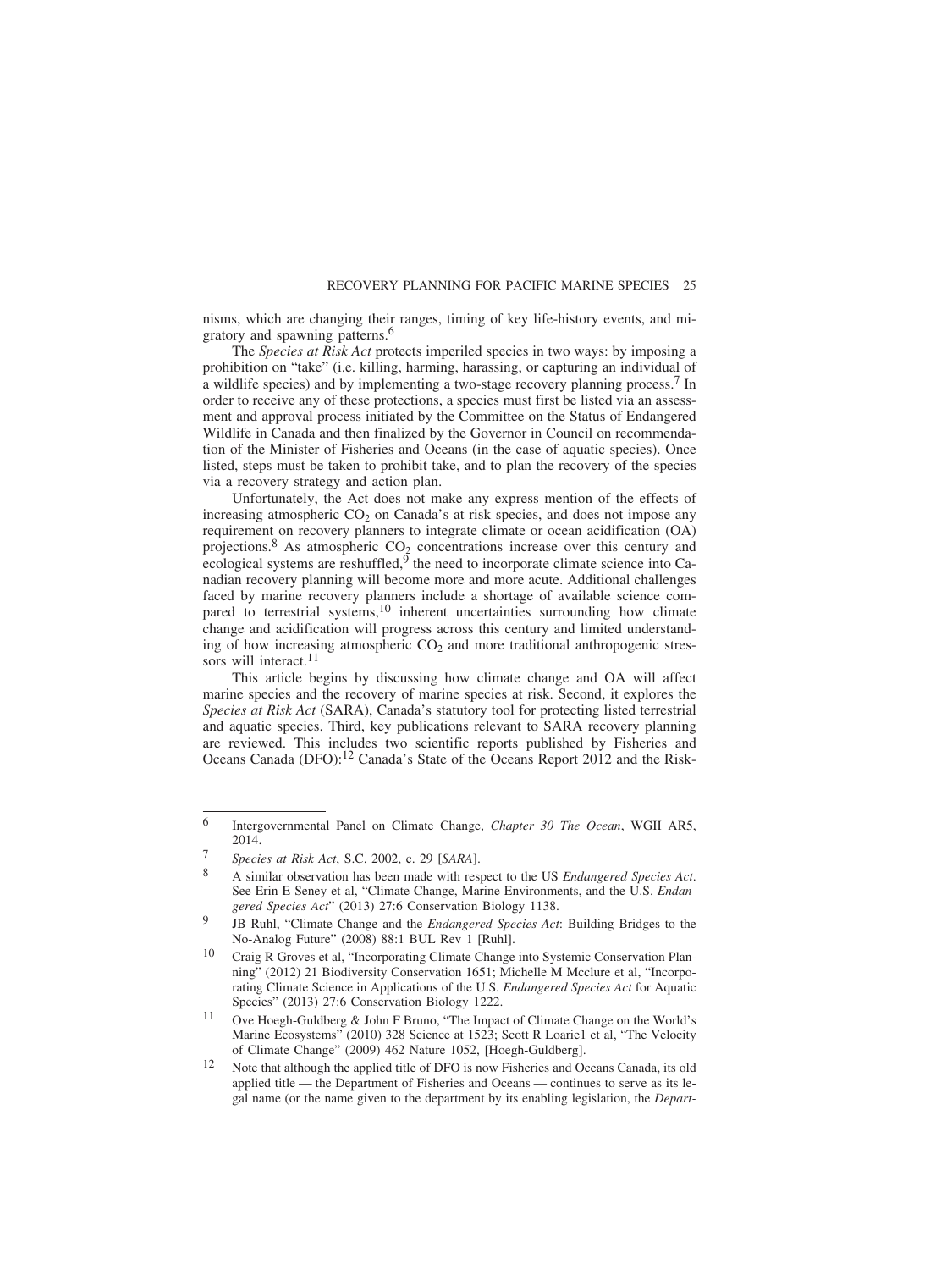Based Assessment of Climate Change Impacts and Risks on the Biological Systems and Infrastructure within Fisheries and Oceans Canada's Mandate. The reports are examined and evaluated in terms of how well they equip recovery planners to incorporate the effects of rising atmospheric  $CO<sub>2</sub>$ . Fourth, the seven published recovery strategies for Pacific marine species at risk are evaluated according to how well they incorporate climate change and OA information. Finally, suggestions are made as to how DFO and the Canadian federal government can ensure that the effects of climate change and OA are better incorporated into recovery planning for imperiled species. These suggestions are administrative (or policy oriented) as well as legal in nature. How SARA's listing process incorporates the impacts of increasing atmospheric  $CO<sub>2</sub>$  will not be examined<sup>13</sup> (although this could be a valuable area of future research). $14$ 

## **II. MARINE ENVIRONMENTAL EFFECTS OF CLIMATE CHANGE AND OCEAN ACIDIFICATION**

Rapid climate change and ocean acidification will affect marine species in many ways. Impacts already observed include large irreversible shifts in species distribution, range, migration, as well as changes in species growth, development, behaviour, productivity, feeding, organismal physiology, trophodynamics and survival. These impacts will likely become more pronounced as warming increases and the world's oceans become more acidic, making adaptive management an increasingly important priority.

## **(a) Effects of Changes in Temperature on Marine Species**

Global warming is essentially ocean warming: 90% of the heat energy that has accumulated in the climate system between 1971 and 2010 due to anthropogenic greenhouse gases has been absorbed by the ocean.<sup>15</sup> It is likely that the surface ocean warmed between the 1870s and 1971, and it is virtually certain that it warmed between 1971 and 2010 (by >0.1 °C per decade).<sup>16</sup> In its latest report, the IPCC projects that by 2090 average ocean surface temperatures could be a stagger-

*ment of Fisheries and Oceans Act*, RSC 1985, c F-15). Therefore, DFO is still the correct acronym to use for the department.

<sup>13</sup> For an article on listing under the US *Endangered Species Act*, see Michael C Blumm & Kya B Marienfeld, "*Endangered Species Act* Listing and Climate Change: Avoiding the Elephant in the Room" (2014) 20:1 Animal Law Review [forthcoming in 2014].

<sup>14</sup> The Northern Fur Seal would make an interesting case study for an article on listing under SARA. The species was assessed by COSEWIC as threatened in 2009 (and climate change was listed as one of the threats), but this assessment was sent back by the Governor in Council (on recommendation of the Minister of Fisheries and Oceans) because of new information regarding fur seal's ability to move between rookeries. COSEWIC then re-assessed the species, again as threatened, in 2011 but DFO decided to enter into a "consultation process" in 2012 which has yet to result in a decision (as of 06/2014) on whether to list the species or not.

<sup>15</sup> IPCC Summary for Policy Makers, *supra*, note 3 at 8.

<sup>16</sup> IPCC Chapter 6, *supra*, note 5 at 7.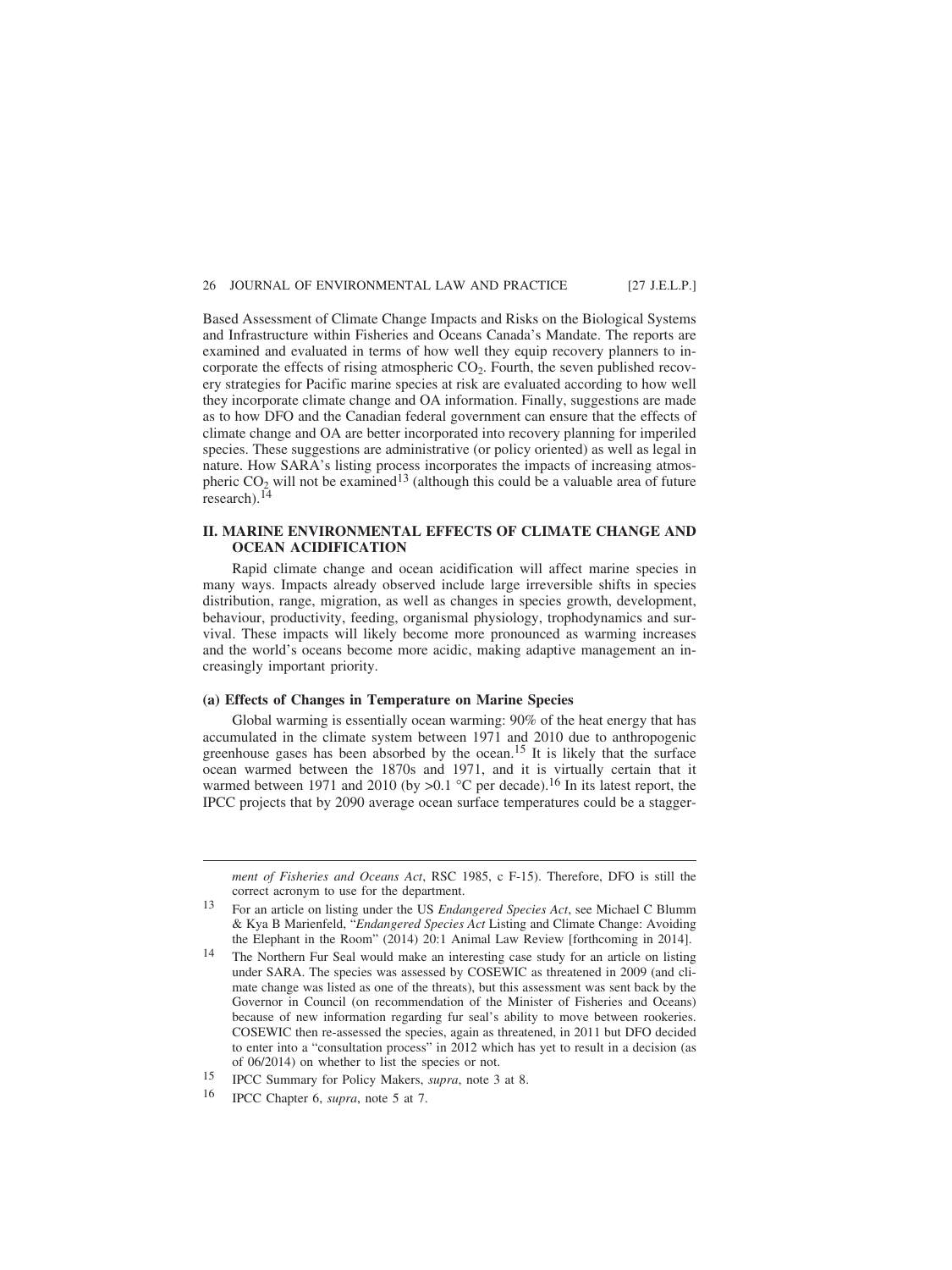ing  $2.7^{\circ}$ C warmer than in 1990.<sup>17</sup> But these global averages mask the fact that warming will be more pronounced in some regions. Most of the surface ocean warming will occur in mid and high latitudes and some coastal regions may see larger than average temperature increases as well. Since marine animals experience their local environment and tend to exist in their optimal temperature range where the ratio of oxygen supply to usage is maximized<sup>18</sup> — these temperature increases will have important implications for the range and migratory patterns of marine species, especially in mid and high latitudes.

Higher trophic-level marine species (e.g. fish, mammals) usually forage in areas enriched by oceanic upwelling, a phenomenon caused by a combination of certain wind patterns and Earth's rotation primarily along coasts and at the equator. Upwelling supplies nutrient-rich water to the surface ocean fueling photosynthesis, which supports the marine food web. Patterns of wind and consequently of upwelling will likely shift and become less predictable because of climate change, which could lead to temporal and spatial mismatches between prey availability and the need for food by migratory species. Further, migratory patterns appear to be constrained by thermal fronts, which will likely be altered as the ocean warms.<sup>20</sup> Although all extant marine species have the capacity to evolve and adapt to changing ocean conditions, none have encountered the magnitude or rapid rate of change that is currently predicted.21 Further, migratory species are thought to have even less capacity to adapt to changing ocean conditions,<sup>22</sup> a point relevant to the recovery of many Pacific species currently protected under SARA.

On the one hand, temperature directly affects the physiology of marine organisms by determining the rates of fundamental cellular processes including enzyme reactions, diffusion, transport across membranes and metabolism.23 On the other hand, the composition and trophic efficiency of plankton communities are strongly tied to ocean temperatures.<sup>24</sup> With respect to trophic transfer, the most efficient plankton communities are those that support high levels of photosynthesis fueled

<sup>17</sup> *Ibid.*

 $\frac{18}{19}$  *Ibid.*, at 16.

<sup>19</sup> John Harwood, "Marine Mammals and Their Environment in the Twenty-First Century" (2001) 82:3 Journal of Mammalogy at 630.

<sup>20</sup> Ewan Hunter et al, "Impacts of Migratory Behaviour on Population Structure in North Sea Plaice" (2004) Journal of Animal Ecology at 377; David W Sims et al, "Encounter Success of Free-Ranging Marine Predator Movements Across a Dynamic Prey Landscape" (2006) 273 Proceedings of the Royal Society B 1195.

<sup>21</sup> Brian Huntley et al, "Potential Impacts of Climate Change Upon Geographic Distributions of Birds" (2006) 148 Ibis 8.

<sup>22</sup> Robert A Robinson et al, "Travelling Through a Warming World: Climate Change and Migratory Species" (2009) 7 Endangered Species Research 87 [Robinson].

<sup>23</sup> Hoegh-Guldberg, *supra*, note 11 at 1525.

<sup>24</sup> *Ibid*. Anthony J Richardson, "In Hot Water: Zooplankton and Climate Change" (2008) 65 ICES Journal of Marine Science 279.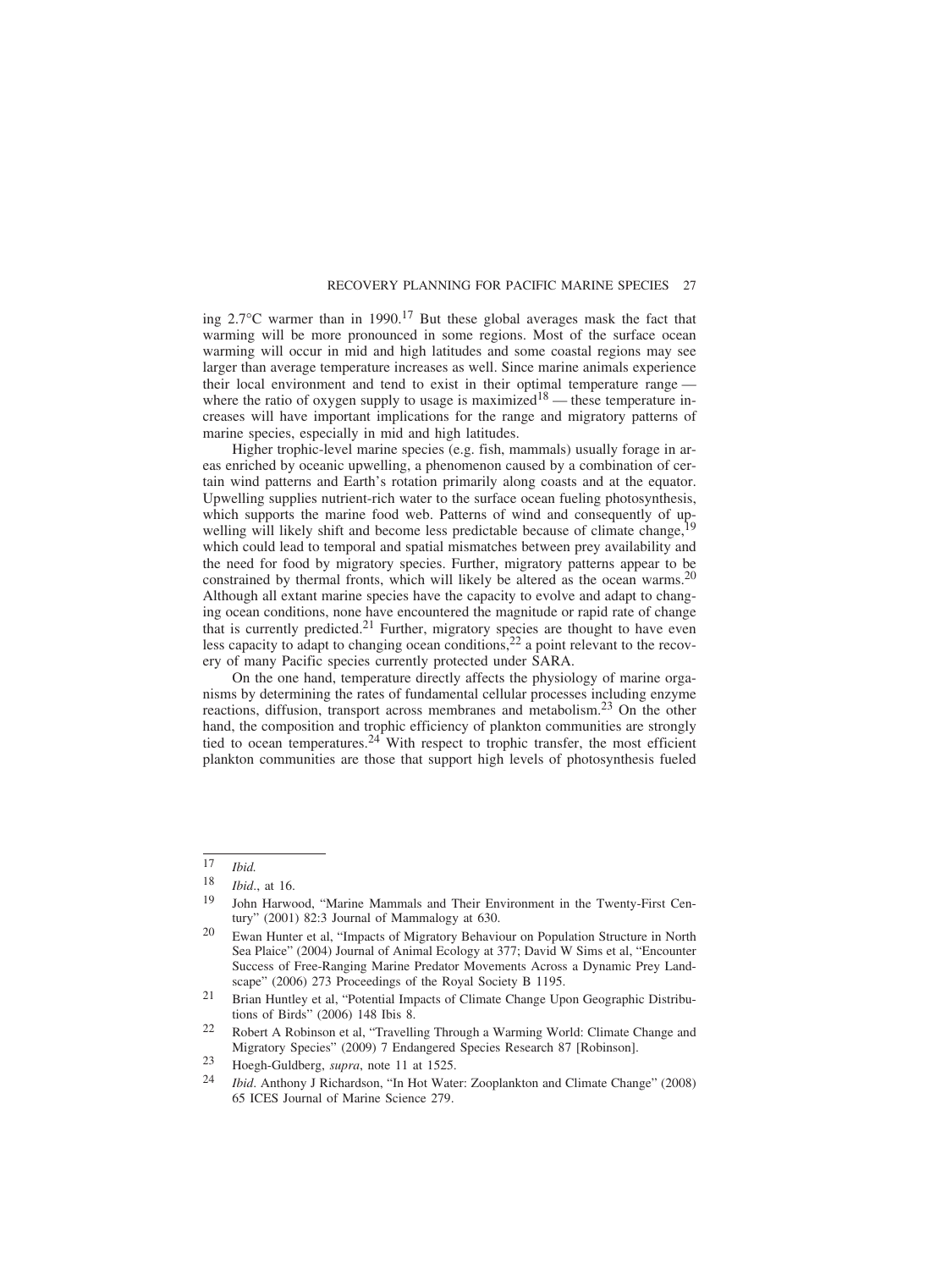by nutrient input from the cold, deep ocean.<sup>25</sup> An established paradigm in oceanography is that increased vertical density stratification due to surface warming will reduce nutrient supply to the surface, thus decreasing photosynthetic productivity and the ability of the food web to support large predators and mammals.<sup>26</sup> Current warming has already caused large irreversible shifts in species distribution, growth, development, behaviour, productivity and feeding.<sup>27</sup>

### **(b) Effects of Changes in pH on Marine Species**

Increasing atmospheric carbon dioxide, while acting as the principle anthropogenic driver of climate change, is also causing fundamental changes in ocean carbonate chemistry.<sup>28</sup> The ocean has absorbed about a quarter to a third of anthropogenic carbon dioxide emissions.29 While this uptake is mitigating anthropogenic global warming to some degree, it is causing well-understood changes to ocean chemistry with potentially severe impacts on marine organisms and ecosystems. When carbon dioxide is taken up by the ocean it does not merely dissolve in seawater; instead most of the dissolving gas (also referred to as aqueous carbon dioxide) reacts with water to form carbonic acid, which then dissociates to form bicarbonate ions, carbonate ions and hydrogen ions.<sup>30</sup> The addition of anthropogenic carbon dioxide to the ocean shifts the equilibrium between its aqueous form, carbonate and bicarbonate such that the concentrations of hydrogen and bicarbonate ions increase compared to preindustrial concentrations (the increase in hydrogen ions is synonym with increasing acidity) while the concentration of carbonate ions (required by many shell-forming organisms) decreases. The acidity of seawater is expressed in pH, defined as the negative logarithm of hydrogen ion concentration. Because of this convention a decrease in pH refers to an increase in acidity, and a change by one pH unit corresponds to a change in hydrogen ion concentration by a factor of 10. The pre-industrial surface ocean had an average pH of 8.2, which has already fallen to  $8.1<sup>31</sup>$  This corresponds to an increase in surface ocean acidity by 26%. By the year 2100, pH values are projected to drop to 7.8 or 7.9, which would represent a doubling in acidity.32

<sup>25</sup> Daniel Kamykowski & Sara-Joan Zentara, "Predicting Plant Nutrient Concentrations From Temperature and Sigma-T in the Upper Kilometer of the World Ocean" (1986) 33:1 Deep Sea Research 89.

<sup>26</sup> Laurent Bopp et al, "Potential Impact of Climate Change on Marine Export Production" (2001) 15:1 Global Biogeochemical Cycles 81.

<sup>27</sup> Anthony J Richardson, "In Hot Water: Zooplankton and Climate Change" (2008) 65 ICES Journal of Marine Science 279, [Richardson].

<sup>28</sup> IPCC Chapter 6, *supra*, note 5 at 4.

<sup>&</sup>lt;sup>29</sup> CL Sabine & T Tanhua, "Estimation of Anthropogenic CO<sub>2</sub> Inventories in the Ocean" (2010) 2 Annual Review of Marine Science 175.

<sup>&</sup>lt;sup>30</sup> RE Zeebe & D Wolf-Gladrow,  $CO_2$  in Seawater: Equilibrium, Kinetics, Isotopes (Amsterdam: Elsevier Oceanography Series, 2001) at 346.

<sup>31</sup> JP Gattuso & H Lavigne, "Technical Note: Approaches and Software Tools to Investigate the Impact of Ocean Acidification" (2009) 6 Biogeosciences 2121.

<sup>32</sup> JC Orr et al, "Anthropogenic Ocean Acidification Over the Twenty-First Century and its Impact on Calcifying Organisms" (2005) 437:7059 Nature 681; L Bopp et al, "Mul-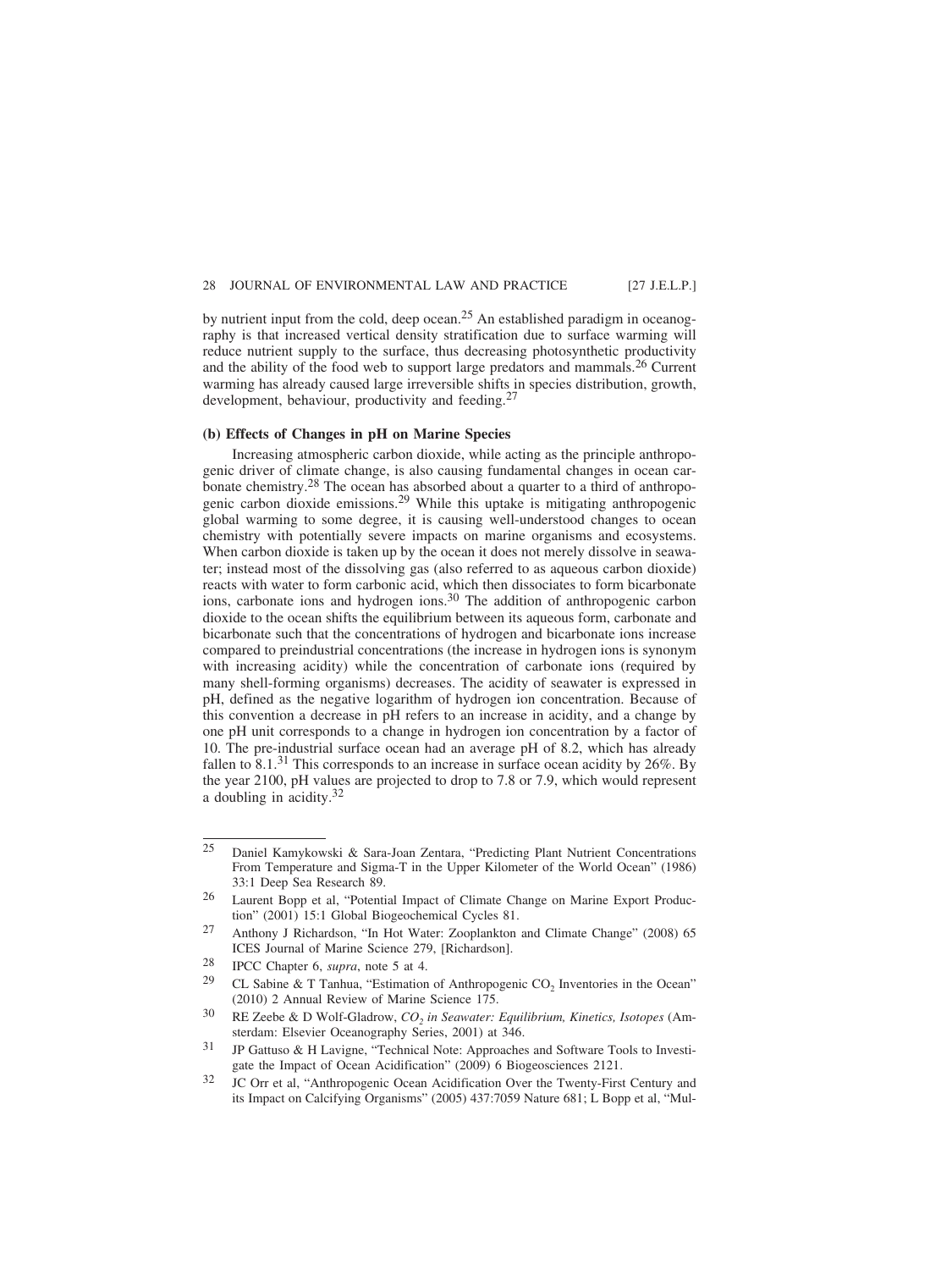Impacts of ocean acidification include direct effects on organisms with calcareous shells and skeletons, direct effects on organismal physiology and behaviour, and more indirect effects on population structure and trophodynamics.<sup>33</sup> Direct effects on calcareous organisms, i.e. those that have a shell or exoskeleton made of calcium carbonate, have received the most scientific attention. Organisms precipitate calcium carbonate using dissolved carbonate ions in seawater. As the pH of seawater drops and the concentration of carbonate ions declines, seawater becomes more corrosive to calcium carbonate making it harder for organisms to precipitate and maintain their calcareous shells. Examples include benthic invertebrates such as corals, clams, mussels, oysters, crabs, lobsters and sea urchins, and planktonic organisms.34 There are two common forms of calcium carbonate: aragonite, which is built by corals, sea snails and many mollusks and is relatively soluble, and calcite, which is less soluble and built by calcerous phytoplankton and zooplankton and some mollusks. Studies on corals consistently show decreased rates of calcification following acidification,<sup>35</sup> and many studies on mussels, oysters, gastropods and sea urchins show decreased rates of calcification as well.<sup>36</sup> Of particular concern for the species examined in this manuscript is the ability of sea snails to withstand corrosive conditions and adapt quickly enough to live in the rapidly acidifying high-latitude surface ocean.<sup>37</sup> Sea snails contribute to the diet of other zooplankton, myctophid<sup>38</sup> and notothenid<sup>39</sup> fishes,<sup>40</sup> North Pacific Salmon,<sup>41</sup>

tiple Stressors of Ocean Ecosystems in the 21st Century: Projections With CMIP5 Models" (2013) 10 Biogeosciences 6225.

<sup>33</sup> *Ibid.*

<sup>34</sup> Calcareous planktonic organisms include photosynthetic coccolithophores, herbivorous foraminifera and multicellular organisms like pteropods (free-swimming sea snails and sea slugs).

 $35$  SC Doney et al, "Ocean Acidification: The Other CO<sub>2</sub> Problem" (2009) 1 Annual Review of Marine Science 169.

 $36$  F Gazeau et al, "Impact of Elevated CO<sub>2</sub> on Shellfish Calcification" (2007) 34:L07603 Geophysical Research Letters; Y Shirayama & H Thornton, "Effect of Increased Atmospheric CO<sub>2</sub> on Shallow Water Marine Benthos" (2005) 110 Journal of Geophysical Research C09S08.

<sup>37</sup> James C Orr, "Anthropogenic Ocean Acidification Over the Twenty-First Century and its Impact on Calcifying Organisms" (2005) 437 Nature 681.

<sup>38</sup> Myctophids, or lantern fish, are both diverse and extremely populous and therefore play an important role in marine food webs.

<sup>39</sup> Notothenids are the dominant fish taxa in the Antarctic.

 $40$  Brian A Foster & John C Montgomery, "Planktivory in Benthic Nototheniid Fish in McMurdo Sound, Antarctica" (1993) 36 Environmental Biology of Fishes 313; EA Pakhomov, R Perissinotto & CD McQuaid, "Prey Composition and Daily Rations of Myctophid Fishes in the Southern Ocean" (1996) 134 Mar Ecol Prog Ser 1; M La Mesa, M Vacchi & T Zunini Sertorio, "Feeding Plasticity of Trematomus Newnesi (Pisces, Nototheniidae) in Terra Nova Bay, Ross Sea, in Relation to Environmental Conditions" (2000) 23 Polar Biol 38.

<sup>41</sup> TM Willette, RT Cooney et al, "Ecological Processes Influencing Mortality of Juvenile Pink Salmon in Prince William Sound, Alaska" (2001) 10 Fisheries Oceanography 14; Jennifer L Boldt & Lewis J Haldorsen, "Seasonal and Geographic Variation in Juvenile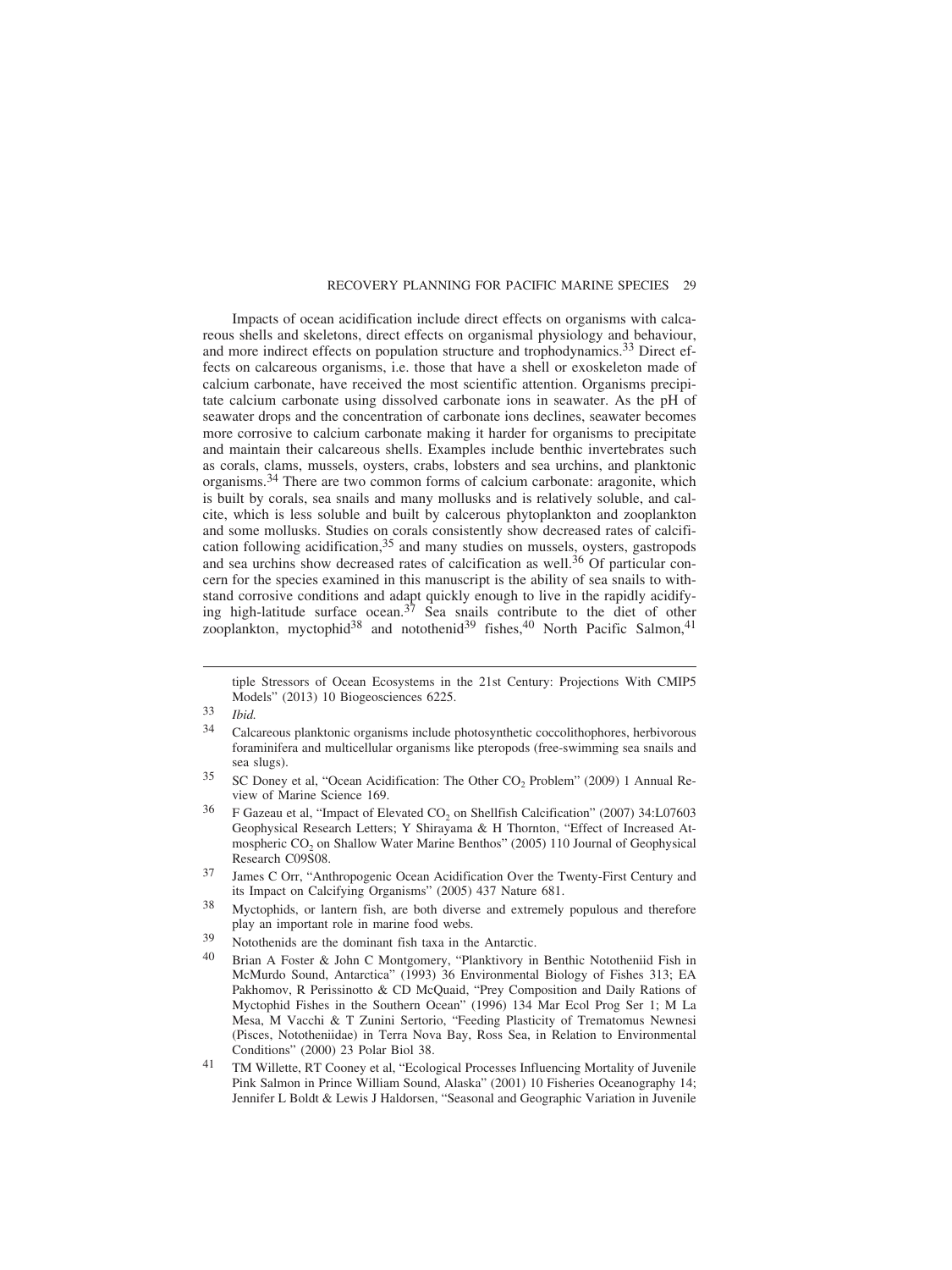mackerel, herring, cod and baleen whales<sup>42</sup> (a number of Pacific baleen whale species are currently listed under SARA).

Furthermore, the larval development and fertilization success of many benthic invertebrate species are impaired by acidification.<sup>43</sup> Acidification of the Pacific is thought to be responsible for significant negative effects on commercially reared shellfish larvae on the coast of Washington State, Oregon and British Columbia.<sup>44</sup> This impact of OA has direct economic impacts, and is predicted to worsen as atmospheric  $CO<sub>2</sub>$  concentrations increase.<sup>45</sup>

Decreasing ocean pH may not only affect calcifying organisms but may also have detrimental effects on the survival, growth and reproduction of marine animals in general. For example, fishes require their blood pH to remain within certain limits. Disturbances of blood pH are known to impair oxygen transport by the circulatory system and thus overall fitness of the animal. Information to date suggests that most marine fishes can effectively maintain their blood pH even at extreme ambient pH levels (regulation involves the excretion of acid primarily through gills but also kidneys and gut as compensatory mechanism<sup>46</sup>). However, the energetic costs associated with pH regulation may impair other energy-demanding bodily functions such as swimming, immune defense, digestion, reproduction and growth,

offs\_show\_ocean\_acidification\_has\_arrived/2466/>; British Columbia, Legislative Assembly, *Official Report of Debates of the Legislative Assembly (Hansard)*, No. 9 (27 February, 2013) at 1705 (Chandra Herbert); British Columbia, Legislative Assembly, *Debates of the Legislative Assembly (Hansard)*, No 7 (9 April 2014) at 3057 (S Fraser); *House of Commons Debates* No 53 (27 February 2014) at 3305 (Hon Francoise Choquette).

- 45 Daiju Narita, Katrin Rehdanz & Richard SJ Tol, "Economic Costs of Ocean Acidification: A Look Into the Impacts on Global Shellfish Production" (2012) 113 Climate Change 1049; A Whitman Miller et al, "Shellfish Face Uncertain Future in High CO2 World: Influence of Acidification on Oyster Larvae Calcification and Growth in Estuaries" (2009) 4:5 PLoS ONE e5661.
- <sup>46</sup> SF Perry & KM Gilmour, "Acid-Base Balance and  $CO<sub>2</sub>$  Excretion in Fish: Unanswered Questions and Emerging Models" (2006) 154 Respiratory Physiology & Neurology 199.

Pink Salmon Diets in the Northern Gulf of Alaska and Prince Williams Sound" (2003) 132:6 Transactions of the American Fisheries Society 1035.

<sup>42</sup> Carol M Lalli & Ronal W Gilmer, *Pelagic Snails: The Biology of Holoplanktonic Gastropod Molusks*, (Stanford: Stanford University Press, 1989).

H Kurihara & Y Shirayama, "Effects of Increased Atmospheric CO<sub>2</sub> on Sea Urchin Early Development" (2004) 274 Marine Ecology Progress Series, 161.

<sup>44</sup> Alan Barton et al, "The Pacific Oyster, Crassostrea Gigas, Shows Negative Correlation to Naturally Elevated Carbon Dioxide Levels: Implications for Near-Term Ocean Acidification Effects" (2012) 57:3 Limnology and Oceanography 698; Elizabeth Grossman, "Northwest Oyster Die-Offs Show Ocean Acidification Has Arrived" (2011) Yale Environment 360 (blog) at para 4, online: <http://e360.yale.edu/feature/northwest\_oyster\_die-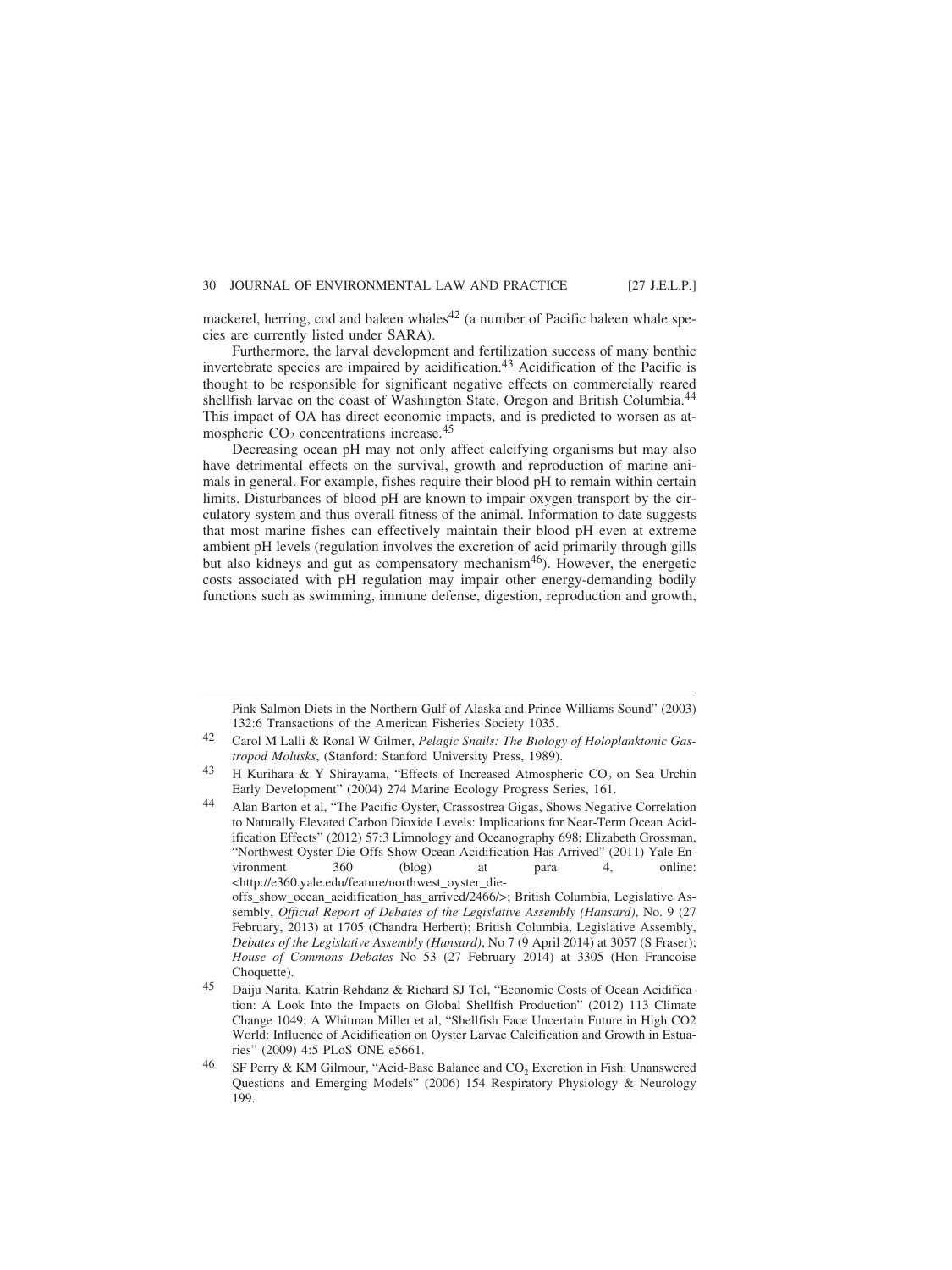and thus overall fitness.<sup>47</sup> Most temperate fish species appear to be well adapted to handle pH variations in ambient water,  $48$  but only few species have been studied systematically in terms of their response to decreasing pH.

In addition to the direct effects on calcareous species and organismal physiology, ocean acidification will likely alter ecological relationships and trophic dynamics, which determine the flow of energy and nutrients through the marine food web. Acidification will affect different species differently, which can result in cascading effects across the food web. Major reorganizations of pelagic and benthic ecosystems are possible, but projecting such ecosystem-level responses is extremely difficult.

The lowering of ocean pH also leads to decreased sound absorption.<sup>49</sup> OA has an especially noticeable effect on sounds between 100Hz and 1kHz, causing these sounds to travel further and thus increasing ambient noise.<sup>50</sup> This range happens to contain much of the noise generated by shipping (which has itself increased ocean ambient noise by 19 dB, or about 28%, since 195051) and seismic testing. Also, since cetaceans can detect sounds within this range, OA may make anthropogenic interference with the calls of baleen whales (which are used to facilitate mating and other social interactions<sup>52</sup>) and toothed whales (which are used to sense and track prey<sup>53</sup>) worse.

## **III. THE SPECIES AT RISK ACT AND CANADIAN RECOVERY PLANNING**

Unfortunately, the *Species at Risk Act* has been relatively ineffective at addressing the impacts outlined in the previous section.<sup>54</sup> Further, SARA has been criticized for being slow, ineffective and for giving socio-economic considerations too much priority at the expense of species protection.<sup>55</sup> Before examining how SARA may be more effectively applied — or even legally amended — to better in-

 $47$  F Melzner et al, "Physiological Basis for High CO<sub>2</sub> Tolerance in Marine Ectothermic Animals: Pre-Adaptation Through Lifestyle and Ontogeny?" (2009) 6 Biogeoscience 2313.

<sup>&</sup>lt;sup>48</sup> H-O Pörtner et al, "Effects of Ocean Acidification on Nektonic Organisms" in J-P Gattuso & L Hansson eds., *Ocean Acidification* (Oxford University Press, 2011) 154.

<sup>49</sup> Keith C Hester et al, "Unanticipated Consequences of Ocean Acidification: A Noisier Ocean at Lower pH" (2008) 35 Geophysical Research Letters L19601.

<sup>50</sup> John A Hildebrand, "Anthropogenic and Natural Sources of Ambient Noise in the Ocean" (2009) 395 Marine Ecological Progress Series 5 [Hildebrand].

<sup>51</sup> George V Frisk, "Noiseonomics: The Relationship Between Ambient Noise Levels in the Sea and Global Economic Trends" (2012) 2:437 Scientific Reports 437.

<sup>52</sup> Peggy L Edds-Walton, "Acoustic Communication Signals of Mysticete Whales" (1997) 8:1-2 Bioacoustics 47.

<sup>53</sup> WL Whitlow, *The Sonar of Dolphins*, (Germany: Springer-Verlag, 1993).

<sup>54</sup> *SARA*, *supra*, note 7, s 142.

<sup>55</sup> Kaitlyn Chewka, *The Politics of Protecting Species: Examination of Environmental Interest Group Strategies Before and After the Species at Risk Act* (MA Thesis, University of Victoria, 2011) [unpublished] at 131.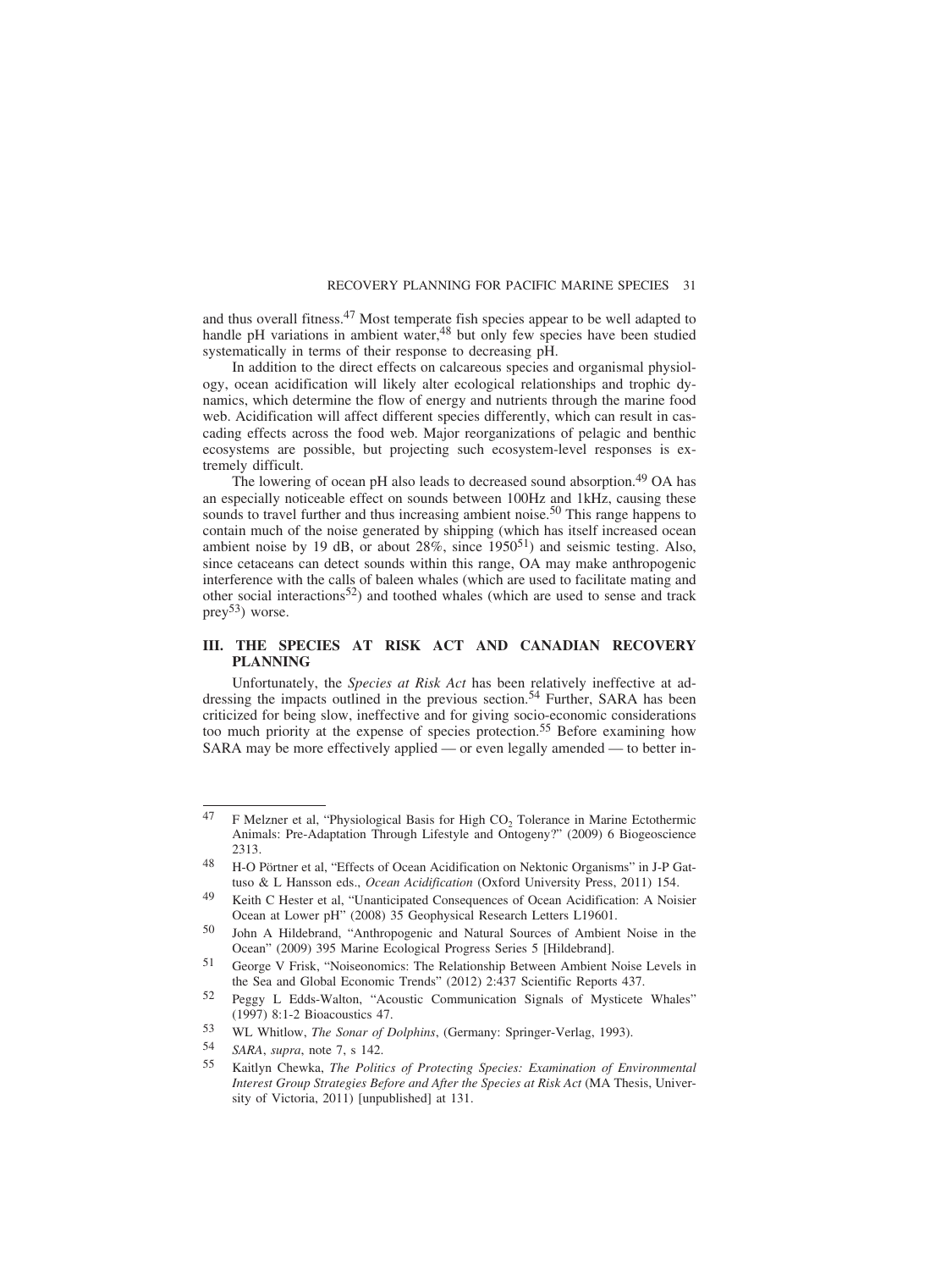corporate climate and OA impacts, the Act's structure and scheme will be explained.

## **(a) Listing Under SARA**

Before a species receives legal protection, it must first be listed under Schedule 1 of the Act. The first stage of a species' listing is an assessment by the Committee on the Status of Endangered Wildlife in Canada (COSEWIC),<sup>56</sup> which operates at arm's length from government.57 An assessment must:

> (a) assess the species as extinct, extirpated, endangered, threatened or of special concern;

> (b) indicate that COSEWIC lacks sufficient information to make a classification; or

(c) conclude that the species is not at risk.

Once per year, and before a species can become legally protected under SARA, COSEWIC's assessments are forwarded to the Minister of the Environment and the Canadian Endangered Species Conservation Council for consideration. For marine species, the Minister of Fisheries and Oceans (MFO) is a competent Minister.<sup>58</sup> Once the COSEWIC assessment has been forwarded, the MFO has 90 days to publish a statement in SARA's public registry that indicates how the Minister will respond.59 This statement may reveal that the Minister intends to delay legal listing of the species in order to conduct a public consultation, or that COSEWIC's recommendation will be forwarded within a given period. In any case, the Minister must eventually forward COSEWIC's assessment to the Governor in Council (GIC), triggering a nine-month period within which the GIC must, on recommendation of the Minister:

- (a) accept the assessment and list the species;
- (b) decide not to list the species; or

(c) refer the matter back to COSEWIC for further information or consideration.<sup>60</sup>

<sup>56</sup> COSEWIC is currently composed of 31 voting members, including a Co-chair from each of the 10 Species Specialist Subcommittees and a Co-chair from the Aboriginal Traditional Knowledge Subcommittee, one member from each of the 13 provincial and territorial governments, one member from each of four Federal agencies (Canadian Wildlife Service, Parks Canada Agency, Fisheries and Oceans Canada, and the Canadian Museum of Nature), and three non-government science members. However this composition is not statutorily mandated, and the Minister has discretion to appoint members after consultation with the Canadian Endangered Species Conservation Council and with any experts and expert bodies, such as the Royal Society of Canada, that the Minister considers to have relevant expertise (s 16(1) of the SARA).

<sup>57</sup> *SARA*, *supra*, note 7, ss 16(4), (6).

<sup>58</sup> *Ibid*., s 2(1).

*Ibid.*, s 25(3).

<sup>60</sup> *Ibid*., s 27(1.1). Note that if the GIC (on recommendation of the Minister) decides not to list the species or to refer the matter back to COSEWIC, the GIC must include reasons for doing so in the public registry (s 27(1.2)).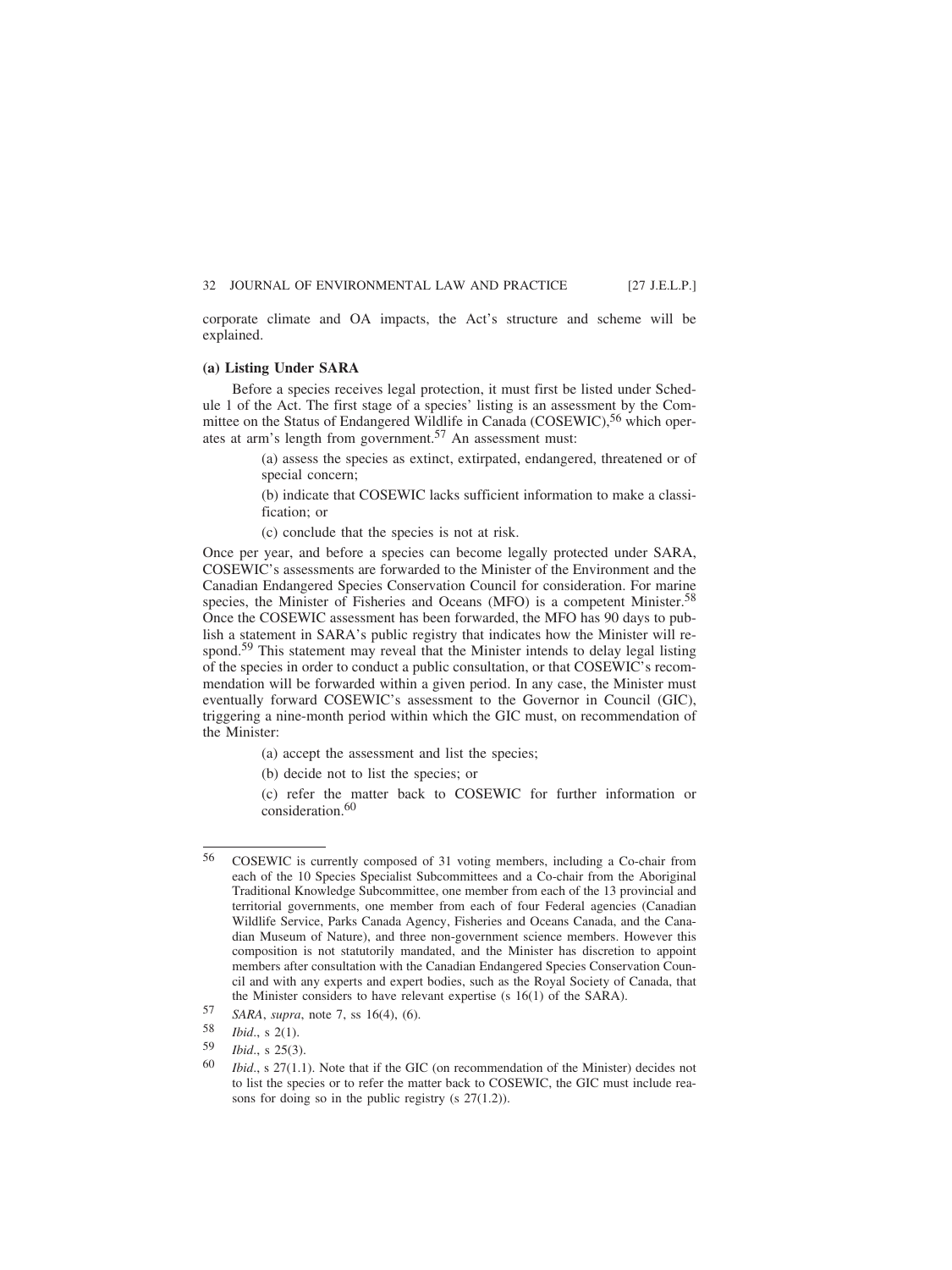Listed species are reassessed at least every ten years,  $61$  offering a snap shot of the effectiveness of Canadian species at risk protection. Since COSEWIC formed in 1977, reassessed species have become more imperiled almost twice as often as they have become less imperiled.<sup>62</sup> At the time this article was written, COSEWIC had assessed 654 species as threatened, endangered, or of special concern while only 547 were actually listed under SARA.<sup>63</sup> The federal government has denied the listing of 23% of species suggested by COSEWIC between 2002 and 2007, often for socioeconomic or "process" reasons.<sup>64</sup> In the majority of cases where "process reasons" were given for not listing a species, this referred to consultation with aboriginal groups.65

## **(b) Recovery Planning and the Legal Protection of Species Under SARA**

If the GIC lists an aquatic species as threatened or endangered, individuals automatically receive legal protection while in Canadian waters.<sup>66</sup> Further, a twostep recovery planning process occurs where the MFO must publish a recovery strategy<sup>67</sup> and then an action plan.<sup>68</sup> For species listed as endangered or threatened, a proposed recovery strategy must be completed within one and two years, respectively.69 A final recovery strategy must then be published in SARA's public registry within 90 days.70

According to the Commissioner of the Environment and Sustainable Development, 146 recovery strategies (or 41%) were overdue as of 31 March 2013, which included 17% of the recovery strategies for which DFO has responsibility.<sup>71</sup> In a 2014 case filed in response to Environment Canada and DFO's failure to create

- 69 SARA, *supra*, note 10, s 42(1).
- 70 *Ibid*., s 43.

<sup>61</sup> *Ibid*., s 24.

<sup>62</sup> Arne O Mooers et al, "Science, Policy, and Species at Risk in Canada" (2010) 60 BioScience 843.

<sup>63</sup> Committee on the Status of Endangered Wildlife in Canada, *Canadian Wildlife Species at Risk (2013), online*: <http://www.cosewic.gc.ca/eng/sct0/rpt/csar\_e.html> and see online: <http://www.sararegistry.gc.ca/sar/index/default\_e.cfm> for SARA status.

<sup>64</sup> C Scott Findlay et al, "Species Listing Under Canada's *Species at Risk Act*" (2009) 23:6 Conservation Biology 1609.

<sup>65</sup> *Ibid*., at 1613.

<sup>66</sup> Pursuant to s 32, a species listed as threatened or endangered cannot be killed, harmed, harassed, captured, or taken. Further, pursuant to s 33, the species' "residence" cannot be damaged or destroyed.

 $67$  Pursuant to s 37(1) of SARA, the competent minister must prepare a recovery strategy for a species listed as threatened or endangered.

<sup>68</sup> Pursuant to s 47 of SARA, the competent minister must prepare one or more action plans based on the recovery strategy. For Pacific species at risk, DFO has prepared only one action plan to date, and that action plan was overdue.

<sup>71</sup> Commissioner of the Environmental and Sustainable Development, "Recovery Planning for Species at Risk" in *Report of the Commissioner of the Environment and Sustainable Development, Chapter 6* (Ottawa: Office of the Auditor General of Canada, 2013) at 10.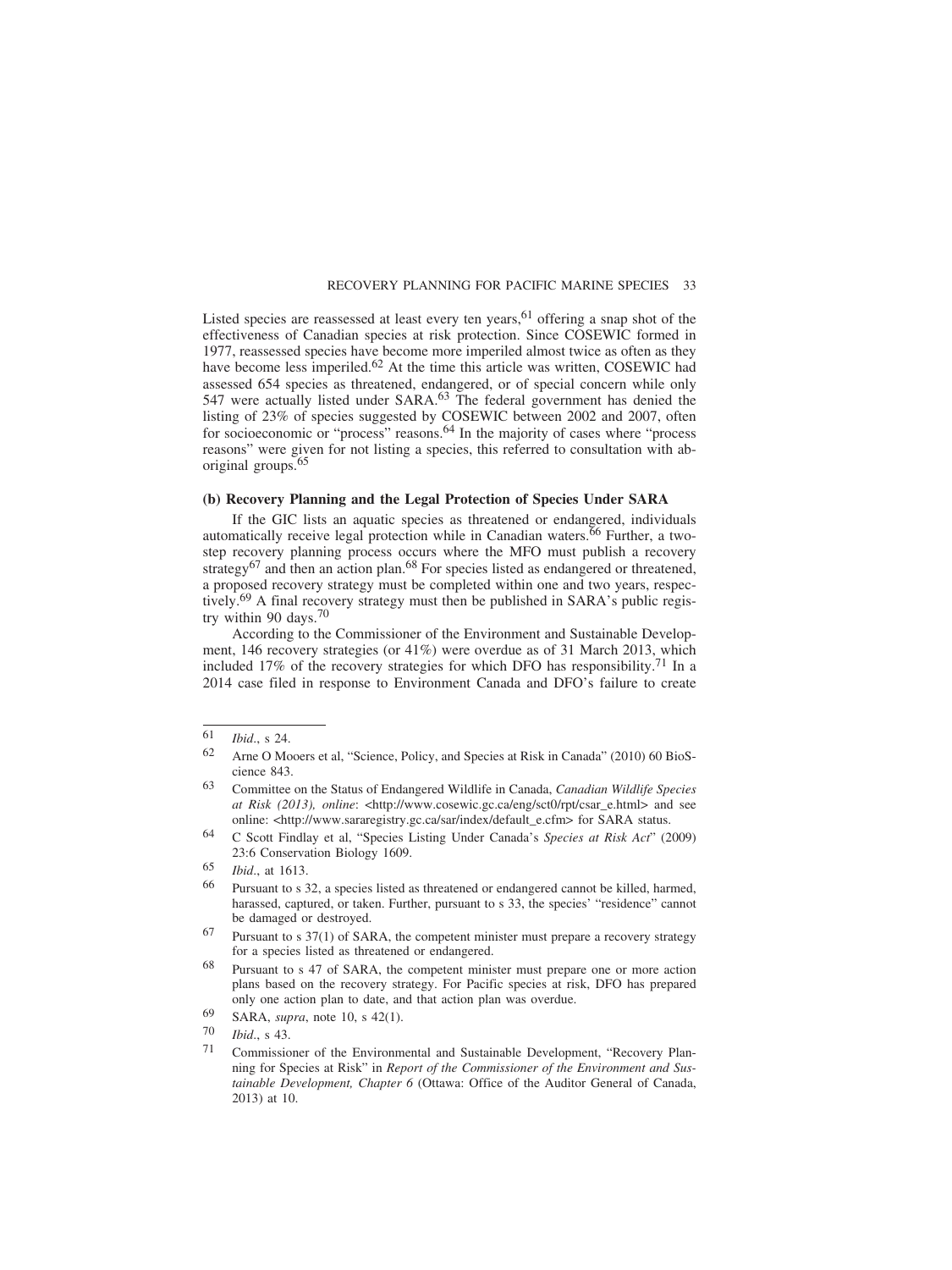recovery strategies for four species several years after they were due, the Federal Court declared that the Ministers' inaction was unlawful.<sup>72</sup> Although the Court declined to decide whether the deadlines set out in SARA are mandatory or merely directory, all parties agreed that the competent Ministers are required to comply with them. $7<sup>3</sup>$ 

Once created, the recovery strategy must provide a description of the species, and identify its needs and threats (including all threats identified by COSEWIC).<sup>74</sup> Further, the recovery strategy must identify critical habitat to the extent possible, based on the best available information.<sup>75</sup> Critical habitat is defined under SARA as "the habitat that is necessary for the survival or recovery of a listed wildlife species".<sup>76</sup> Any critical habitat that falls within federal jurisdiction is automatically protected, meaning that all marine critical habitat in Canadian waters must receive legal protection so long as it is identified in the recovery strategy. Any part of a listed aquatic species' critical habitat that is not already protected by legislation or by a conservation agreement<sup>77</sup> when the recovery strategy is published must receive protection via an order pursuant to SARA ss.  $58(4)$  and  $(5)$ .<sup>78</sup> In the event that a marine species' critical habitat is already protected, the protection must be mandatory rather than discretionary. In *Minister of Oceans v Georgia Strait Alliance*, the Federal Court of Appeal decided that since the protection of resident killer whale prey availability in the Strait of Georgia (a protected "ecosystem feature") was discretionary (pursuant to the *Fisheries Act*79), a mandatory protection order<sup>80</sup> by the Minister of Fisheries and Oceans was required.<sup>81</sup>

A species' action plan must also contain a description of critical habitat (to the extent possible).<sup>82</sup> Further, the action plan must state what actions will be taken to preserve the species' critical habitat, how the recovery strategy will be implemented, the methods used to monitor the species' recovery, and an evaluation of the socio-economic costs and benefits of the action plan.<sup>83</sup> The deadline for the

- See *SARA*, *supra*, note 7.
- 79 See *Fisheries Act R*SC 1985, c F-14, ss 35, 36.

<sup>72</sup> *Western Canada Wilderness Committee v. Canada (Minister of Fisheries and Oceans)*, 2014 FC 148, 2014 CarswellNat 278, 2014 CarswellNat 279, [2014] 2 C.N.L.R. 373 at para 94, [*Western Canada Wilderness Committee*].

<sup>73</sup> *Ibid*., at para 100.

<sup>74</sup> *SARA*, *supra*, note 7, s 41.

<sup>75</sup> *Ibid.*

 $\frac{76}{77}$  *Ibid.*, s 2(1).

<sup>77</sup> See *SARA*, *supra*, note 7, ss 57(a), 11.

<sup>80</sup> Canada Gazette, *Critical Habitats of the Northeast Pacific Northern and Southern Resident Populations of the Killer Whale (Orcinus orca) Order*, Vol 143, No 5 (March 4, 2009; Registration SOR/2009-68 February 19, 2009).

<sup>81</sup> *Georgia Strait Alliance v. Canada (Minister of Fisheries & Oceans)*, 2012 FCA 40, 2012 CarswellNat 262, 2012 CarswellNat 2973, 427 N.R. 110, at paras 43, 109.

<sup>82</sup> *Ibid*., s 49(1).

<sup>83</sup> *Ibid.*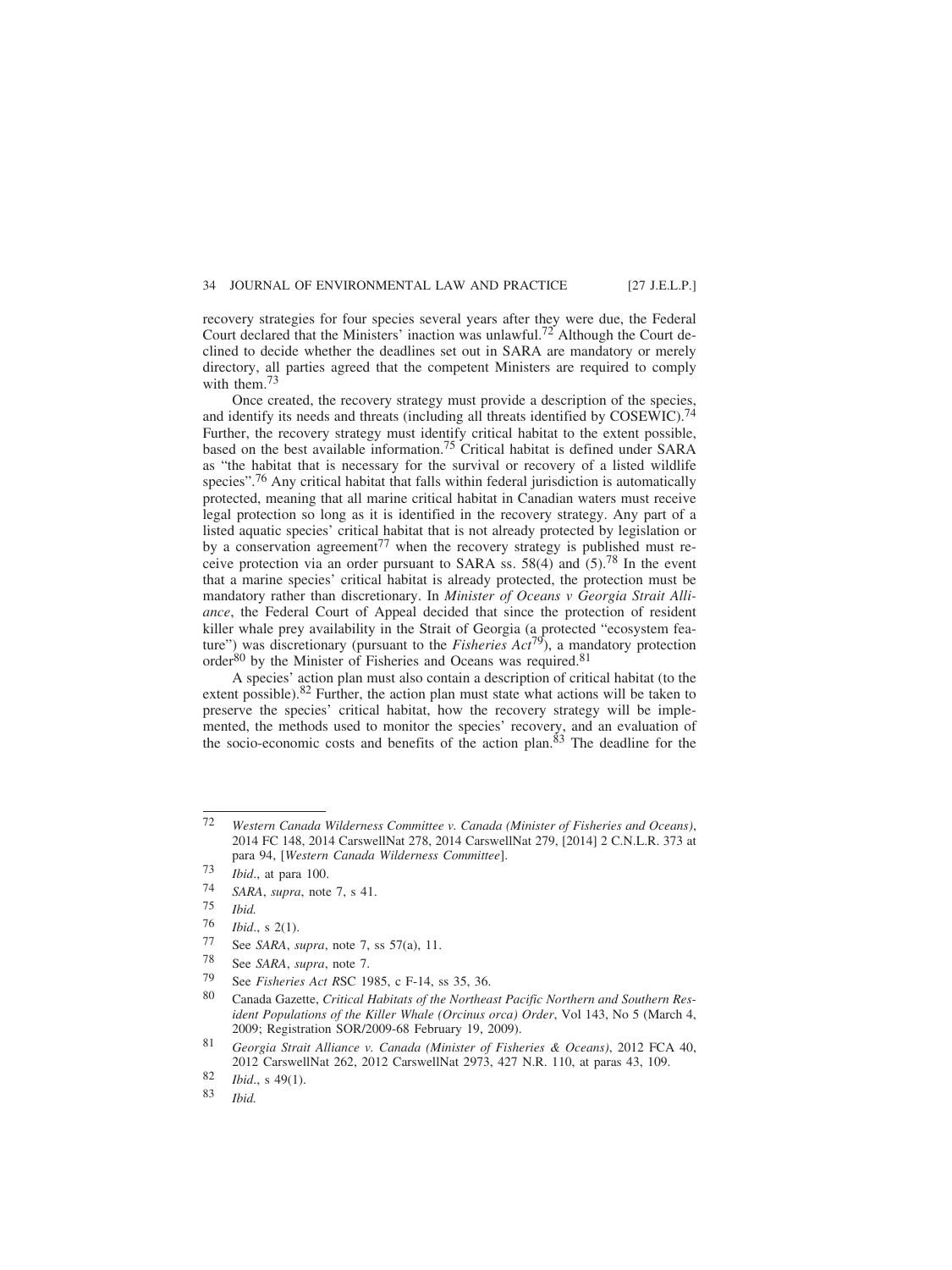plan's completion is set at the minister's discretion in the recovery strategy,  $84$  but DFO has been chronically late on meeting such deadlines. While 12 Pacific species at risk currently have final recovery strategies, only Northern Abalone has an action plan (and that action plan was released after the deadline).<sup>85</sup>

#### **(c) DFO Scientific and Policy Guidance**

Before examining the seven final recovery strategies published by DFO under SARA for Pacific marine species at risk,  $86$  it will be useful to survey what guidance has been given to recovery planners by the federal government. This includes two recent scientific publications by Fisheries and Oceans Canada that study climate change and OA. Finally, this section will examine four policy frameworks released by DFO that are expressly intended to help recovery planners with the application of SARA.

Two recent DFO publications have studied the effects of increasing atmospheric  $CO<sub>2</sub>$  on the ocean. The first, "Canada's State of the Oceans Report 2012," discusses alterations to ocean climate and increasing acidification and hypoxia.<sup>87</sup> Although impacts on species at risk are not expressly considered, the report indicates that DFO is considering the implications of rising  $CO<sub>2</sub>$  on marine ecosystems and biodiversity generally. A next step may be to consider impacts on species at risk and their planned recovery specifically.

DFO is also conducting a multi-year research program that will follow up on the work of the Climate Change Science Initiative.<sup>88</sup> The Aquatic Climate Change Adaptation Services Program (ACCASP) investigates problems posed to ocean management by increasing atmospheric  $CO<sub>2</sub>$ , and makes recommendations to policy makers regarding how these problems can be addressed. Fisheries and Oceans Canada divides its efforts into four defined Large Aquatic Basins (LABs): the Arctic, Pacific, Freshwater, and Atlantic.<sup>89</sup> One of the primary objectives of the AC-

<sup>84</sup> *Ibid.*, s 41(1)(g).<br>85 Species at Bight

<sup>85</sup> *Species at Risk Act* Action Plan Series, Action Plan for the Northern Abalone (*Haliotis kamtschatkana*) in Canada (Fisheries and Oceans Canada, 2012) at 10 [Northern Abalone Action Plan].

Recovery strategies for the North Pacific Humpback Whale, the Marbled Murrelet, and the Sea Otter are not examined because, at the time this article was written, the Humpback Whale was being down-listed from threatened to special concern, the Marbled Murrelet's recovery strategy had not yet been finalized, and the Sea Otter had been down-listed to special concern.

<sup>87</sup> Department of Fisheries and Oceans, *Canada's State of the Oceans Report, 2012* (Ottawa: Communications Branch, Fisheries and Oceans Canada, 2011).

<sup>88</sup> See Fisheries and Oceans Canada, *The Climate Change Science Initiative Final Report 2008–2012*, (Ottawa: Ecosystems and Oceans Science Sector, Oceanography and Climate Science Branch, 2012) online: <http://www.dfompo.gc.ca/science/oceanography-oceanographie/ccsi-eng.html>.

<sup>89</sup> For the Arctic, see Fisheries and Oceans Canada, *Risk-Based Assessment of Climate Change Impacts And Risks on the Biological Systems and Infrastructure Within Fisheries and Oceans Canada's Mandate — Arctic Large Aquatic Basin* (Ottawa: Canadian Science Advisory Secretariat, 2013); for the Pacific, see Fisheries and Oceans Canada,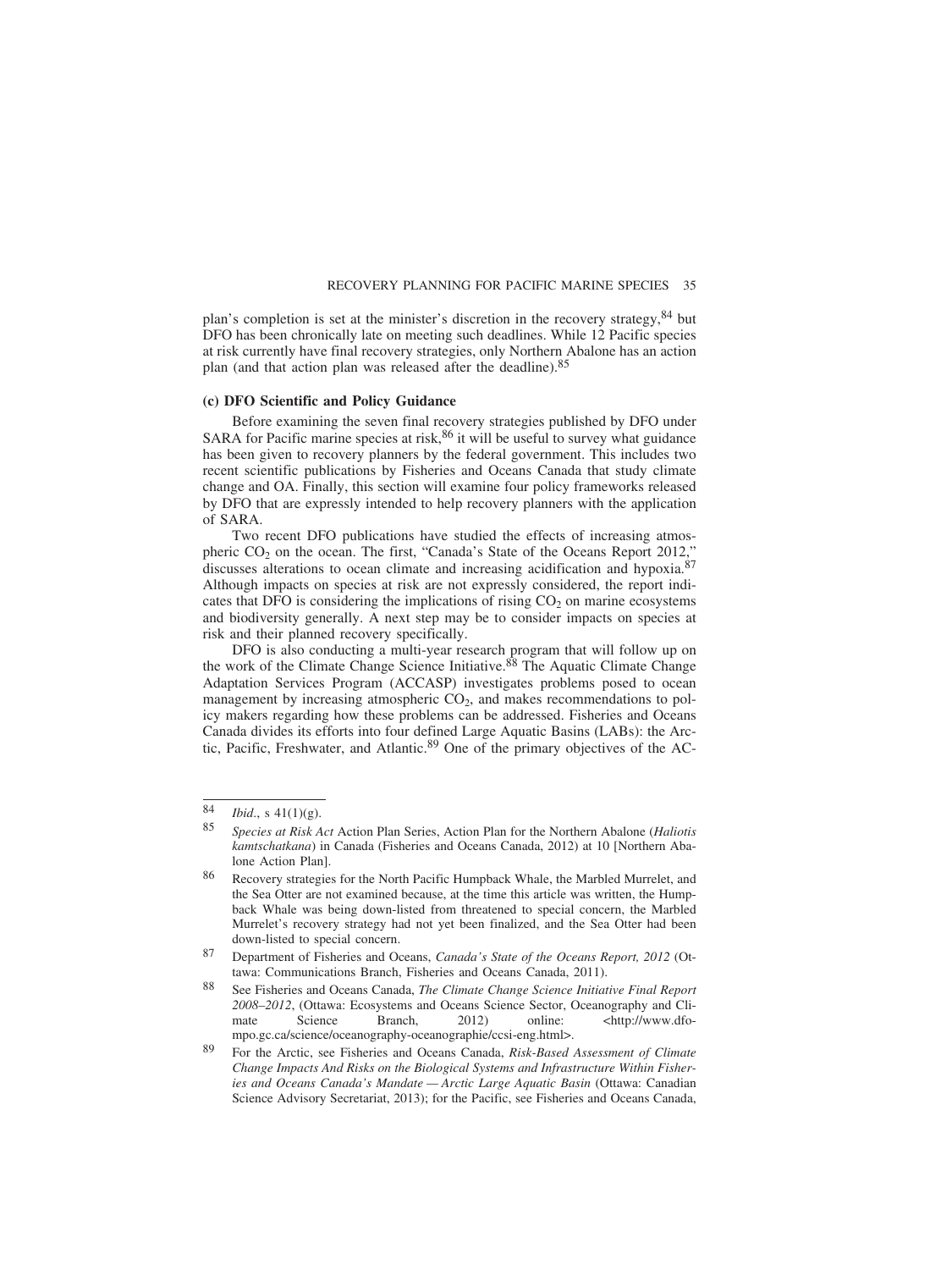CASP is to assess the risks that climate change poses to the delivery of DFO's mandate. Presumably, this would include the risks to the recovery of aquatic species listed under SARA.

Published as a project of the ACCASP, the "Risk-Based Assessment of Climate Change Impacts and Risks on the Biological Systems and Infrastructure within Fisheries and Oceans Canada's Mandate — Pacific Large Aquatic Basin" (published in 2013) identifies six main risks to DFO's mandate posed by climate change.<sup>90</sup> Impacts on species at risk are attributed to "Risk 3: Species Reorganization and Displacement." The report notes that there are "very significant gaps" and a "virtual lack of knowledge" regarding the effects of climate change in the Pacific  $LAB.^{91}$ 

The report states that climate change may result in more species being added to Schedule 1 of SARA, and that climate change and OA may require new management systems and recovery strategies for species at risk. This risk to DFO's mandate is captured by "Risk 7: Risk to Fisheries Management Systems."92 Unfortunately the report does not actually investigate Risk 7 because the authors "were not prepared to undertake a complete evaluation."93 As a result, the report does not appear to assign much urgency to evaluating the risks posed by climate change and OA to recovery planning for species at risk. So although DFO's decision to take initial steps towards investigating the policy implications of increasing atmospheric  $CO<sub>2</sub>$  are encouraging, it appears that species at risk management may be taking a backseat.

In 2005, DFO published "A Framework for Developing Science Advice on Recovery Targets for Aquatic Species in the Context of the *Species At Risk Act*."94 The report lists a number of factors that should be considered when developing recovery targets, but does not mention climate change or OA. Although these omis-

*Risk-Based Assessment of Climate Change Impacts And Risks on the Biological Systems and Infrastructure Within Fisheries and Oceans Canada's Mandate — Pacific Large Aquatic Basin* (Ottawa: Canadian Science Advisory Secretariat, 2013); for freshwater, see Fisheries and Oceans Canada, *Risk-Based Assessment of Climate Change Impacts And Risks on the Biological Systems and Infrastructure Within Fisheries and Oceans Canada's Mandate — Freshwater Large Aquatic Basin* (Ottawa: Canadian Science Advisory Secretariat, 2013); for the Atlantic, see Fisheries and Oceans Canada, *Risk-Based Assessment of Climate Change Impacts And Risks on the Biological Systems and Infrastructure Within Fisheries and Oceans Canada's Mandate — Atlantic Large Aquatic Basin* (Ottawa: Canadian Science Advisory Secretariat, 2013).

<sup>90</sup> Fisheries and Oceans Canada, *Risk-Based Assessment of Climate Change Impacts And Risks on the Biological Systems and Infrastructure Within Fisheries and Oceans Canada's Mandate — Pacific Large Aquatic Basin* (Ottawa: Canadian Science Advisory Secretariat, 2013) at 1 [Pacific LAB Climate Change Assessment].

<sup>91</sup> *Ibid*., at 6 and 14.

<sup>92</sup> *Ibid*., at 8.

*Ibid.*, at 8.

<sup>94</sup> Canadian Science Advisory Secretariat, *A Framework for Developing Science Advice on Recovery Targets for Aquatic Species in the Context of the Species At Risk Act*, Science Advisory Report 2005/054 (DFO: Ottawa, 2005).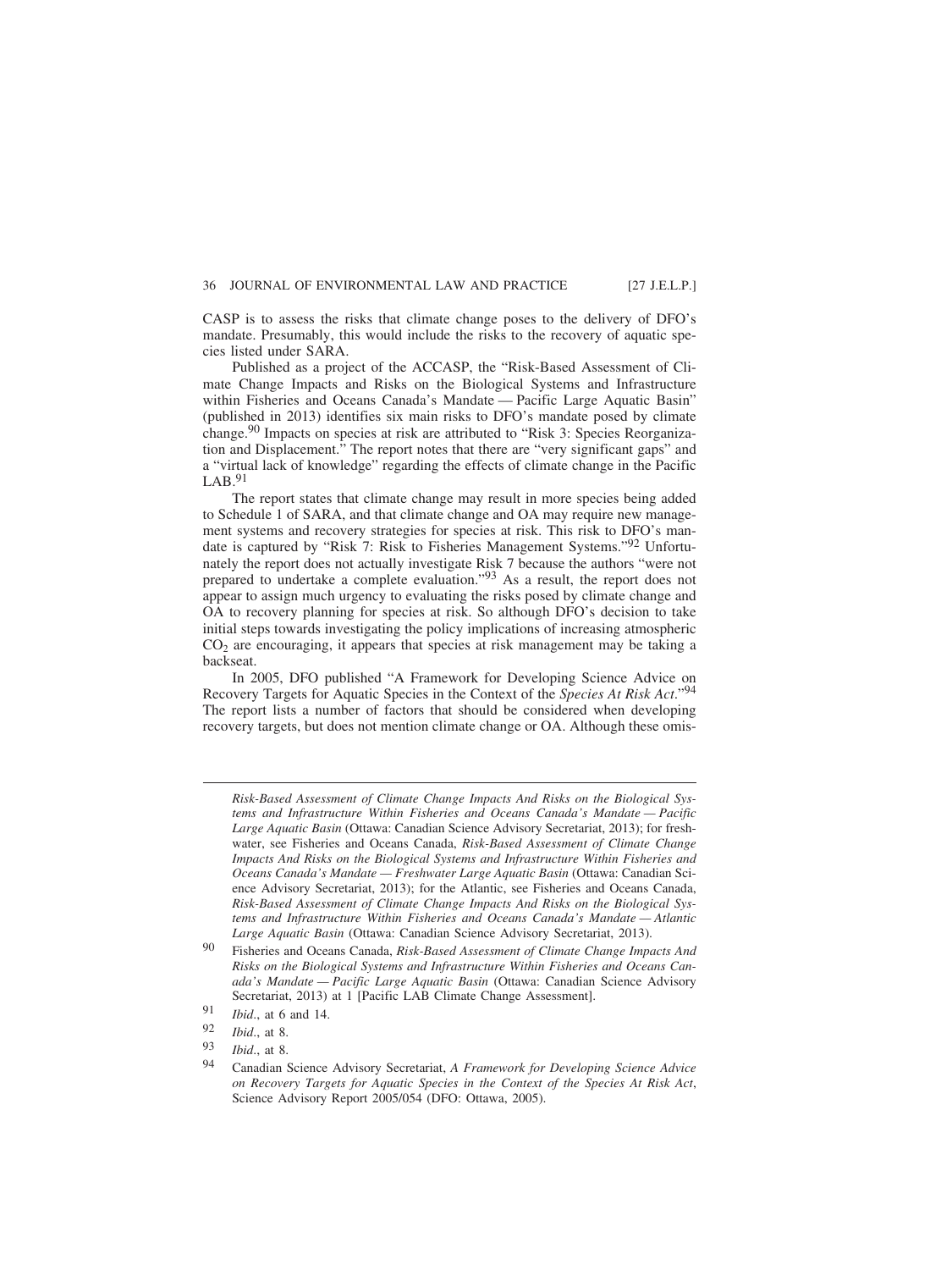sions would be worse if made in a framework for developing recovery *strategies*, the report's silence on climate change and OA is still troubling.

In 2007, DFO released a "Revised Protocol for Conducting Recovery Potential Assessments."95 Recovery Potential Assessments (RPAs) are conducted after DFO receives COSEWIC's assessment of a species, and before the MFO advises the GIC on the species' appropriate legal designation under SARA. RPAs are therefore critical to the determination of whether a species is listed, and also play a role in the recovery planning stage by informing (along with COSEWIC's status assessment) the recovery strategy. The report mentions the importance of modeling that explores the potential consequences of alternative management scenarios, and instructs that information gained from modeling should inform listing decisions and recovery planning.<sup>96</sup> However, climate and OA modeling — specifically, projections of different climate and OA scenarios — are not mentioned.

In 2011, DFO published "A Complement to the 2005 Framework for Developing Science Advice on Recovery Targets in the Context of the *Species At Risk Act*."<sup>97</sup> This report aimed to revisit the issue of setting population and distribution objectives for species listed under SARA. While the authors had the opportunity to amend the 2005 framework to include a requirement to incorporate climate and OA information, they did not take it.

## **IV. RECOVERY STRATEGIES FOR PACIFIC MARINE SPECIES AT RISK**

DFO's lack of guidance on how climate change and OA should be incorporated into recovery planning under SARA has had a noticeable effect on recovery strategies created via SARA's statutory framework. This section examine the seven recovery strategies that have been released for Pacific species at risk, and evaluates the strategies in terms of how well they incorporate climate change and OA information. First, recovery strategies for five Pacific cetacean species will be examined since they share some common risks posed by climate change and OA.<sup>98</sup> Next, the Basking Shark, Leatherback Sea Turtle and the Northern Abalone are considered. The recovery strategies examined are expansive documents that cover everything from fisheries impacts to bioaccumulation of persistent toxins. This section focuses exclusively on how well the strategies address climate change and ocean acidification, and therefore ignores much of the other important work that goes into planning the recovery of imperiled species. Further, many of the studies on climate change and OA that are not mentioned in this section were published after the strategies were released. This underscores the need to reconsider climate change and OA as action plans and new recovery strategies are developed.

<sup>95</sup> Canadian Science Advisory Secretariat, *Revised protocol for conducting recovery potential assessments*, Science Advisory Report 2007/039 (DFO: Ottawa, 2007).

<sup>96</sup> *Ibid*., at 4.

Fisheries and Oceans Canada, "A Complement to the 2005 Framework for Developing Science Advice on Recovery Targets in the Context of the *Species At Risk Act*", Science Advisory Report 2010/061 (Ottawa: 2011).

<sup>98</sup> Cetacean is a term that includes whales, dolphins and porpoises.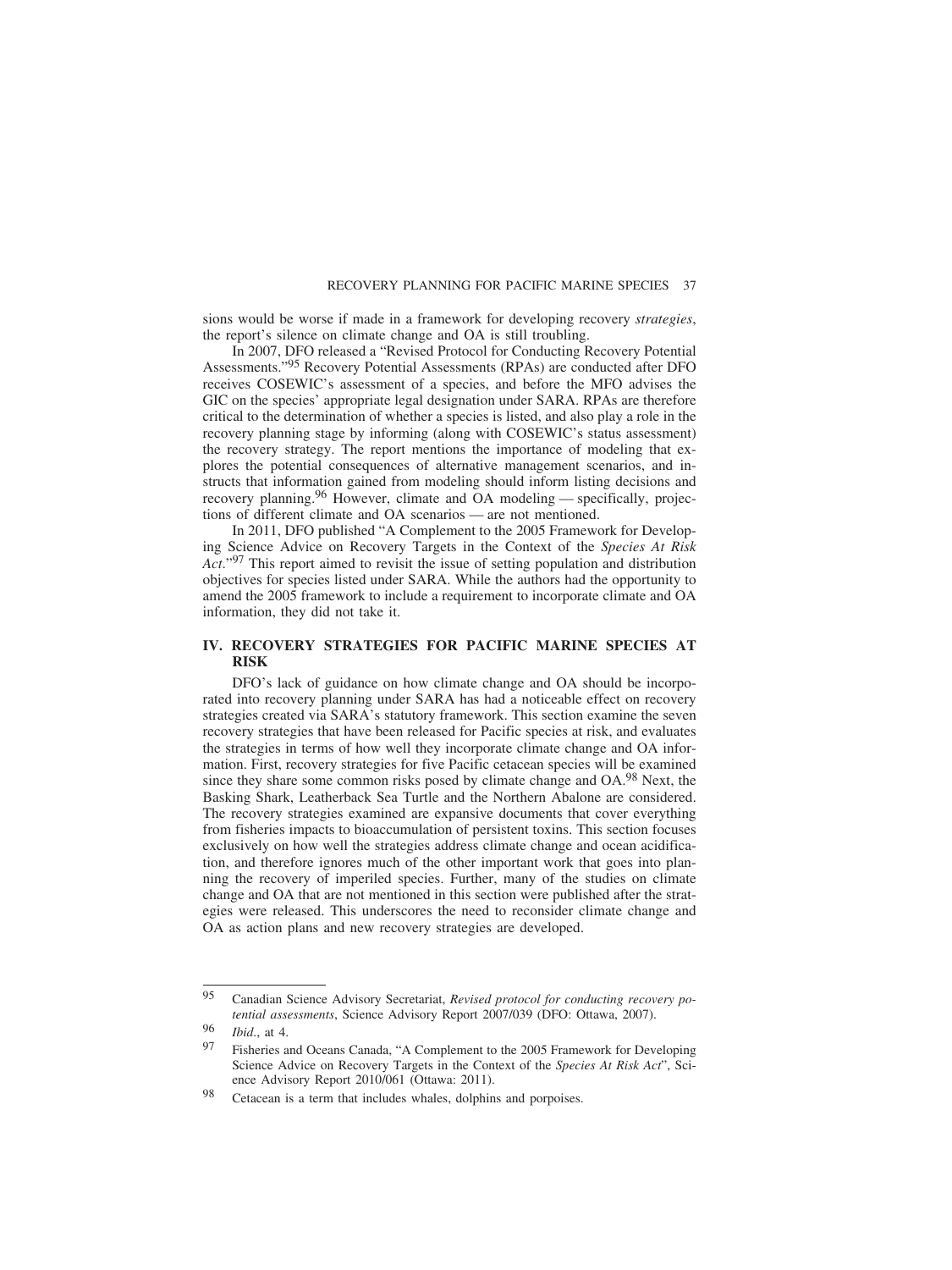### **(a) Recovery Strategies for Pacific Whale Species at Risk**

Climate change and OA will have important consequences for whale species. For example, it is predicted that the ranges of 88% of cetaceans may be affected by changes in water temperature,<sup>99</sup> and that migratory whales are especially vulnerable to alterations in climate since temperature changes can affect them in any part of their migratory pathway.100 It has also been discovered that as the ocean's pH decreases, underwater noise attenuates less effectively.101 This could impact social interactions between whales, and make it harder for certain species to locate and hunt prey. Further, the abundance and distribution of plankton will change as  $oceans$  warm<sup>102</sup> and acidify.<sup>103</sup> This could have cascading implications for marine food webs, and will affect baleen whales directly (who prey on plankton).

For these reasons and others examined below, it is critical that recovery efforts directed at Pacific cetaceans adequately consider how climate change and OA may affect these species. Commentators have suggested that 21st century whale recovery planning must react more quickly to emerging developments, be more precautionary, and take the concept of resilience seriously.104 This article examines four DFO recovery strategies for Pacific whale species at risk, and evaluates each in terms of how well it incorporates the expected and current effects of climate change and OA. The strategies usually mention climate change, but do not take the next step of considering how it may actually affect the species. Further, they generally do not mention OA.

### *(i) Recovery Strategy for the Blue, Fin and Sei Whales*

The Blue Whale was listed as special concern when SARA was proclaimed in 2003, and was then uplisted two years later to endangered.105 The Fin Whale was also listed as special concern at SARA's proclamation, and was then uplisted three years later to threatened.106 The Sei Whale was not listed until 2005, at which time

<sup>99</sup> Colin D Macleod, "Global Climate Change, Range Changes and Potential Implications for the Conservation of Marine Cetaceans: A Review and Synthesis" (2009) 7 Endangered Species Research 125, [McLeod].

<sup>100</sup> MP Simmonds & SJ Isaac, "The Impacts of Climate Change on Marine Mammals: Early Signs of Significant Problems" (2007) 41:1 Oryx 19.

<sup>101</sup> Hildebrand, *supra*, note 50.<br>102 Andrew S. Brieglay, 8: Mich.

Andrew S Brierley & Michael J Kingsford, "Impacts of Climate Change on Marine Organisms and Ecosystems" (2009) 19 Current Biology 602.

<sup>103</sup> IPCC Chapter 6, *supra*, note 5.

<sup>104</sup> For example, see MP Simmonds & WJ Elliot, "Climate Change and Cetaceans: Concerns and Recent Developments" (2009) 89:1 Journal of the Marine Biological Association of the United Kingdom 203.

<sup>105</sup> *SARA*, *supra*, note 7 as it appeared in 2003 and Canada Gazette Part I, *Order Amending Schedules 1 to 3 to the Species at Risk Act*, Vol 138, No 43 (October 23, 2004) at 2918.

<sup>106</sup> *SARA*, *supra*, note 7 as it appeared in 2003 and Canada Gazette Part II, *Order Amending Schedules 1 to 3 to the Species at Risk Act*, Vol 140, No 18 (September 6, 2006) at 1082.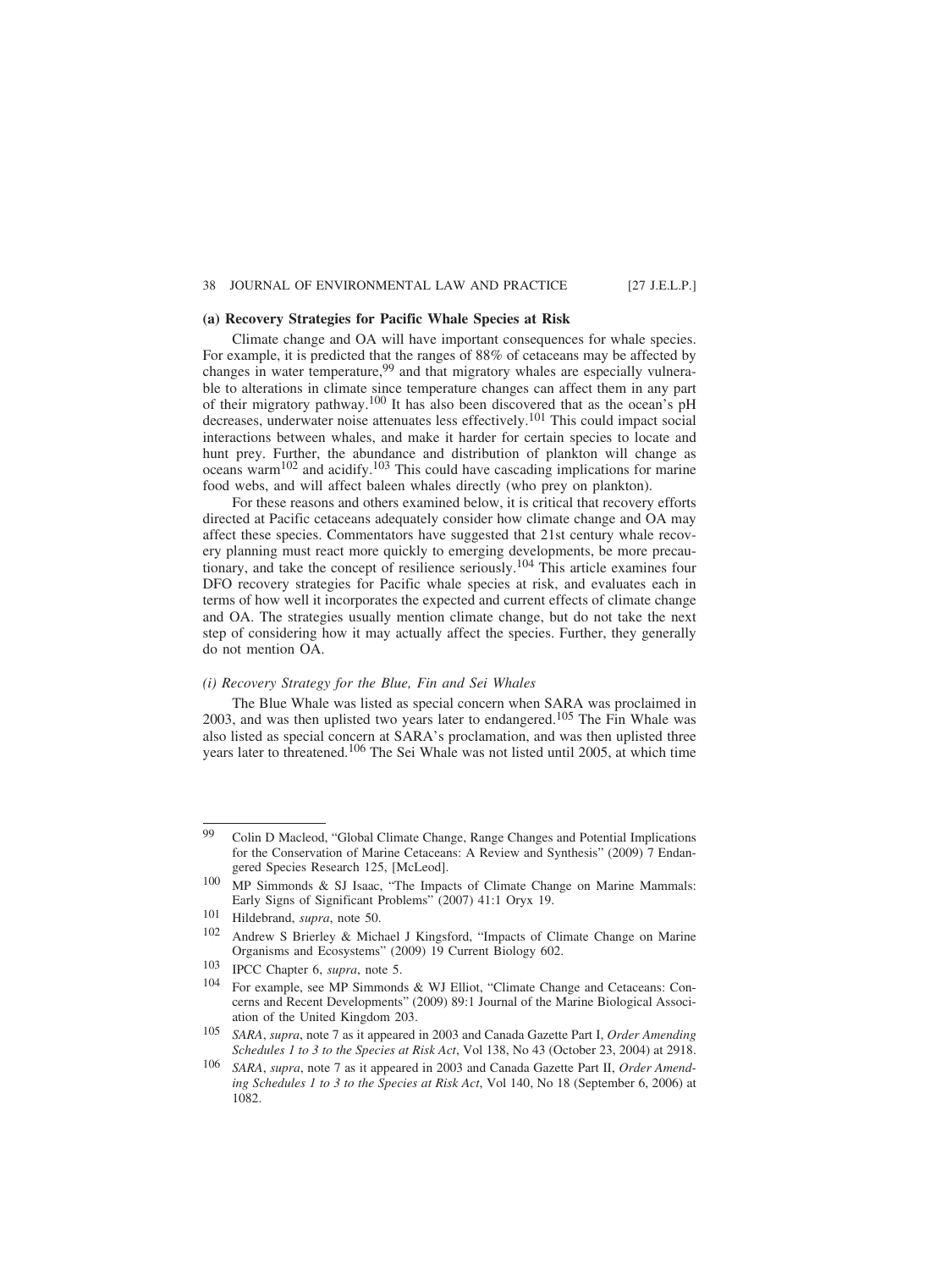it was designated endangered.<sup>107</sup> Published in 2006, the recovery strategy for blue, fin, and sei whales (or balaenopterids) considers these three species collectively because of their similar distribution and shared threats.108 An action plan was due in 2008 but had not been released at the time this article was written.<sup>109</sup> The recovery strategy considers ship strikes and anthropogenic noise to be the most serious threats to balaenopterids, with pollution, fishing interactions, and habitat alterations from medium and long-term shifts in ocean climate also posing threats.<sup>110</sup>

## **A. The Effects of Climate Change**

The strategy argues that it will be difficult to distinguish natural variations in ocean temperature (caused, for instance, by El Nino events and by the Pacific Decadal Oscillation) from anthropogenic variations (caused by increasing GHG emissions).<sup>111</sup> Further, the authors point out that recovery efforts should "focus on human actions and activities that can be directly managed" rather than activities that cannot be directly managed (such as those that contribute to shifts in ocean climate).<sup>112</sup> So while the recovery strategy seems to consider climate change, it also does work to explain why these effects fall outside of the strategy's purview.

Although ship strikes and noise may pose a greater threat in the short run than changes in ocean climate, climate change is still worthy of a more complete consideration. The fact that climate change is not caused by human activity that can be directly managed by recovery planners should not preclude its consideration. The strategy mentions that changes in ocean climate can displace balaenopterid habitat or alter marine trophic structures,  $\frac{113}{10}$  but does not go on to consider how these changes may actually affect whale populations. Since water temperature is arguably the single most important physical factor affecting the range of cetaceans,  $^{114}$  any whale recovery strategy that does not consider the effects of temperature change is incomplete. For instance, anticipating how blue, fin and sei whales will respond to changes in their environment may be a very important element of adequately designating their critical habitat and projecting future population numbers (since as range size changes, population size also changes).

### **B. The Effects of Ocean Acidification**

<sup>107</sup> Canada Gazette Part I, *Order Amending Schedules 1 to 3 to the Species at Risk Act*, Vol 138, No 43 (October 23, 2004) at 2918.

<sup>108</sup> *Species At Risk Act* Recovery Strategy Series, Recovery Strategy for Blue, Fin, and Sei Whales (*Balaenoptera musculus, B. physalus, and B. borealis*) in Pacific Canadian Waters (Fisheries and Oceans Canada, 2006) at iv.

<sup>109</sup> *Ibid*., at 36.

<sup>110</sup> *Ibid.*, at 17.<br>111 *Ibid* at 23

 $\frac{111}{112}$  *Ibid.*, at 23.

<sup>112</sup> *Ibid*., at 30.

*Ibid.*, at 23.

<sup>114</sup> McLeod, *supra*, note 99.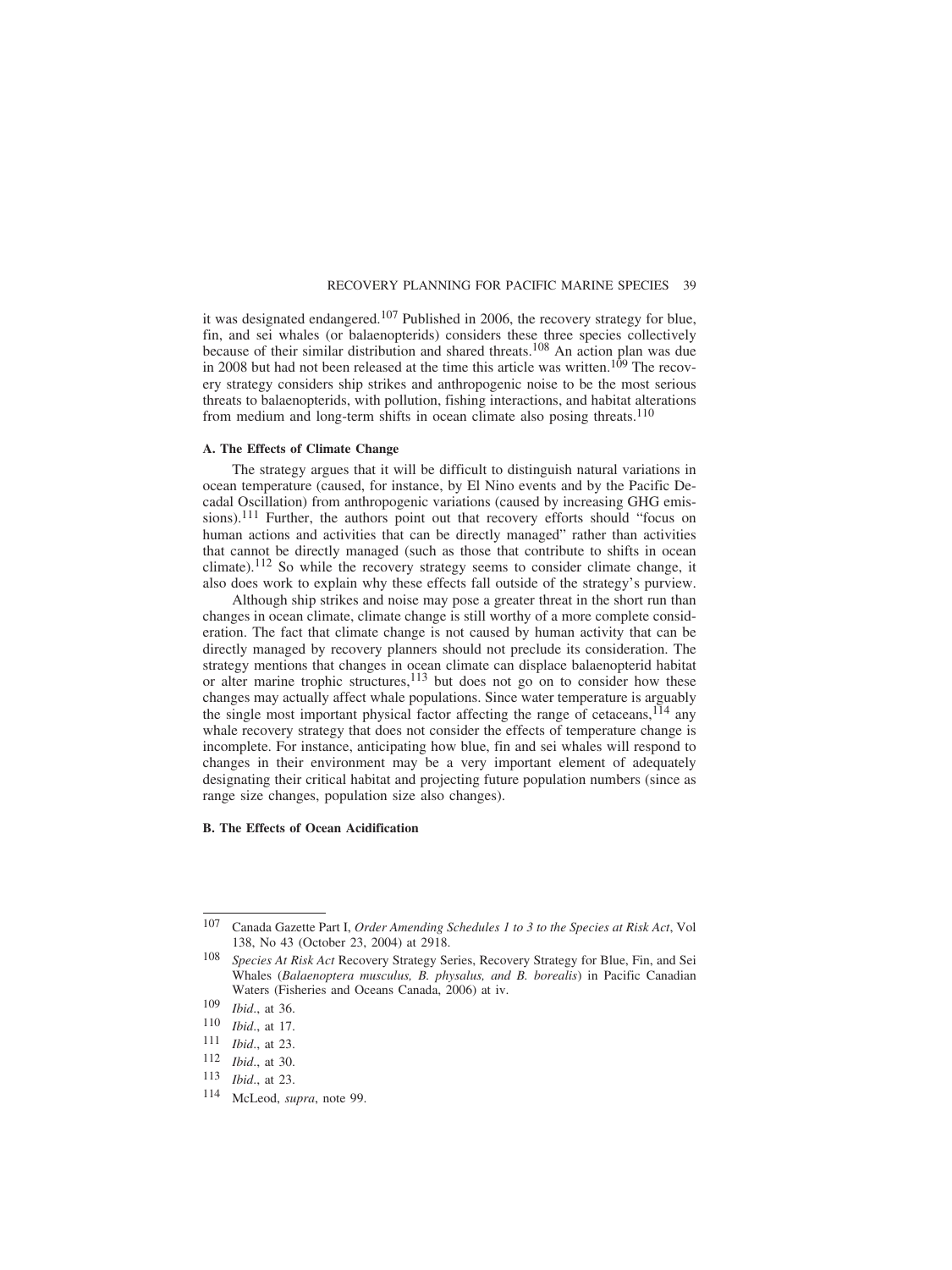### *1. Decreasing pH and Ambient Noise*

The strategy considers increasing ocean noise to be an important threat to balaenopterids, but does not consider the effects that OA will have on sound attenuation. Since balaenopterids rely on sound for social communication and sensing their environment, any increase in anthropogenic ambient sound in the ocean has the potential to negatively affect individuals. This is becoming particularly important as anthropogenic noise generation increases, having already increased an average of 15 dB in the latter half of the 20th century.<sup>115</sup> In Canada's Pacific waters currently, it is estimated that typical noise levels reduce fin whale habitat by 1% while noisy conditions reduce habitat by 30%.<sup>116</sup>

OA may be exacerbating the effects of anthropogenic oceanic noise on cetaceans. As pH decreases, so too does water's ability to attenuate sound. For instance, a drop in pH of only 0.3 reduces the intrinsic sound absorption coefficient (dB km<sup>-1</sup>) by  $40\%$ .<sup>117</sup> This effect is particularly strong in frequency ranges of ~100Hz to ~1kHz. At low frequencies (below 100 Hz) OA has a negligent effect on attenuation. The same is true for very high frequencies, where sound attenuates rapidly regardless of acidity. Commercial shipping has increased ambient noise 10 to 100-fold in the 20-200Hz band, the same band used by balaenopterids for some of their communication signals.118 Since OA will cause sounds in this band to travel greater distances, shipping noise may have a greater masking effect on the calls of balaenopterids than it would have had in the absence of OA. Since ambient noise is a qualitatively similar stressor to habitat  $loss$ ,<sup>119</sup> decreasing ocean pH may have important implications for the recovery of Pacific whale species. As the oceans become noisier and more acidic, effective recovery planning must incorporate the fact that quiet marine habitat optimal for whale species is shrinking.

#### *2. Calcifying Plankton and Marine Food Webs*

The recovery strategy for blue, fin and sei whales also does not consider the effects that decreasing ocean pH could have on calcifying plankton and marine food webs. While the strategy mentions that the ocean's trophic structure may be altered by a changing ocean climate, it does not discuss how OA could also alter trophic structures. For instance, subpolar pteropods — a kind of sea snail which form part of the diet of north Pacific baleen whales — may either disappear altogether or transition to warmer, carbonate-rich waters at lower latitudes.<sup>120</sup> This

<sup>115</sup> National Research Council, *Ocean Noise and Marine Mammals* (Washington, DC: National Academies Press, 2003).

<sup>116</sup> R Williams et al, "Acoustic Quality of Critical Habitats for Three Threatened Whale Populations" (2014) 17 Animal Conservation 174, [Williams].

<sup>117</sup> Peter G Brewer & Keith Hester, "Ocean Acidification and the Increasing Transparency of the Ocean to Low-Frequency Sound" (2009) 22:4 Oceanography 86.

<sup>118</sup> Peter L Tyack, "Implications for Marine Mammals of Large-Scale Changes in the Marine Acoustic Environment" (2008) 89:3 Journal of Mammalogy 549.

<sup>119</sup> Williams, *supra*, note 116.

<sup>120</sup> IPCC Chapter 6, *supra*, note 5; Richardson, *supra*, note 27.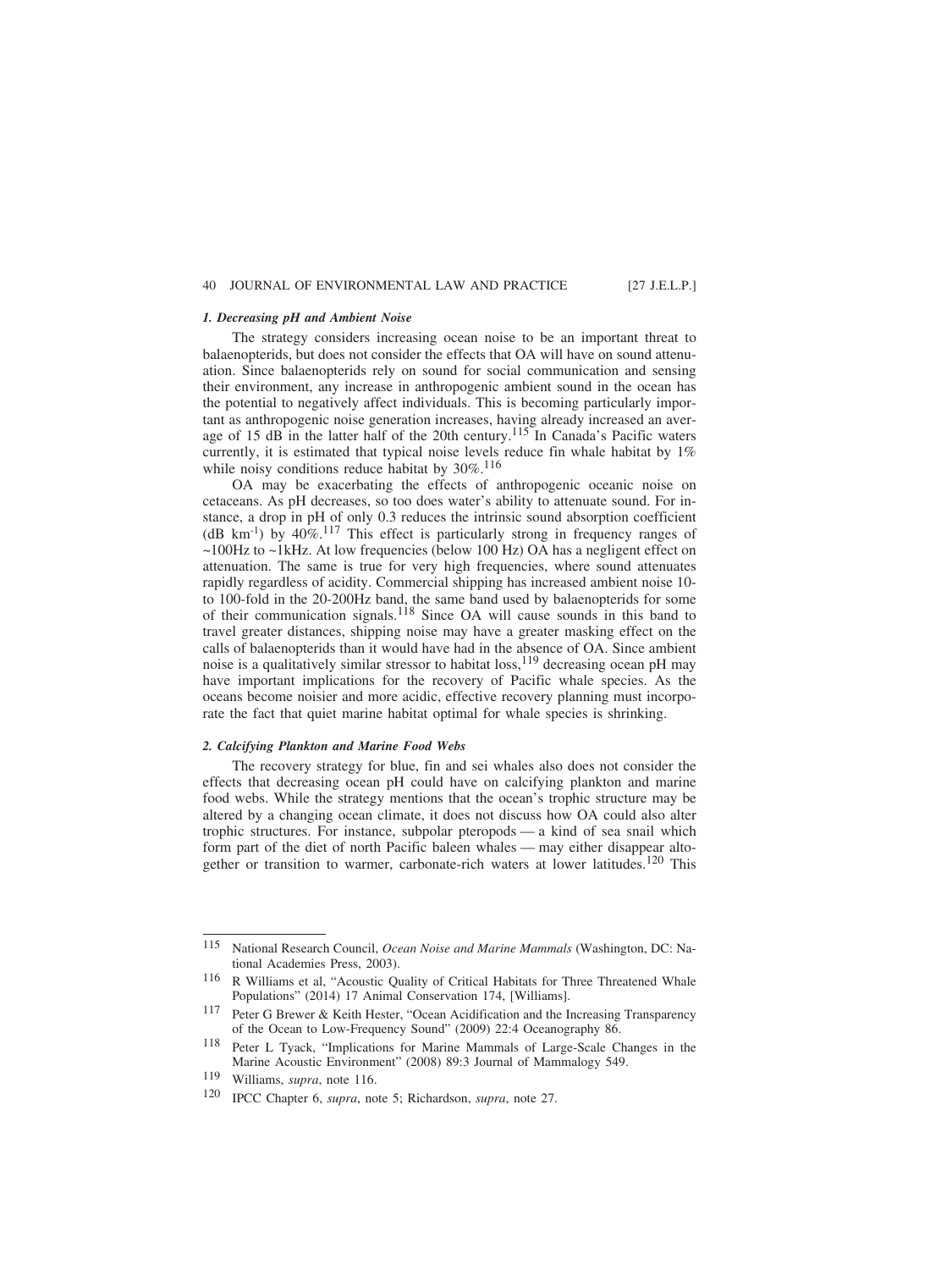could affect balaenopterids both indirectly and directly by altering marine food webs and by removing an important source of prey.<sup>121</sup>

## *(ii) Recovery Strategy for the North Pacific Right Whale*

The North Pacific Right Whale was listed as endangered in  $2006$ ,  $122$  and a recovery strategy was released five years later in  $2011$ .<sup>123</sup> An action plan is due in 2016. The recovery strategy states that current threats cannot be determined due to a lack of information, but that potential threats include ship strikes and marine traffic, entanglement in fishing gear, noise and pollution. Climate change and OA are not considered potential threats.

#### **A. Effects of Climate Change**

Although the strategy does not consider climate change to be a threat to North Pacific Right Whales, it does consider it to be a "limiting factor." The authors point out that climate change could affect the Right Whale's food supply by impacting copepod populations (the right whales' primary source of prey).<sup>124</sup> Under cold, well-mixed conditions the ocean's surface waters are replete with nutrients, and planktonic communities are dominated by large phytoplankton species and crustaceans such as large copepods.<sup>125</sup> But as surface waters warm making the ocean more stratified, nutrient supply decreases, plankton communities shift toward smaller phytoplankton species and recycled production, and less energy will be available for transfer up the food chain via copepods.<sup>126</sup> Therefore, cooler, less stratified surface conditions better suit copepods and right whales. Further, changing surface temperatures may create a range contraction for right whales that results from warmer waters shifting the species' range northward.<sup>127</sup> So while climate change may not pose as acute a risk as ship strikes, entanglement or noise, it still warrants serious consideration.

## **B. Effects of Ocean Acidification**

The recovery strategy does not mention OA. This means that recovery planning for the North Pacific Right Whale will not incorporate the increased masking effect of anthropogenic noise caused by decreasing ocean pH, unless it is incorporated into the action plan. Right whales communicate in the 50Hz-2kHz band,<sup>128</sup> which overlaps with shipping noise and contains the band most affected by the

<sup>121</sup> IPCC Chapter 6, *supra*, note 5.

<sup>122</sup> Canada Gazette Part I, *Order Amending Schedules 1 to 3 to the Species at Risk Act*, Vol 138, No 43 (October 23, 2004) at 2927.

<sup>123</sup> *Species At Risk Act* Recovery Strategy Series, Recovery Strategy for the North Pacific Right Whale (*Eubalaena japonica*) in Pacific Canadian Waters (Fisheries and Oceans Canada, 2011), [Right Whale Recovery Strategy]

<sup>124</sup> *Ibid.*, at 13.<br>125 **Richardson** 

Richardson, *supra*, note 27.

<sup>126</sup> *Ibid.*

Macleod, *supra*, note 107.

<sup>128</sup> Right Whale Recovery Strategy, *supra*, note 131 at 17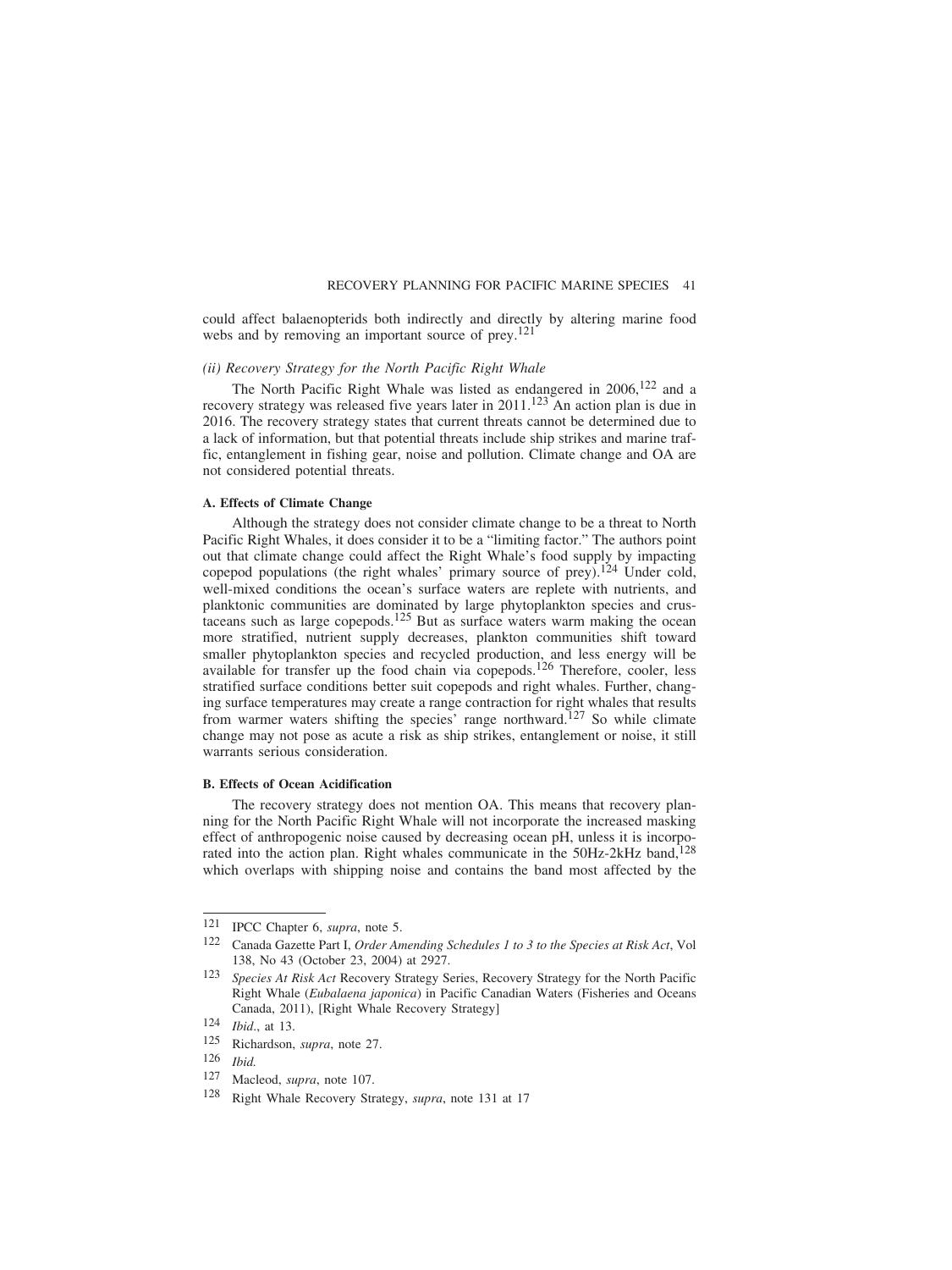reduction of sound attenuation by boric acid.<sup>129</sup> This would seem to suggest that OA could have a larger impact on right whales than on other whale species that use higher frequency calls.

The strategy also fails to consider the effect that OA will have on copepods, the right whale's primary food source. Copepods are thought to be less vulnerable to OA than other calcifying zooplankton because of their mostly chitonous exoskeleton.130 However, studies have documented reduced reproductive and larval growth rates in response to increasing ocean acidity.<sup>131</sup> Further, increased mortality of copepods in both shallow and deep subarctic and subtropical water has been observed as  $pCO<sub>2</sub>$  exposure time increases.<sup>132</sup> Finally, it has been suggested that OA-induced stress might favour smaller brood sizes, females and later maturing females, which could profoundly destabilize marine trophodynamics.133 Effective recovery planning for the North Pacific Right Whale should consider and compensate for shifting copepod abundance and distribution resulting from OA.

## *(iii) Recovery Strategy for the Transient Killer Whale*

The Northeast Pacific Transient Killer Whale population has been listed as threatened since 2003 when SARA was proclaimed. Published four years later, the recovery strategy considers chemical contaminants and acoustical disturbance to be the most pressing threats to the species.<sup>134</sup> An action plan was due in 2009, but had not been completed at the time this article was written.<sup>135</sup> The recovery strategy indicates that the effect of climate change on transient killer whales and their prey is a knowledge gap, and raises the positive relationship between disease and warmer ocean temperatures as a potential concern.<sup>136</sup>

## **A. Effects of Climate Change**

With regards to climate change, the recovery strategy focuses on the effect that warmer ocean temperatures may have on pathogen outbreaks amongst marine

<sup>129</sup> Hildebrand, *supra*, note 50 at 17.

<sup>130</sup> Ceri N Lewis et al, "Sensitivity to Ocean Acidification Parallels Natural pCO2 Gradients Experiences by Arctic Copepods Under Winter Sea Ice" (2013) PNAS E4960 [Lewis].

<sup>131</sup> Haruko Kurihara, Shinji Shimode & Yoshihisa Shirayama, "Effects of Raised CO2 Concentration on the Egg Production Rate and Early Development of Two Marine Copepods" (2004) 41 Marine Pollution Bulletin 721; Victoria J. Fabry et al, "Impacts of Ocean Acidification on Marine Fauna and Ecosystem Processes" (2008) 65 ICES Journal of Marine Science 414.

<sup>132</sup> Yuji Watanabe et al, "Lethality of Increasing CO2 Levels on Deep-Sea Copepods in the Western North Pacific" (2006) 62 Journal of Oceanography 185.

<sup>133</sup> Susan C Fitzera et al, "Copepod Naupliar Production with Possible Conflict for Reproductive Resource Allocation" (2012) 418-419 Journal of Experimental Marine Biology and Ecology 30.

<sup>134</sup> *Species At Risk Act* Recovery Strategy Series, Recovery Strategy for the Transient Killer Whale (*Orcinus* orca) in Canada (Fisheries and Oceans Canada, 2007) at v.

<sup>135</sup> *Ibid*., at 32.

<sup>136</sup> *Ibid*., at 22.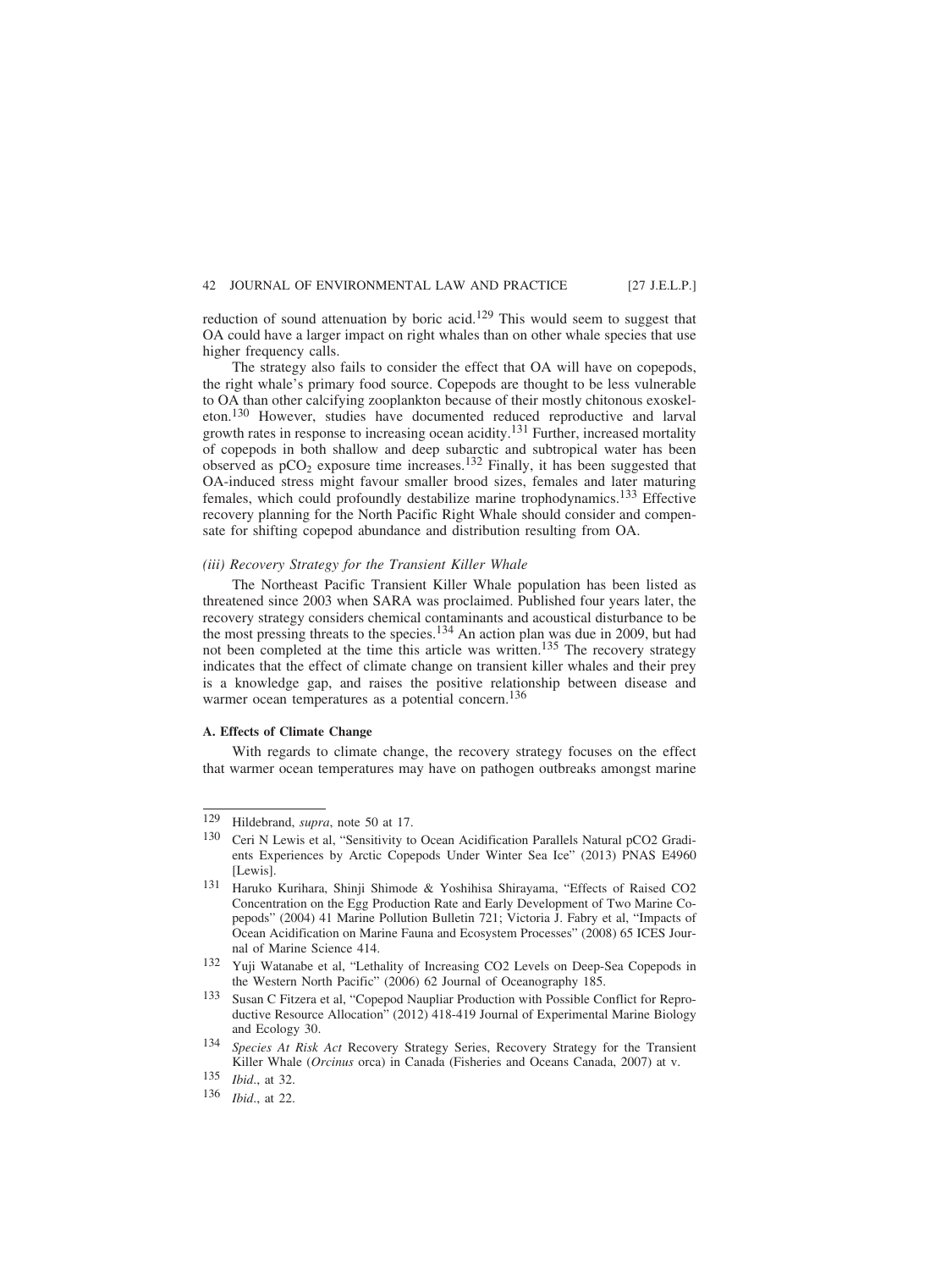mammals.<sup>137</sup> This is of particular concern for transient killer whales because they are heavily chemically contaminated and likely immuno-compromised. Further, a pathogen outbreak — similar to the one that occurred in northwestern Europe in 1988 — could cause a mass mortality of harbour seals, an important prey source for transients.138

## **B. Effects of Ocean Acidification**

The strategy lists acoustic disturbance as a major threat to transients, but does not consider the effect that OA will have on sound attenuation. As a recovery goal, the strategy mentions that a more comprehensive understanding of the impacts of noise must be developed.<sup>139</sup> Added to this goal might be an appreciation of how an increasingly acidic Pacific Ocean may make anthropogenic noise even worse.

## *(iv) Recovery Strategy for the Northern and Southern Resident Killer Whales*

The northeast Pacific Northern and Southern Resident Killer Whale populations were listed as threatened and endangered, respectively, when SARA was proclaimed in 2003.140 Published eight years later in 2011, the recovery strategy for northern and southern residents is one of the latest examined in this article.<sup>141</sup> The action plan was due in 2013, but had not been completed at the time of writing. Threats to the species identified in the strategy include reduced prey availability, environmental contaminants, disturbance and the degradation of critical habitat.<sup>142</sup>

## **A. Effects of Climate Change**

The authors argue that in order to survive, killer whales will have to adapt to changes in their prey base caused by climate change.<sup>143</sup> Surprisingly, the strategy then fails to discuss climate change in a substantive way again. It does recommend as an "additional measure" that salmon availability be evaluated under different climate scenarios (because Chinook salmon are an important prey for resident killer whales), $144$  and also identifies the effect of climate change on killer whales as a knowledge gap.<sup>145</sup> Finally, the strategy mentions the same concern discussed in the transient killer whale recovery strategy, that climate change might make pathogen outbreaks more frequent.146

<sup>137</sup> *Ibid*., at 14.

<sup>138</sup> *Ibid*., at 8.

<sup>139</sup> *Ibid*., at v.

<sup>140</sup> *SARA*, *supra*, note 7 as it appeared in 2003.

<sup>141</sup> *Species At Risk Act* Recovery Strategy Series, Recovery Strategy for the Northern and Southern Resident Killer Whales (*Orcinus* orca) in Canada (Fisheries and Oceans Canada, 2011) [Resident Killer Whale Recovery Strategy].

<sup>142</sup> *Ibid*., at 48.

 $\frac{143}{144}$  *Ibid.*, at 17.

*Ibid.*, at 45.

<sup>145</sup> *Ibid*., at 46.

<sup>146</sup> *Ibid*., at 20.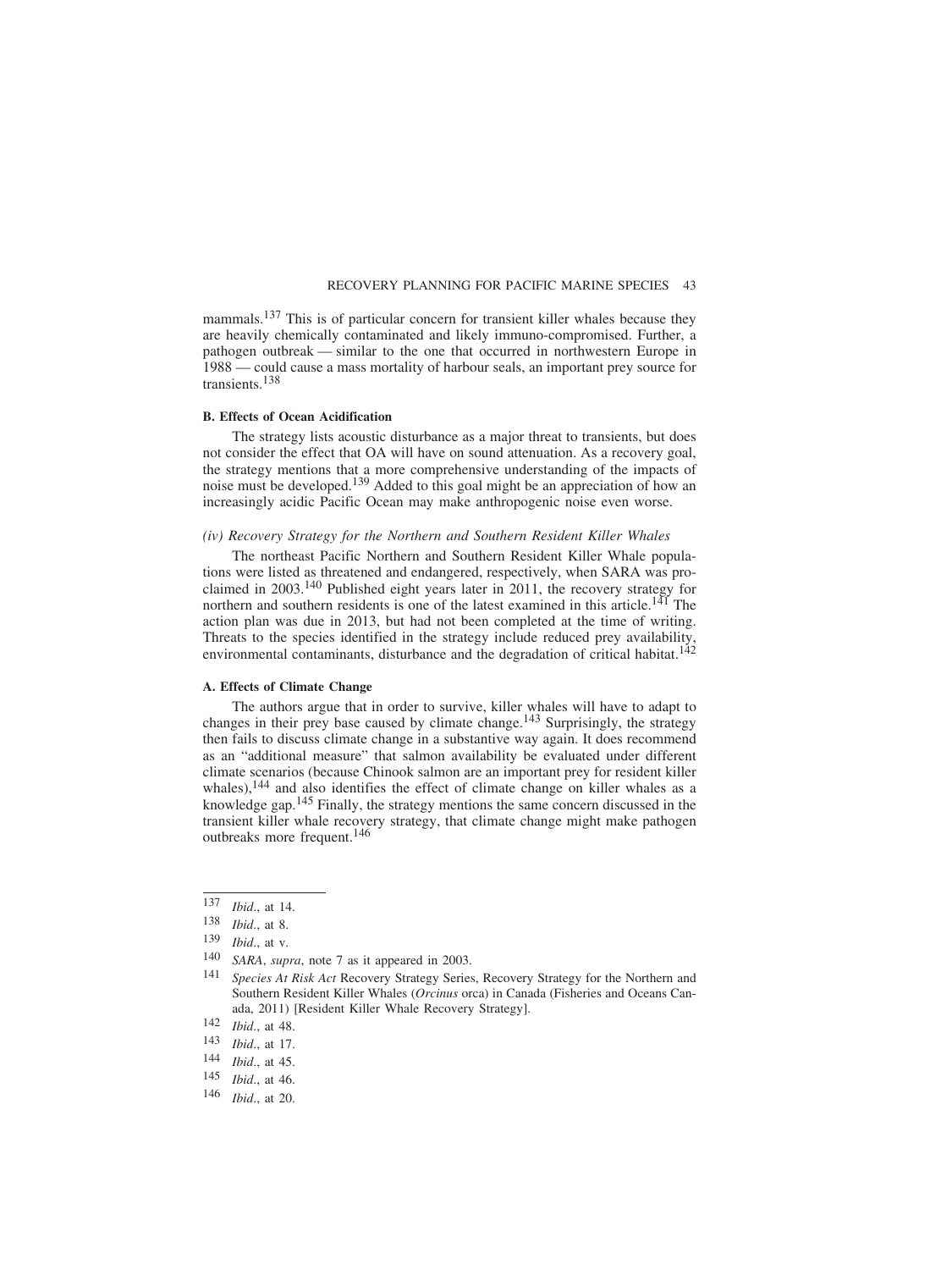Although the direct effect of ocean warming on killer whales has not been widely studied, it is clear that climate change will have a negative impact on resident killer whale prey. The decline of Chinook salmon caused by climate change — together with increased marine traffic and biomagnifying contaminants — may lead to extirpation of the species from BC waters if no action is taken.147 The decline of Pacific salmon is partially due to impacts to their thermal habitat, which is forecast to decrease in the North Pacific by a staggering 86% during summer.<sup>148</sup>

Chinook salmon are considered to be one of the most estuarine-dependent Pacific salmon species,<sup>149</sup> and so will suffer more acutely than other salmon from the degradation of these important ecosystems. In the Skagit Delta in Washington State, it is estimated that sea level rise of 45- and 80-centimeters could affect estuarine systems by reducing rearing capacity by 211,000 and 530,000 fish, respectively (as estuaries become inundated, beach habitats that are suitable for rearing juvenile Chinook salmon are converted to less suitable open water or tidal flats).<sup>150</sup> In a different study, climate change is predicted to also have a negative impact on Chinook salmon in the Snohomish River Basin in Washington State.<sup>151</sup> The authors conclude that increased peak river flows, higher water temperatures and lower spawning flows will make recovery targets more difficult to achieve. A 20% decrease in Snohomish Chinook salmon populations is predicted by 2050 under an optimistic emissions scenario, and the authors warn that this prediction may be too conservative since it does not take into account rising sea levels or ocean warming. Although these studies did not take place in BC, they nevertheless provide a snapshot of the estuarine decline potentially faced by many Pacific Northwest Chinook salmon as climate change progresses.

#### **B. Effects of Ocean Acidification**

The recovery strategy contains an extensive section on the effects of anthropogenic noise, but does not consider how OA will make impacts on killer whales worse by decreasing sound attenuation.<sup>152</sup> The effect of reduced sound attenuation may be worse for residents than transients since the former communicate more fre-

<sup>147</sup> SC Johannessen & RW Macdonald, "Effects of Local and Global Change on an Inland Sea: The Strait of Georgia, British Columbia" (2009) 40 Climate Research 1.

<sup>148</sup> Omar I Abdul-Aziz, Nathan J Mantua & Katherine W Myers, "Potential Climate Change Impacts on Thermal Habitats of Pacific Salmon in the North Pacific Ocean and Adjacent Basins" (2011) 68 Canadian Journal of Fisheries and Aquatic Sciences 1660.

<sup>149</sup> US White Paper prepared by Gregory D Williams and Ronald M Thom, "Marine and Estuarine Shoreline Modification Issues", (submitted to Washington Department of Fish and Wildlife, Washington Department of Ecology, Washington Department of Transportation: 2001).

<sup>150</sup> WG Hood, "Sea Level Rise in the Skagit Delta" (2005) Skagit River Tidings. Skagit Watershed Council, Mount Vernon, Washington.

<sup>151</sup> James Battin et al, "Projected Impacts of Climate Change on Salmon Habitat Restoration" (2007) 104:16 PNAS 6720.

<sup>152</sup> Resident Killer Whale Recovery Strategy, *supra*, note 141 at 27.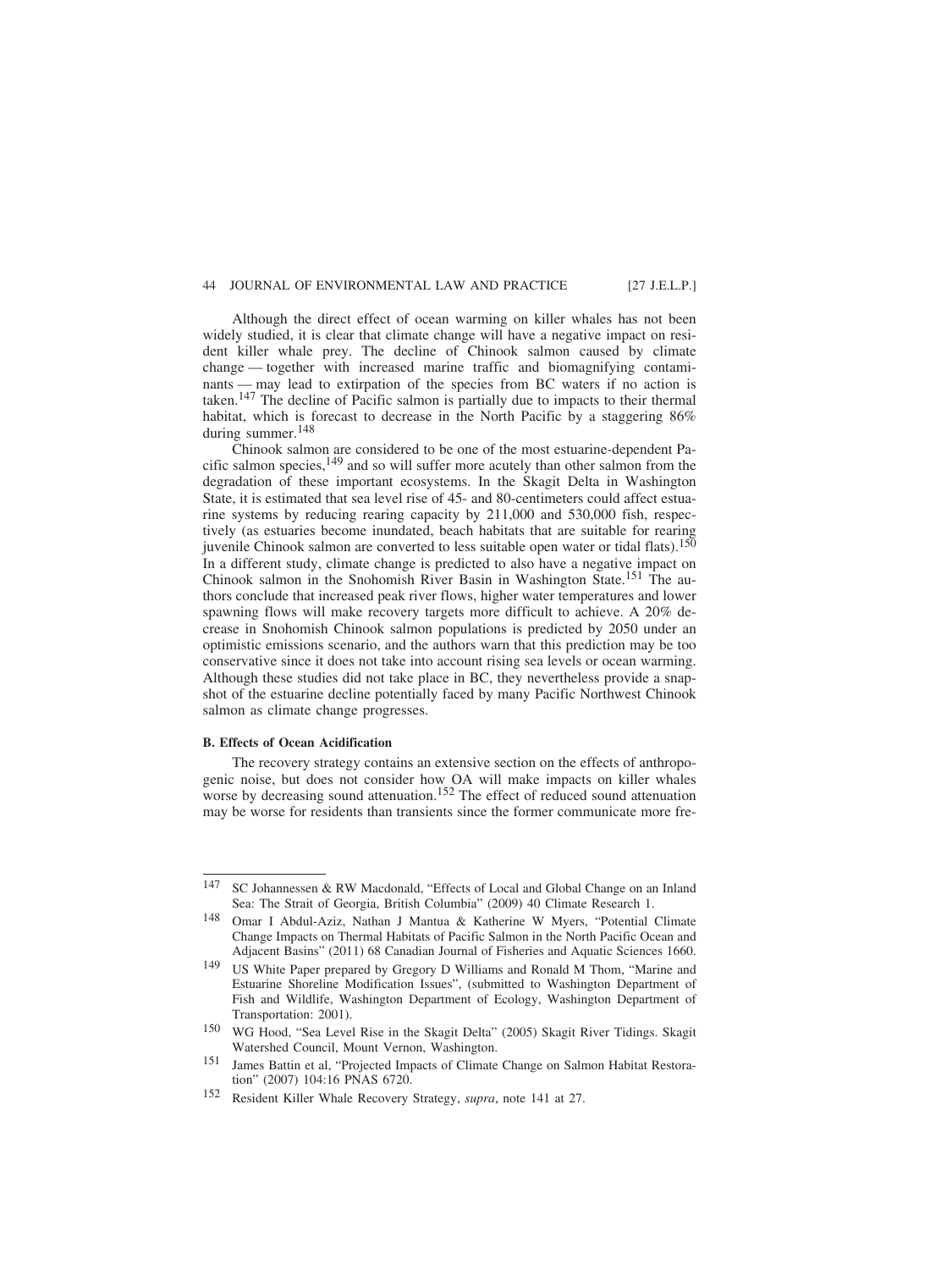quently. While transients prey on marine mammals that have sensitive underwater hearing, residents prey on poor-hearing salmon and so do not require stealth.<sup>153</sup>

## **(c) Recovery Strategy for the Pacific Basking Shark**

The Pacific Basking Shark was listed as endangered in 2010<sup>154</sup> and its recovery strategy was released one year later.<sup>155</sup> The species' action plan is due in 2016. Four classes of threats are listed in the recovery strategy: entanglement, vessel collision, harassment from marine based activities, and prey availability.<sup>156</sup> Climate change is considered a sub-threat of prey availability but is not examined at any length. OA is not mentioned.

#### *A. Effects of Climate Change*

The strategy mentions that sea surface temperature (SST) has been correlated with basking shark sightings in the northeast Atlantic, and that SST is also thought to influence prey abundance and distribution.157 Climate change is considered a "low" level concern, which may explain why it is not explored further. In a study conducted off southwest Britain, it was discovered that Basking Sharks follow climate-driven thermal habitat.<sup>158</sup> This is likely because the species travel with zooplankton populations, which may be closely affected by changes in SST. This preliminary study supports the hypothesis that basking sharks (including Pacific populations) exhibit behavioural responses at small scales in response to large-scale changes in ocean climate.159

## *B. Effects of Ocean Acidification*

The strategy does not mention OA, and there likewise appears to be little discussion of OA in the scientific literature on basking sharks. But since the primary prey of the basking shark — the calanoid copepod — may have a negative response to increasing acidity, we will visit OA briefly. As explained above, impacts of OA on copepods may include increased energetic costs of maintaining homeostasis of

<sup>153</sup> Volker B Deecke, John KB Ford & Peter JB Slater, "The Vocal Behaviour of Mammal-Eating Killer Whales: Communicating with Costly Calls" (2005) 69:2 Animal Behaviour 395.

<sup>154</sup> Canada Gazette Part II, *Order Amending Schedules 1 to 3 to the Species at Risk Act*, Vol 144, No 6 (October 23, 2004) at 268.

<sup>155</sup> Species At Risk Act Recovery Strategy Series, Recovery Strategy for the Pacific Basking Shark (*Cetorhinus maximus*) in Canadian Pacific Waters (Fisheries and Oceans Canada, 2011) [Basking Shark Recovery Strategy].

<sup>156</sup> *Ibid*., at 4.

<sup>157</sup> *Ibid*., at 8.

<sup>158</sup> Peter A Cotton et al, "The Effects of Climate Variability on Zooplankton and Basking Shark (*Cetorhinus maximus*) Relative Abundance Off Southwest Britain" (2005) 14:2 Fisheries Oceanography 151.

<sup>159</sup> David W Sims, "Sieving a Living: A Review of the Biology, Ecology and Conservation Status of the Plankton-Feeding Basking Shark *Cetorhinus Maximus*" (2008) 54 Advances in Marine Biology 171.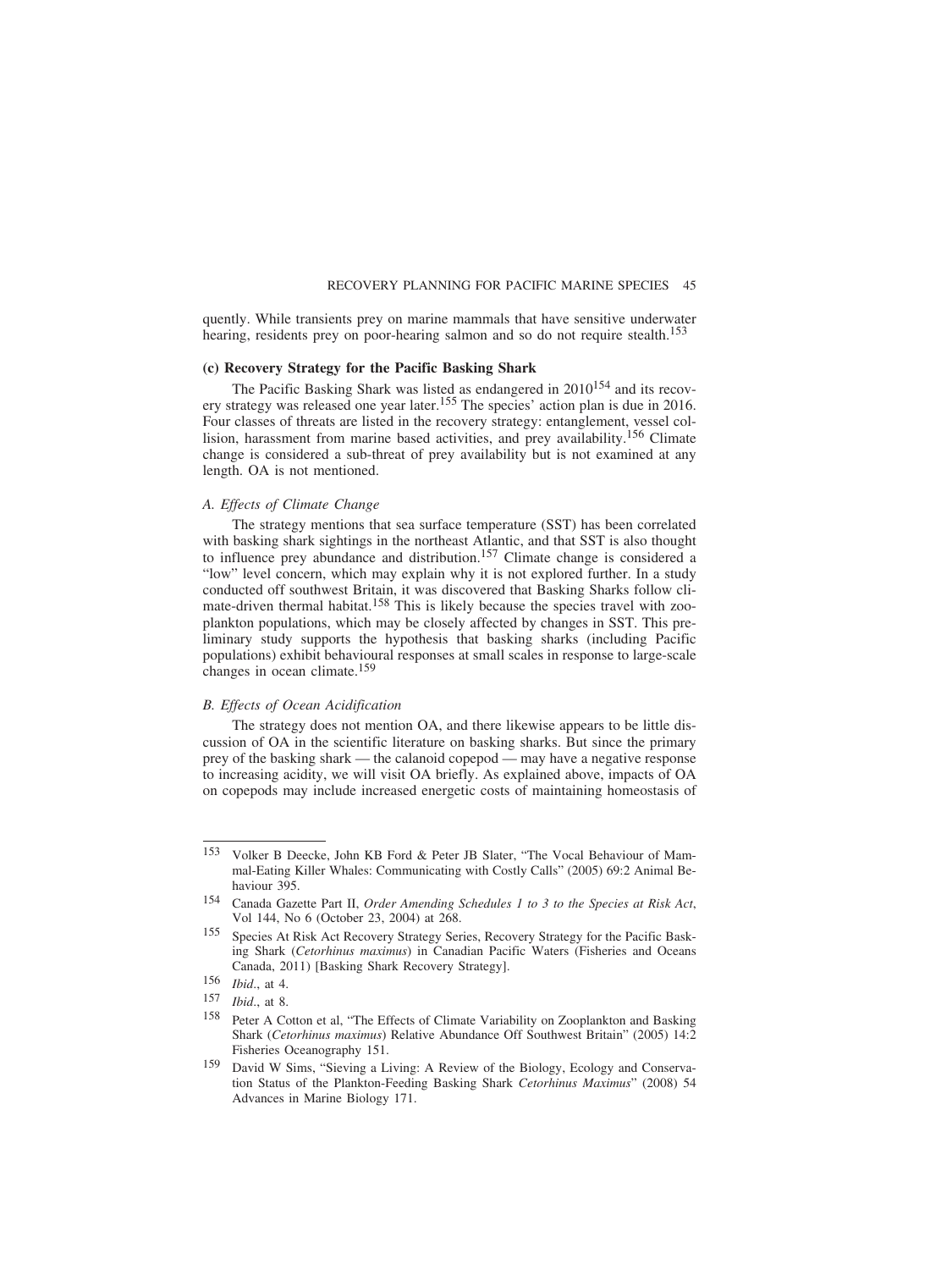physiological processes (e.g. acid-base balance<sup>160</sup>), resulting in changes in growth, fecundity, and survival.<sup>161</sup> The effect of these impacts on basking sharks may become increasingly important as we move through the 21st century and acidification increases.162 Since the recovery strategy for the Pacific Basking Shark is long-term in scope,163 the fact that OA is projected to increase is particularly relevant.

### **(d) Recovery Strategy for the Pacific Leatherback Sea Turtle**

The Leatherback Sea Turtle has been listed as endangered since SARA was proclaimed in 2003.<sup>164</sup> Published in 2006, the recovery strategy identifies accidental capture or entanglement, vessel collisions and ingestion of debris as major threats to the species.<sup>165</sup> The strategy emphasizes that concerted international efforts will be required to recover Leatherback populations, meaning that threats occurring outside of Canada cannot be ignored.<sup>166</sup> But confusingly, the strategy goes on to ignore threats posed by climate change (many of which occur outside of Canada), and does not appear to appreciate that as the Pacific continues to warm, Leatherbacks are expected to extend their range north (making Canadian recovery efforts more important for the species).<sup>167</sup> COSEWIC's reassessment of Leatherbacks, released in 2009, does consider climate change.<sup>168</sup> COSEWIC identifies sea level rise, temperature-dependent sex ratio determination, changes in species abundance and distribution, increased storm activity and egg and hatchling mortality to be climate change risks.

## *A. Effects of Climate Change*

The strategy argues that threats present in Leatherback nesting environments may outweigh those in BC waters, and that stewardship for a species that migrates 15,000 kilometres can know no international boundaries.<sup>169</sup> Yet climate change, which mainly poses a threat to Leatherbacks outside of Canadian waters (and par-

<sup>160</sup> Stephen Widdicombe & John I Spicer, "Predicting the Impact of Ocean Acidification on Benthic Biodiversity: What Can Animal Physiology Tell Us?" (2008) 366:1-2 Journal of Experimental Marine Biology and Ecology 187.

<sup>161</sup> Lewis, *supra*, note 130 at E4960.

<sup>162</sup> IPCC Chapter 6, *supra*, note 5.<br>163 Basking Shark Recovery Strates

<sup>163</sup> Basking Shark Recovery Strategy, *supra*, note 155 at 16.

<sup>164</sup> *SARA*, *supra*, note 7 as it appeared in 2003.

<sup>165</sup> *Species At Risk Act* Recovery Strategy Series, Recovery Strategy for Leatherback Turtles (*Dermochelys coriacea*) in Pacific Canadian Waters (Fisheries and Oceans Canada, 2006) at 14, 15 [Leatherback Recovery Strategy].

<sup>166</sup> *Ibid*., at 13.

<sup>167</sup> Robinson, *supra*, note 22 at 95; Clive R McMahon & Graeme C Hays, "Thermal Niche, Large-Scale Movements and Implications of Climate Change for a Critically Endangered Marine Vertebrate (2006) 12 Global Change Biology 1330.

<sup>168</sup> COSEWIC, Assessment and Status Report on the Leatherback Sea Turtle *Demochelys coriacea* Atlantic Population Pacific Population in Canada (Ottawa: COSEWIC, 2009).

<sup>169</sup> Leatherback Recovery Strategy, *supra*, note 165 at 17, 21.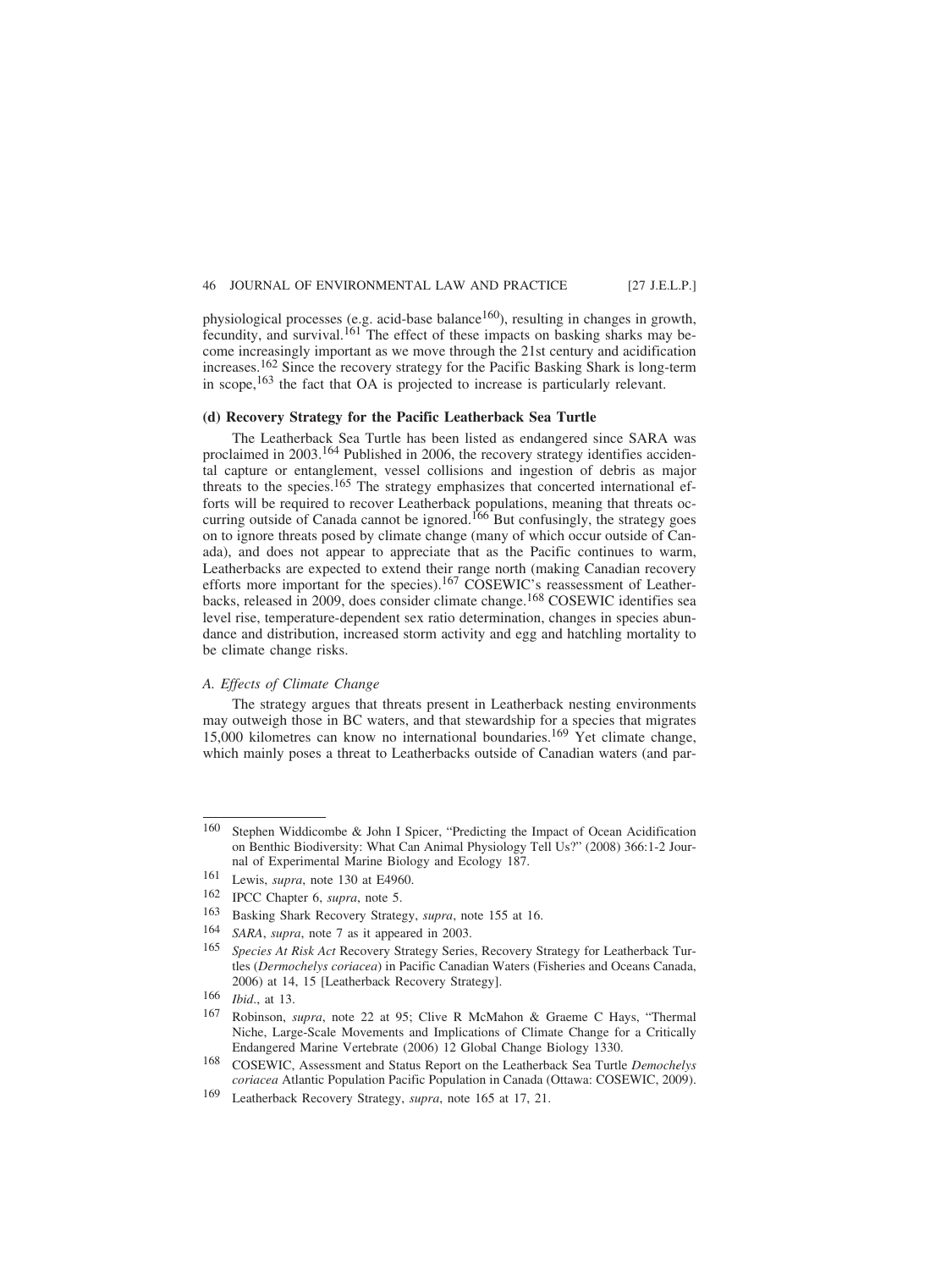ticularly in nesting grounds), is ignored completely. This is particularly striking because temperature is of such profound importance to marine turtles.<sup>170</sup>

While air temperature affects hatchling sex ratios, $171$  water temperature affects individuals' growth rates and largely determines the distribution of adult turtles.<sup>172</sup>

Further, one study suggests that an increase in El Nino events — which is possibly associated with anthropogenic climate change — is making it more difficult for eastern Pacific Leatherbacks to recover from human caused mortality by lowering net primary production (NPP) in post-nesting female migration and foraging areas.<sup>173</sup> Although Leatherbacks that spend time in Pacific Canadian waters are thought to originate in western Pacific waters, it is reasonable to expect that a decrease in Pacific NPP will result in fewer suitable foraging areas for all Pacific Leatherback populations.

Climate change also poses a major threat to Leatherback nesting grounds. As the ocean warms and expands and as ice once present over land melts, some sea turtle nesting grounds may become inundated by rising seas.<sup>174</sup> Further, climate change is expected to generate stronger and more frequent storm activity, which in addition to creating large-scale problems for human societies — may erode important beaches currently used by Leatherbacks as nesting grounds.<sup>175</sup>

B. Effects of Ocean Acidification

The recovery strategy does not mention OA, and OA is also rarely mentioned in the scientific literature on Leatherbacks. Although it has been suggested that OA could have a positive impact on jellyfish (the prey of Leatherbacks) by opening up ecological space previously occupied by calcifying plankton,176 another study has shown that there is no significant relationship between jellyfish abundance and pH.177 At present it is hard to predict whether the impact of OA on prey abundance will help or hinder the recovery of Pacific Leatherback Turtles.

<sup>170</sup> Lucy A Hawkes et al, "Climate Change and Marine Turtles" (2009) 7 Endangered Species Research 137 [Hawkes].

<sup>171</sup> John Davenport, "Temperature and Life-History Strategies of Sea Turtles" (1997) 22:6 Journal of Thermal Biology 479; NJ Mitchell & FJ Janzen, "Temperature-Dependent Sex Determination and Contemporary Climate Change" (2010) 4 Sexual Development 129.

<sup>172</sup> Clive R McMahon & Graeme C Hays, "Thermal Niche, Large-Scale Movements and Implications of Climate Change for a Critically Endangered Marine Vertebrate (2006) 12 Global Change Biology 1330.

<sup>173</sup> *Ibid.*

<sup>174</sup> *Ibid.*

<sup>175</sup> Hawkes, *supra*, note 170.

<sup>176</sup> Martin J Attrill, Jade Wright & Martin Edwards, "Climate-Related Increases in Jellyfish Frequency Suggest a More Gelatinous Future for the North Sea" (2007) 52:1 Limnology and Oceanography 36.

<sup>177</sup> Anthony J Richardson & Mark J Gibbons, "Are Jellyfish Increasing in Response to Ocean Acidification" (2008) 53:5 Limnology and Oceanography 29.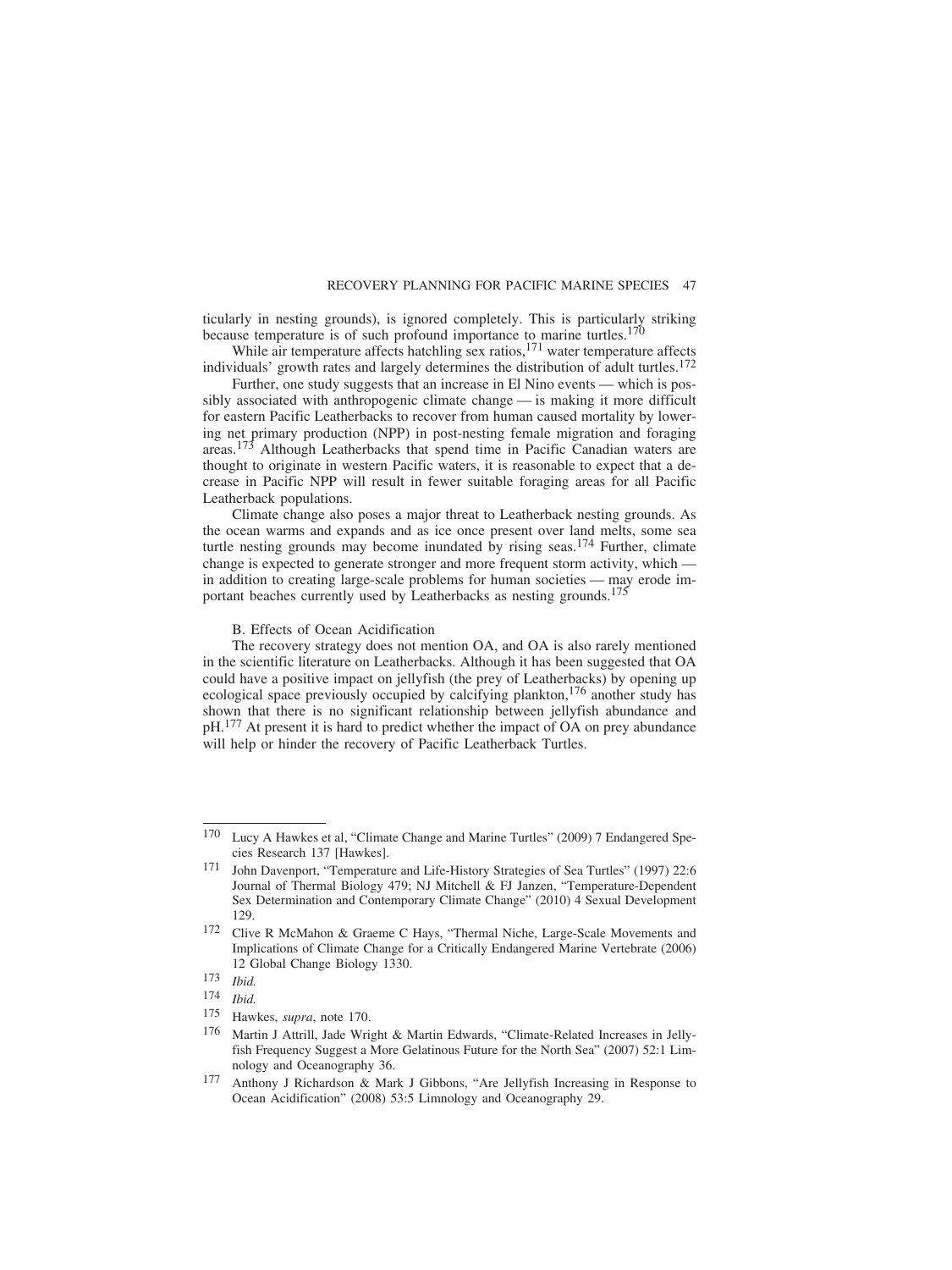### **(d) Recovery Strategy and Action Plan for the Northern Abalone**

The Northern Abalone was listed as threatened when SARA was proclaimed in 2003, and was uplisted to endangered in  $2011$ .<sup>178</sup> Published in  $2007$ , the recovery strategy identifies illegal harvest, low recruitment, coastal and underwater development and sea otter predation as threats to the species.179 There is no mention of climate change or OA. However, the COSEWIC reassessment conducted in 2009 did list climate change as an "additional consideration," but did not consider OA.180 The action plan for Northern Abalone, published in 2012, considers climate change but concludes that individuals in BC will not be affected for several years since they are well within the species' global range.<sup>181</sup> The plan does not mention OA. While all of these documents make omissions that could have important implications for the recovery of Northern Abalone, the 2009 COSEWIC assessment reflects the best understanding of the importance of climate change risks to the species. Notably, all of the reports omit OA completely.

## *A. Effects of Climate Change*

The COSEWIC assessment points out that although Northern Abalone have considerable temperature tolerance and are not expected to be directly affected by ocean warming in BC anytime soon, their food supply — namely kelp — may not be so fortunate.182 The concern is that as SST rises and surface waters become nutrient depleted, kelp growth will decline. $183$  But this threat is ignored in both the recovery strategy (published before the COSEWIC reassessment) and in the action plan (published after the 2009 reassessment).

## *B. Effects of Ocean Acidification*

While OA is not mentioned in any of the three documents, it does appear in the scientific literature. An eight-year trend of declining pH along the Northeast Pacific coast was correlated with shifts in community structure where shelled species were outcompeted by fleshy algae and barnacles.184 Further, in a study examining the effects of elevated CO<sub>2</sub> on Northern Abalone specifically, it was found

<sup>178</sup> *SARA*, *supra*, note 7 as it appeared in 2003; Canada Gazette Part II, *Order Amending Schedules 1 to 3 to the Species at Risk Act*, Vol 145, No 14 (July 6, 2011) at 1227.

<sup>179</sup> Species At Risk Act Recovery Strategy Series, Recovery Strategy for Northern Abalone (*Haliotis kamtschatkana*) in Canada (Fisheries and Oceans Canada, 2007) at 7.

<sup>180</sup> COSEWIC, Assessment and Update Status Report on the Northern Abalone *Haliotis kamtschatkana* in Canada (Ottawa: COSEWIC, 2009).

<sup>181</sup> Northern Abalone Action Plan, *supra*, note 90 at 10.

<sup>182</sup> *Ibid*., at 29.

<sup>183</sup> Mia J Tegner et al, "Is There Evidence for Long-Term Climatic Change in Southern California Kelp Forests?" (1996) 37 California Cooperative Oceanic Fisheries Investigations 111; L Ignacio Vilchis et al, "Ocean Warming Effects on Growth, Reproduction, and Survivorship of Southern California Abalone" (2005) 15:2 Ecological Applications 469.

<sup>184</sup> J Timothy Wootton, Catherine A Pfister & James D Forester, "Dynamic Patterns and Ecological Impacts of Declining Ocean pH in a High-Resolution Multi-Year Dataset"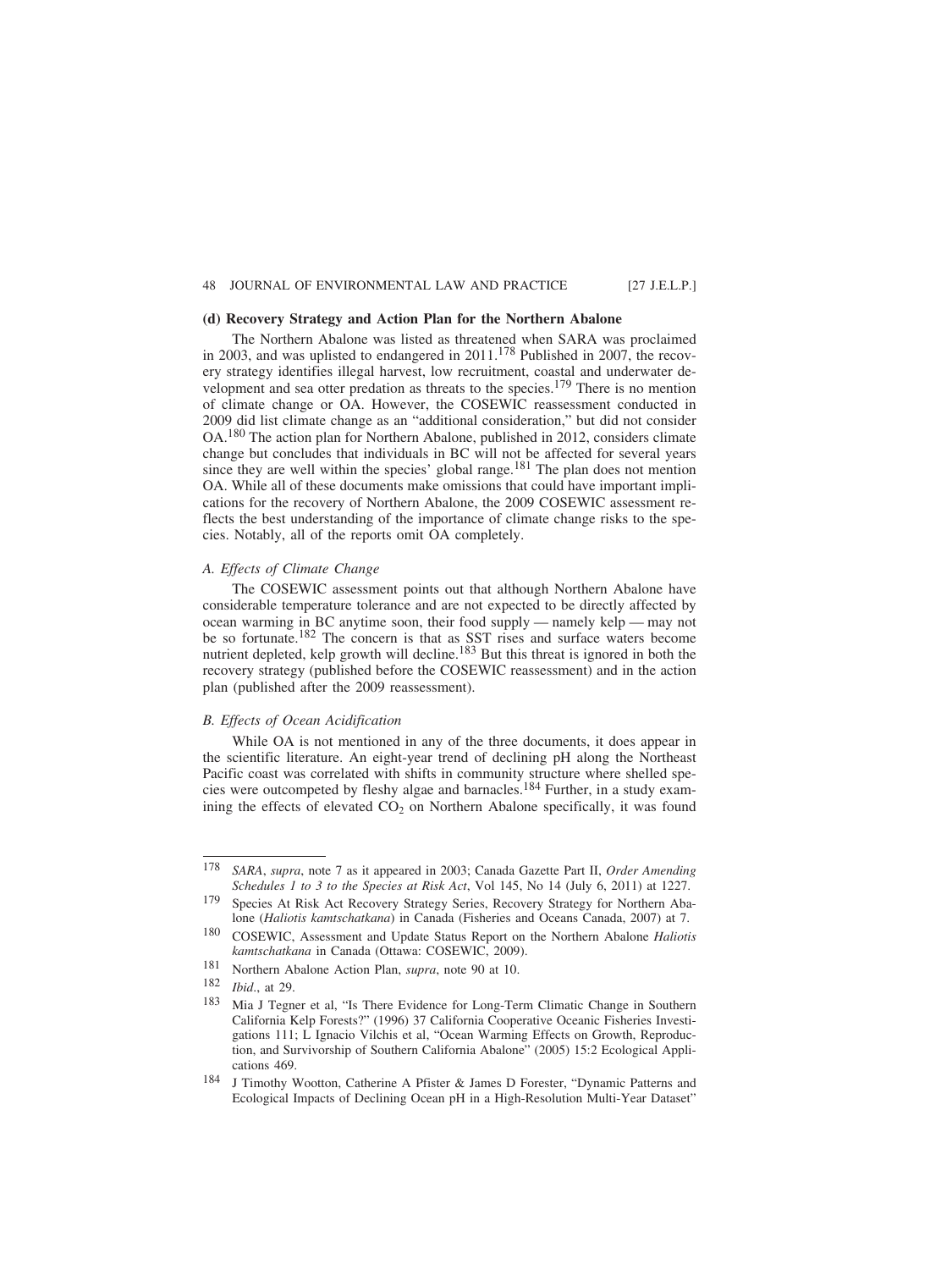that projected ocean acidification will likely pose a significant additional threat to the species.<sup>185</sup> At an atmospheric  $CO_2$  concentration of 800 ppm — which may occur by the end of this century<sup>186</sup> — larval recruitment dropped from 65% to  $40\%$ .<sup>187</sup> Further, while larvae reared at current  $CO<sub>2</sub>$  levels almost all developed normal shells, only 60% of larvae reared at 800 ppm were able to develop normal shells.188 In a study that examined Pacific Abalone, it was found that increased acidity prolonged the hatching process and hindered embryonic development.<sup>189</sup> Lower pH was also correlated with an increased rate of malformations and a decreased rate of hatchling success.<sup>190</sup>

The shallow coastal region of the Northeast Pacific (i.e. Northern Abalone habitat) experiences upwelling of deep, old and more acidic water. In general seasonal fluctuations and long-term trends in pH are much more pronounced in coastal waters than one would expect based on observations in open ocean waters. An 11 year record of high-resolution pH measurements<sup>191</sup> from Tatoosh Island (Washington State) shows typical daily variations of 0.24 pH units; in other words, pH changes within 24 hours by more than twice the change that has occurred from preindustrial to present in the surface open ocean. The seasonal pH fluctuations are more extreme; for example, in 2007 pH changed by more than 1 pH unit; this is more than twice the estimated pH change between preindustrial and year 2100 conditions in the surface open ocean. Superimposed on these signals is a long-term decline of pH that is much faster than that observed for the open ocean. The sporadic and localized acidification events are already affecting shellfish growers.<sup>192</sup>

187 Crima, *supra*, note 185 at 274.

189 Jiaqi Li et al, "Detrimental Effects of Reduced Seawater pH on the Early Development of the Pacific Abalone" (2013) 74:1 Marine Pollution Bulletin 320.

<sup>(2008) 105:48</sup> Proceedings of the National Academy of Sciences of the United States of America 18848.

<sup>&</sup>lt;sup>185</sup> Ryan N Crima, Jennifer M Sunday & Christopher DG Harley, "Elevated Seawater CO<sub>2</sub> Concentrations Impair Larval Development and Reduce Survival in Endangered Northern Abalone (*Haliotis kamtschatkana*)" (2011) 400:1-2 Global Change in Marine Ecosystems 272 [Crima].

<sup>186</sup> IPCC Chapter 6, *supra*, note 5 at 7.

<sup>188</sup> *Ibid.*

<sup>190</sup> *Ibid.*

<sup>&</sup>lt;sup>191</sup> JT Wootton, CA Pfister & JD Forester "Dynamical Patterns and Ecological Impacts of Changing Ocean pH in a High-Resolution Multiyear Dataset" (2008) 105 Proceedings of the National Academy of Sciences 18848; JT Wootton & CA Pfister, "Carbon System Measurements and Potential Climatic Drivers at a Site of Rapidly Declining Ocean pH" (2012) 7:12 *PLoS ONE* e53396.

<sup>192</sup> Whitman Miller et al, "Influence of Acidification on Oyster Larvae Calcification and Growth in Estuaries" (2009) 4:5 PLoS ONE e5661; Daiju Narita, Katrin Rehdanz & Richard SJ Tol, "Economic Costs of Ocean Acidification: A Look into the Impacts on Global Shellfish Production" (2012) 113 Climate Change 1049; Stephanie C Talmage & Christopher J Gobler, "Effects of Past, Present, and Future Ocean Carbon Dioxide Concentrations on the Growth and Survival of Larval Shellfish" (2010) 107:40 PNAS 17246; Alan Barton et al, "The Pacific Oyster, *Crassostrea gigas*, Shows Negative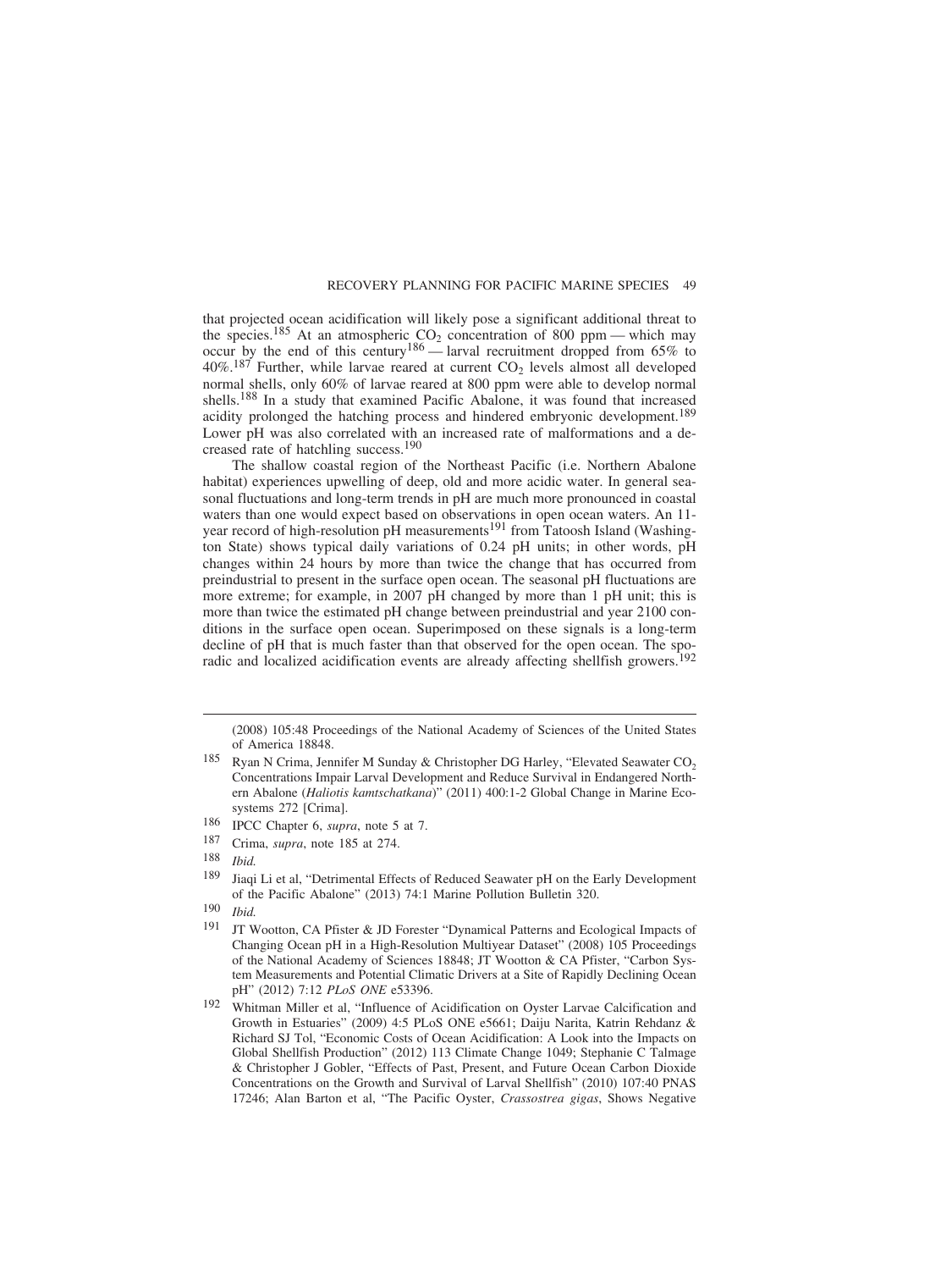## **V. A NEW ERA FOR PACIFIC RECOVERY PLANNING: FUTURE COURSES**

Climate change and ocean acidification will complicate management regimes and increase the vulnerability of marine ecosystems.<sup>193</sup> Traditional ecosystem management strategies and recovery planning for species at risk that do not adequately consider the effects of climate change and OA, or the "shifting baseline," will not be effective.194 For instance, warming surface temperatures may shift the ranges of some marine species at risk outside the protected areas set aside to conserve their most important feeding grounds.<sup>195</sup>

Modern recovery planning must consider and adjust for predicted changes in ocean temperature and acidity.<sup>196</sup> While the effects of increasing atmospheric  $CO<sub>2</sub>$ will be more severe for some species than others, recovery planning that ignores or pays mere lip service to climate change and OA risks missing important impacts that could jeopardize the recovery of a given species. A precautionary yet bold approach is advocated where the interactions between rising  $CO<sub>2</sub>$  and other anthropogenic stressors are evaluated in concert. It must also be acknowledged that planning for climate change and OA will necessarily be challenged by some degree of uncertainty. Rather than allowing uncertainty to preclude action, planning should incorporate the reasonably expected worst-case scenario and take corresponding management actions.

Further, the goal of ecosystem resilience should be supported.<sup>197</sup> Due to anthropogenic  $CO<sub>2</sub>$  already present in the atmosphere, marine species face inevitable changes in their ranges, migratory patterns, prey abundances and distributions, and habitat structure. These changes will make it impossible to sustain previous ecosystem structures.198 Therefore recovery efforts must be flexible and adaptive rather than rigid. Resilience thinking acknowledges that ecosystem baselines are changing in non-linear and unprecedented ways, and that attempting to restore a marine ecosystem to its pre-industrial state is neither practicable nor helpful. A better approach focuses on determining what population size is necessary to maintain sufficient genetic diversity to allow for adaptation, while anticipating how a species may adapt to future anthropogenic changes.<sup>199</sup>

Currently, DFO recovery strategies for Pacific species at risk generally mention climate change, but do not project how it will actually affect species' recovery.

Correlation to Naturally Elevated Carbon Dioxide Levels: Implications for Near-Term Ocean Acidification Effects" (2012) 57:3 Limnology and Oceanography 698.

<sup>193</sup> IPCC Chapter 6, *supra*, note 5.

<sup>194</sup> SJ Hawkins, "Marine Conservation in a Rapidly Changing World" (2012) 22 Aquatic Conservation: Marine and Freshwater Ecosystems 281.

<sup>195</sup> Christina G Soto, "The Potential Impacts of Global Climate Change on Marine Protected Areas" (2002) 11 Reviews in Fish Biology and Fisheries 181.

<sup>196</sup> Ruhl, *supra*, note 9.

<sup>197</sup> See Melinda Harm Benson & Robin Kundis Craig, "The End of Sustainability" (2014) 27:7 Society & Natural Resources: An International Journal 777.

<sup>198</sup> *Ibid.*

<sup>199</sup> Robert L Pressey et al, "Conservation Planning in a Changing World" (2007) 22:11 TRENDS in Ecology and Evolution 583.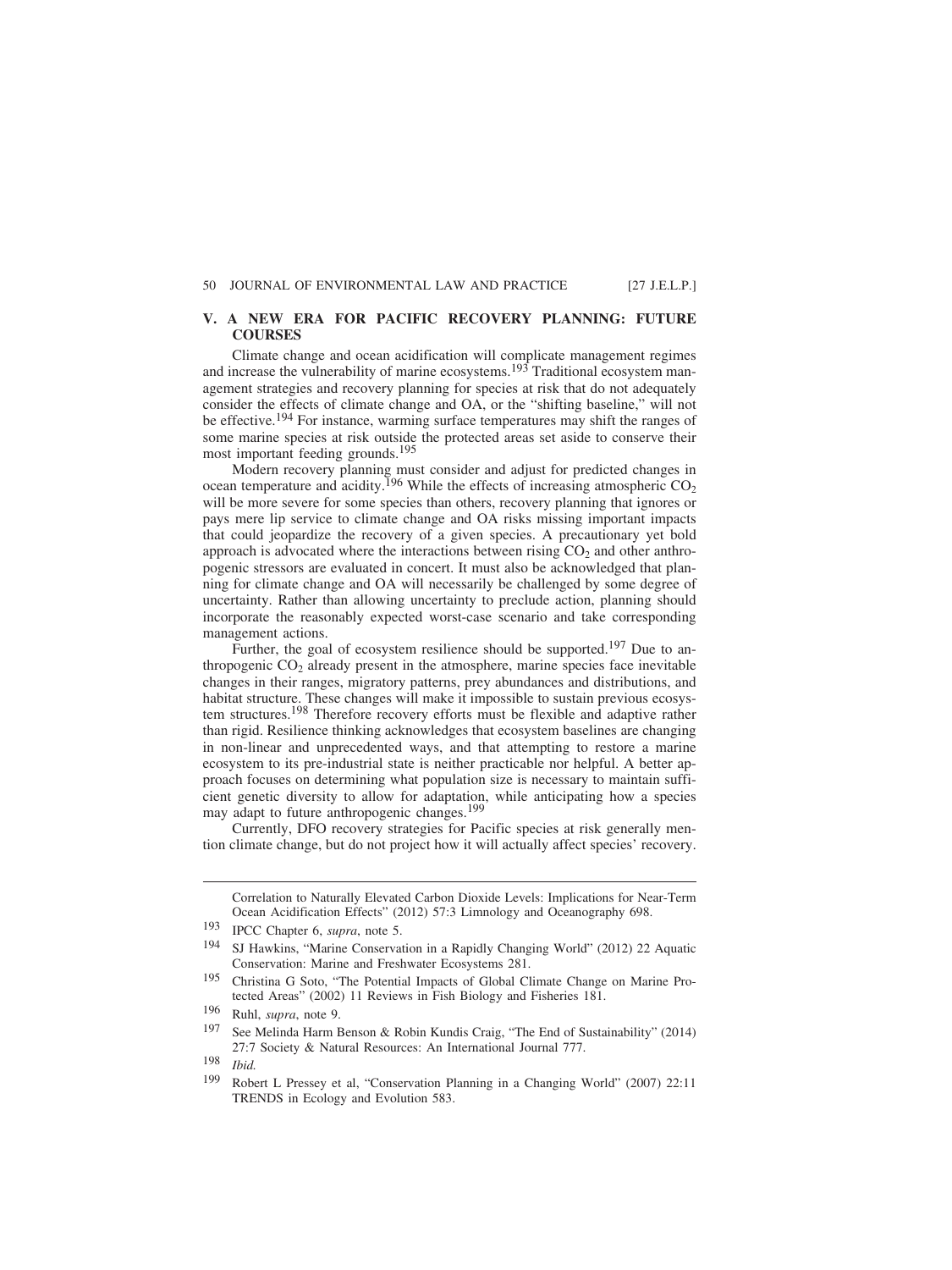OA is generally not mentioned. These two themes, combined with recovery strategies' tendency to rate CO<sub>2</sub>-related threats as either of low concern or no threat at all, may indicate that DFO is under prioritizing climate change and  $OA<sup>200</sup> Nota$ bly, DFO's Risk-Based Assessment of Climate Change Impacts for the Pacific LAB also appears to under prioritize increasing atmospheric  $CO_2$ -related concerns. The report does not investigate threats posed by climate change to the management of species at risk because participants in the study were not prepared to undertake a complete evaluation at that time.201

Recovery planning relating to the Canadian Pacific might be strengthened through two future courses. First, administrative measures might be taken including the creation of a national climate adaptation strategy with a specific commitment to conduct climate and OA modeling and monitoring.<sup>202</sup> Second is a legal course, where SARA might be amended or regulations made that mandate recovery planners to include climate change and OA information.

## **(a) Administrative Courses**

While Fisheries and Oceans Canada has been developing adaptation tools to take account of climate change, this has occurred in a rather fragmented and incomplete manner. As mentioned earlier, DFO has received \$16.5m to implement the Aquatic Climate Change Adaptation Services Program. One component of the program is the development of "Adaptation Tools" and strategies to incorporate climate change information into the delivery of DFO's mandate. The program has produced 13 published tools since 2011, one of which is designed to help marine protected area network planners incorporate climate change information.203 The other 12 tools, although employing leading edge science, do not appear to be useful to recovery planners (but are rather aimed at fisheries management).<sup>204</sup>

A key administrative way forward to strengthen recovery planning would be the development of a central strategy document, rather than an array of decentralized "Adaptation Tools." This would allow the Canadian government to take a more concerted, planned approach to adapting to climate change and OA in the

<sup>200</sup> For example, see *Species At Risk Act* Recovery Strategy Series, Recovery Strategy for the Pacific Basking Shark (*Cetorhinus maximus*) in Canadian Pacific Waters (Fisheries and Oceans Canada, 2011) at 5; *Species At Risk Act* Recovery Strategy Series, Recovery Strategy for the North Pacific Right Whale (*Eubalaena japonica*) in Pacific Canadian Waters (Fisheries and Oceans Canada, 2011) at 13.

<sup>201</sup> Pacific LAB Climate Change Assessment, *supra*, note 90.

<sup>202</sup> Anthony Povilitis & Kieran Suckling, "Addressing Climate Change Threats to Endangered Species in U.S. Recovery Plans" (2010) 24:2 Conservation Biology 372.

<sup>203</sup> The ACCASP project called "Incorporating Climate Change into Marine Protected Area Network Planning" eventually led to an article published in PLOS ONE. See Nancy Shackell, Daniel Ricard & Christine Stortini, "Thermal Habitat Index of Many Northwest Atlantic Temperate Species Stays Neutral under Warming Projected for 2030 but Changes Radically by 2060" (2014) 9:3 PLOS ONE e90662.

<sup>204</sup> See the Adaptation Tools webpage online: <http://www.dfo-mpo.gc. ca/science/oceanography-oceanographie/accasp/projects/typeeng.asp?type=Adaptation>.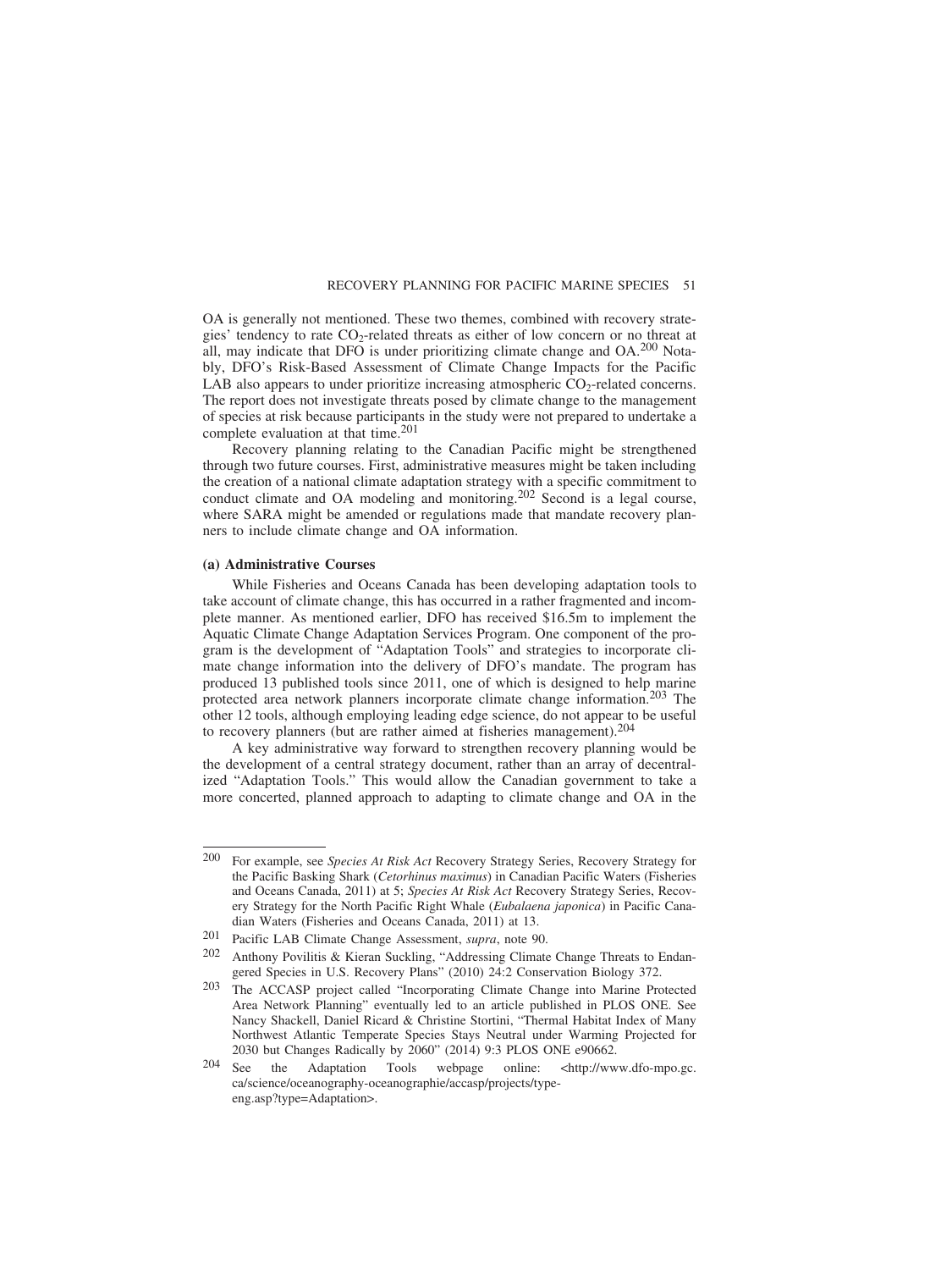species at risk context. A climate change adaptation strategy should consider SARA expressly and include plans for the creation of climate and OA projections and a framework of "standard operating procedures" for integrating climate and OA information into recovery planning.

Guidance for such an approach may be drawn from practice in the United States. The U.S. Fish and Wildlife Service (USFWS) has already created a climate change adaptation strategy that includes plans to consider projected climate change impacts before making decisions under the *Endangered Species Act* (ESA).205 "Rising to the Urgent Challenge: Strategic Plan for Responding to Accelerating Climate Change" establishes a framework and action plan that the USFWS will follow in order to adapt to and to mitigate climate change. To this end, the Service plans to engage in "strategic habitat conservation," where habitat adequate for the maintenance of target populations and ecological functions is preserved. In order to adapt strategic habitat conservation to the challenges presented by climate change, the USFWS will provide guidance to its various programs by creating decisionmaking frameworks, predictive modeling and structured monitoring systems. Further, the USFWS plans to support the efforts of various State and Tribal management planners to incorporate climate change considerations, and to review the Service's laws, regulations and policies to find opportunities to better support responses to climate change.

A climate change adaptation strategy in the Canadian context might also include a plan to create climate and OA projections and to conduct monitoring that observes how increasing atmospheric  $CO<sub>2</sub>$  is affecting Canadian waters, again following the lead of the United States.<sup>206</sup> In the U.S., the National Oceanic and Atmospheric Association (NOAA) has recognized that climate change projections are required to properly inform recovery planning under the *Endangered Species Act*. 207 The NOAA also plans to develop standard operating procedures for incorporating climate science into recovery planning, a tool that could also be developed in the Canadian context as part of a framework that provides guidance to recovery planners.208

Another administrative course to ensuring that more climate change and OA information is incorporated into recovery planning might make use of SARA's built-in reporting provisions.<sup>209</sup> Section 126 requires that the Minister of the Environment prepare an annual report on the administration of the act. The report must include COSEWIC's assessments and the Minister's corresponding responses, enforcement and compliance actions taken and the preparation and implementation of

<sup>205</sup> US Fish and Wildlife Service, "Rising to the Urgent Challenge: Strategic Plan for Responding to Accelerating Climate Change" (2010).

<sup>206</sup> John A Wiens & Dominique Bachelet, "Matching the Multiple Scales of Conservation with the Multiple Scales of Climate Change" (2010) 24:1 Conservation Biology 51.

<sup>207</sup> National Oceanic and Atmospheric Administration, "Incorporating Climate Change into NOAA's Stewardship Responsibilities for Living Marine Resources and Coastal Ecosystems: A Strategy for Progress", NOAA Technical Memorandum NMFS-F/SPO-95 by RB Griffis et al (Silver Spring, Maryland: NOAA, NMFS, 2008) at 20.

<sup>208</sup> *Ibid*., at 26.

SARA, *supra*, note 7, ss 126 and 128.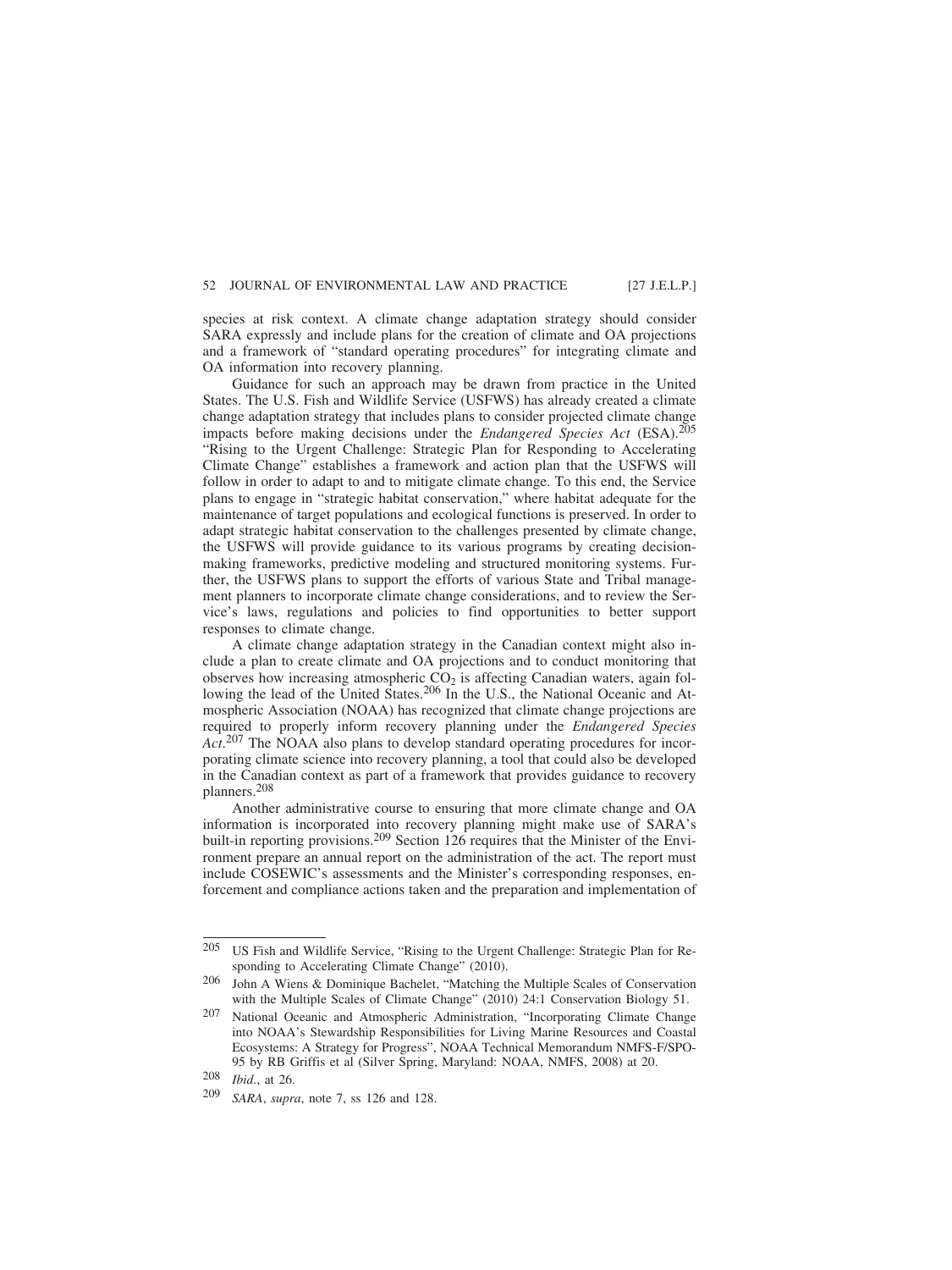recovery strategies and action plans. The latest annual report, published in 2013, examines how SARA was administered in 2012.<sup>210</sup> Climate change is mentioned once in passing, a similar treatment to the one given to the effects of increasing atmospheric  $CO<sub>2</sub>$  in the 2011 report.<sup>211</sup>

Section 128 requires that a report be published every five years on the status of wildlife species. So far only one report has been created (for the years 2003–2008), and it does not appear to engage critically with efforts taken under SARA to date. Rather, it merely outlines the listing and recovery process, what has been accomplished under SARA so far and suggests some possible ways forward. Unfortunately, an increased incorporation of climate change or OA information is not suggested in the ways forward section.

While SARA's internal reporting mechanisms have promise, much discretion is granted to the Minister of the Environment. In light of the growing public profile of climate change and ocean acidification threats, the Minister might expand future reporting to provide details on how the threats are being addressed and related scientific challenges. Specifically, an added requirement that scientific management challenges — such as climate change and OA — be addressed might be helpful. This would underscore emerging challenges faced by recovery planners, which could assist in effectively allocating departmental resources and research efforts.

A final administrative course might make use of the fact that action plans have not yet been produced for 11 of the 12 Pacific marine species listed under SARA. This creates an opportunity to integrate more climate and OA information into recovery planning efforts without amending existing recovery strategies. This course is limited by a lack of properly scaled climate and OA projections, but could at least make use of the scientific studies mentioned in this article.

#### **(b) Legal Courses**

While administrative measures might equip recovery planners with the tools needed to incorporate up-to-date climate and OA information, additional legal measures might ensure that these tools are consistently utilized. As suggested by an earlier article, $2^{12}$  regulations might be made that create additional recovery strategy requirements.213 These might include that the latest available climate and OA information must be considered, or that climate and OA projections must be incorporated where relevant. In the alternative, an amendment could be made to the Act that captures the importance of climate change and OA information at the recovery planning stage as well as during the listing process.

Drawbacks of a legal approach include inflexibility (how relevant must climate and OA impacts be to a specific species to warrant their mandated inclusion?) and low enforceability. Requiring that climate and OA information merely be considered solves the inflexibility problem, but could also have little impact on business as usual. Adding a regulation or amendment that requires that climate and OA information be included only where relevant raises the difficult line drawing exer-

<sup>210</sup> Environment Canada, *Species at Risk Act* Annual Report for 2012 (EC, 2013) at 36.

<sup>211</sup> Environment Canada, *Species at Risk Act* Annual Report for 2011 (EC, 2012) at 37.

See Lemkow, *supra*, note 2.

<sup>213</sup> *SARA*, *supra*, note 7, ss 41(4) and 41(1)(e).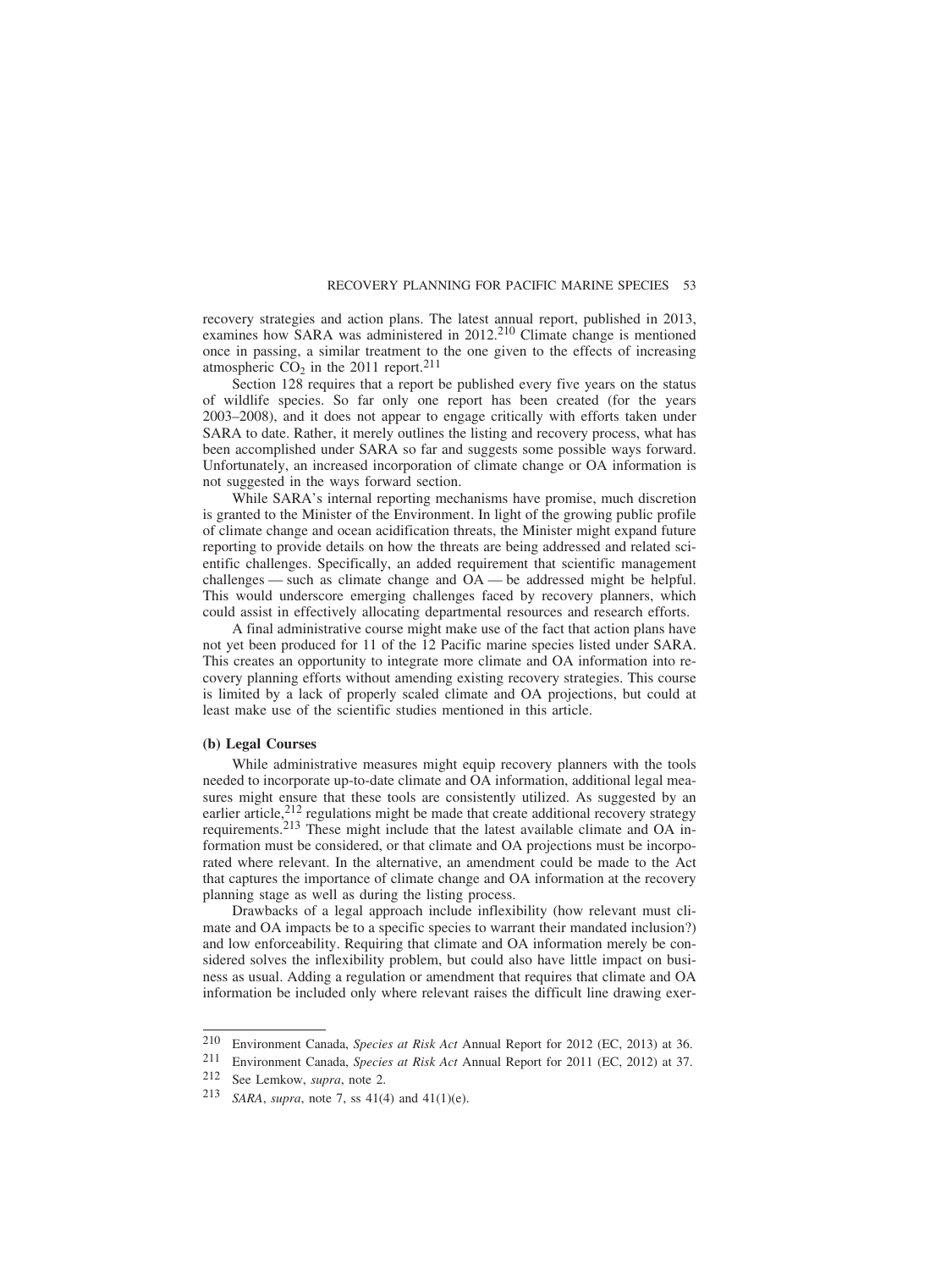cise alluded to earlier. However, the latter amendment would at least allow for challenges to be made in court if relevant impacts are missed by a recovery strategy or by a listing decision.

The low enforceability challenge presented by a legal approach is illustrated by the Federal Court's decision in *Vancouver Island Peace Society v Canada*. 214 In response to an application to quash Orders in Council that would allow US and UK nuclear vessels to visit a Canadian port, Justice Strayer made it clear that the judiciary is not to act as an "academy of science" by arbitrating conflicting scientific opinions. The courts' historic reluctance to resolve matters of science might suggest that law suits challenging the scientific content of recovery strategies are unlikely to succeed. While suits challenging the federal government's failure to complete required recovery strategies have succeeded,  $215$  it may be more difficult to enforce amendments to SARA that require that adequate consideration of climate change and OA be taken.

## **VI. CONCLUSION**

Recovery strategies for Pacific species at risk currently do not consider the threats posed by climate change or OA in any depth. While climate change is often mentioned without incorporating climate modeling or projections of future ocean conditions, OA is generally not mentioned. The latter point should come as no surprise since the science on OA is still relatively young. Ocean acidification is only now entering the international political radar screen, as underscored by its recent inclusion into proposed UN sustainable development goals.216

So while recovery strategies published to date may appear out of touch with some modern scientific issues, it is not too late to take action. Since action plans for most Pacific species at risk have not yet been developed, there is still an opportunity to integrate some of the threats raised for each species by this article. In addition to addressing the specific climate and OA threats suggested by this article, DFO and the Canadian federal government could follow the American example by producing a climate change and OA strategy and committing to modeling and monitoring climate change and OA. Further, a framework is needed that instructs recovery planners on how to incorporate climate and OA information into future recovery strategies and actions plans.

While future climate and OA projections will never be certain, it is important that this uncertainty does not paralyze progress. As long as the direction of changes in climate and OA are known, uncertainty in the exact magnitude of change should not preclude proactive management action.<sup>217</sup> Where uncertainty exists, multiple models may be used in order to discover the range of possible outcomes. A precau-

<sup>214</sup> *Vancouver Island Peace Society v. Canada*, 1992 CarswellNat 108, 1992 CarswellNat 108F, [1992] 3 F.C. 42, [1992] F.C.J. No. 324, at para 12.

<sup>215</sup> *Western Canada Wilderness Committee*, *supra*, note 72.

<sup>216</sup> *Outcome Document — Proposal of the Open Working Group on Sustainable Development Goals*, UN DESA and UNDP, 2014.

<sup>217</sup> Michelle M McClure et al, "Incorporating Climate Science in Application of the US *Endangered Species Act* for Aquatic Species" (2013) 27:6 Conservation Biology 1222 at 1227.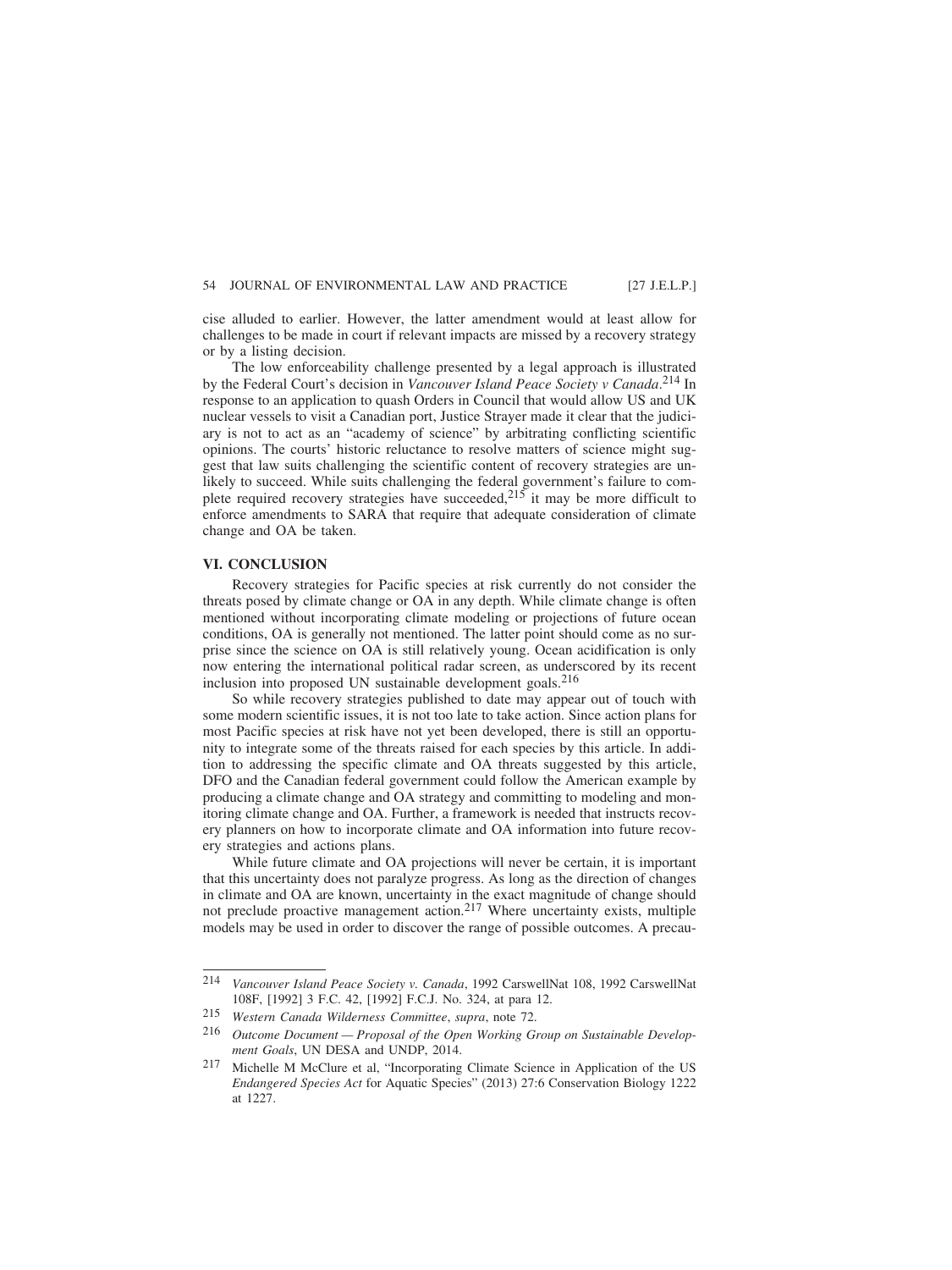tionary yet bold approach is advocated that accepts the reasonably expected worstcase scenario of these models and takes corresponding management actions. Taking adequate precaution means that uncertainty should result in bolder action than would otherwise be taken.<sup>218</sup>

Current DFO efforts in understanding and engaging with risks posed by climate change are encouraging. It is hoped that this article and others like it will spur DFO recovery planning to better incorporate the effects that increasing atmospheric  $CO<sub>2</sub>$  will have on marine species at risk.<sup>219</sup> By adjusting for the "no-analog" future and taking into consideration how ecological, biological and physical baselines present moving targets for traditional recovery planning, 21st century species at risk management has the potential to become more flexible, adaptive and effective.

However, adaptive management may not be the ultimate solution to some problems posed by climate change and OA. For instance, large-scale shifts in marine communities resulting from increasing temperature cannot be remedied through adaptation.220 Instead, mitigation will be needed in order to keep temperature within bounds that extant marine species can handle through evolution and adaptation.

Currently, Canada is lagging behind international efforts to combat climate change. In 2011, the federal government formally withdrew from its Kyoto accord obligations, citing actions taken by the previous government and looming penalties as reasons.221 More recently, Environment Canada projects that emissions reductions will be only half of the target agreed to by the federal government by 2020 under the Copenhagen Accord.<sup>222</sup> Although Canada has not been very successful in meeting its past international obligations, the 2015 United Nations Climate Change Conference (UNFCC) in Paris presents a critical second chance.223 The goal of the conference is to create a legally binding international agreement that includes all

<sup>218</sup> For more on the precautionary principle, see David VanderZwaag, "The Precautionary Principle and Marine Environmental Protection: Slippery Shores, Rough Seas, and Rising Normative Tides" (2002) 33 Ocean Devel and Int'l L 165 and also see James Cameron & Juli Abouchar, "The Precautionary Principle: A Fundamental Principle of Law and Policy for the Protection of the Global Environment" (1991) 14:1 BC Int'l & Comp L Rev 1.

<sup>219</sup> See Aaron Lemkow & David VanderZwaag, "Recovery Planning under Canada's *Species at Risk Act* in a Changing Ocean: Gauging the Tides, Charting Future Coordinates," (2014) 26:2 J Envtl L & Prac 121.

<sup>220</sup> Robinson, *supra*, note 22 at 95.

<sup>&</sup>quot;Canada Pulls Out of Kyoto Protocol", CBC News, (12 December 2011), online: <www.cbc.ca/news>.

<sup>222</sup> Environment Canada, "The 2012 Progress Report of the Federal Sustainable Development Strategy" (EC, 2013) at 12.

<sup>223</sup> For reviews of the difficult negotiations leading up to the Conference, see Michael Bothe, "Doha and Warsaw: Reflections on Climate Law and Policy" (2014) 4 Climate Law 5 and Steinar Andresen "The Climate Regime: A Few Achievements, but Many Challenges" (2014) 4 Climate Law 21.